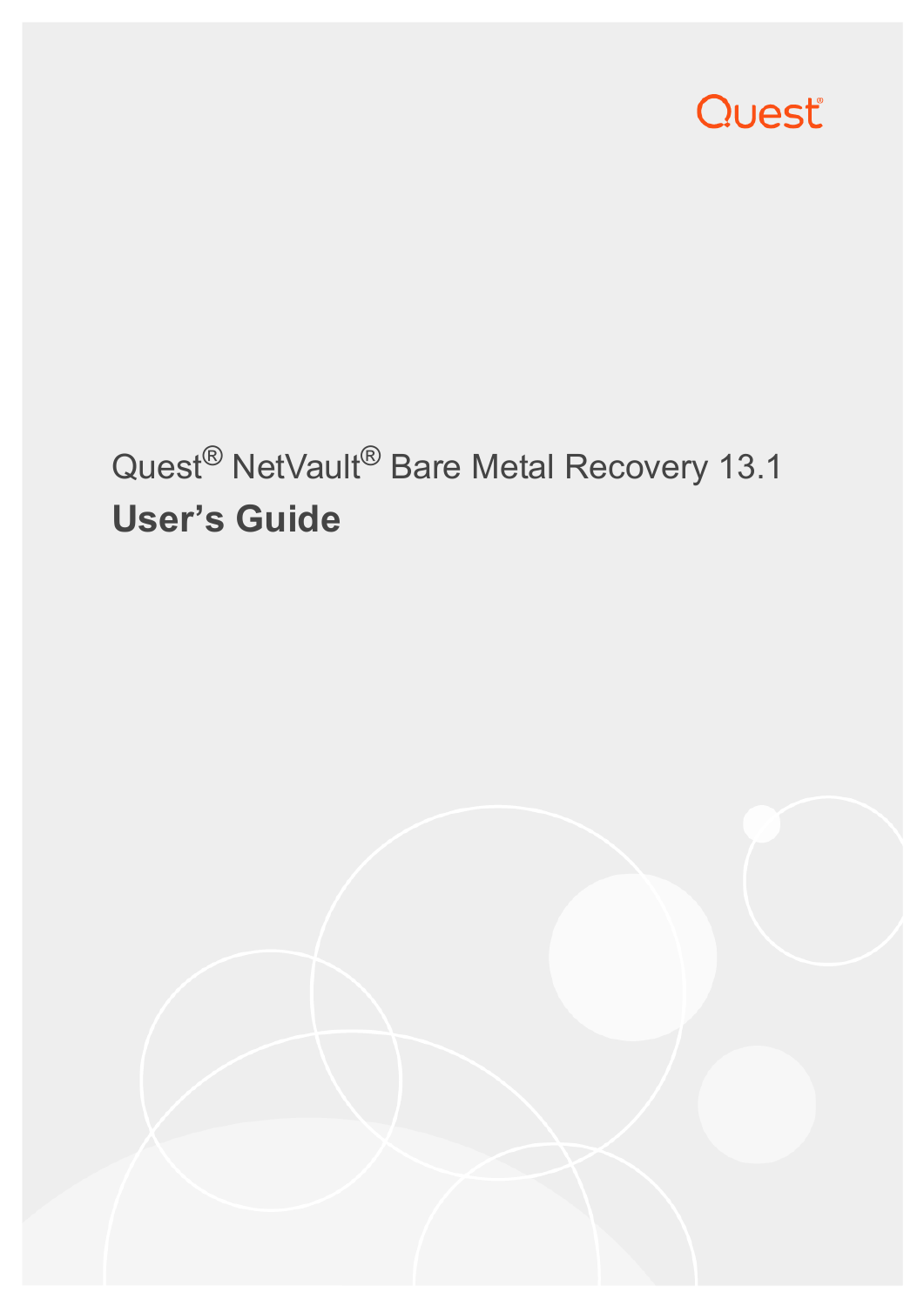#### **© 2021 Quest Software Inc.**

#### **ALL RIGHTS RESERVED.**

This guide contains proprietary information protected by copyright. The software described in this guide is furnished under a software license or nondisclosure agreement. This software may be used or copied only in accordance with the terms of the applicable agreement. No part of this guide may be reproduced or transmitted in any form or by any means, electronic or mechanical, including photocopying and recording for any purpose other than the purchaser's personal use without the written permission of Quest Software Inc.

The information in this document is provided in connection with Quest Software products. No license, express or implied, by estoppel or otherwise, to any intellectual property right is granted by this document or in connection with the sale of Quest Software products. EXCEPT AS SET FORTH IN THE TERMS AND CONDITIONS AS SPECIFIED IN THE LICENSE AGREEMENT FOR THIS PRODUCT, QUEST SOFTWARE ASSUMES NO LIABILITY WHATSOEVER AND DISCLAIMS ANY EXPRESS, IMPLIED OR STATUTORY WARRANTY RELATING TO ITS PRODUCTS INCLUDING, BUT NOT LIMITED TO, THE IMPLIED WARRANTY OF MERCHANTABILITY, FITNESS FOR A PARTICULAR PURPOSE, OR NON-INFRINGEMENT. IN NO EVENT SHALL QUEST SOFTWARE BE LIABLE FOR ANY DIRECT, INDIRECT, CONSEQUENTIAL, PUNITIVE, SPECIAL OR INCIDENTAL DAMAGES (INCLUDING, WITHOUT LIMITATION, DAMAGES FOR LOSS OF PROFITS, BUSINESS INTERRUPTION OR LOSS OF INFORMATION) ARISING OUT OF THE USE OR INABILITY TO USE THIS DOCUMENT, EVEN IF QUEST SOFTWARE HAS BEEN ADVISED OF THE POSSIBILITY OF SUCH DAMAGES. Quest Software makes no representations or warranties with respect to the accuracy or completeness of the contents of this document and reserves the right to make changes to specifications and product descriptions at any time without notice. Quest Software does not make any commitment to update the information contained in this document.

If you have any questions regarding your potential use of this material, contact:

Quest Software Inc. Attn: LEGAL Dept. 4 Polaris Way Aliso Viejo, CA 92656

Refer to our website [\(https://www.quest.com](https://www.quest.com)) for regional and international office information.

#### **Patents**

Quest Software is proud of our advanced technology. Patents and pending patents may apply to this product. For the most current information about applicable patents for this product, please visit our website at [https://www.quest.com/legal.](https://www.quest.com/legal)

#### **Trademarks**

Quest Software, Quest, the Quest logo, QoreStor, and NetVault are trademarks and registered trademarks of Quest Software Inc. For a complete list of Quest marks, visit [https://www.quest.com/legal/trademark-information.aspx.](https://www.quest.com/legal/trademark-information.aspx) All other trademarks and registered trademarks are property of their respective owners.

#### **Legend**

- **WARNING: A WARNING icon indicates a potential for property damage, personal injury, or death.**
- **CAUTION: A CAUTION icon indicates potential damage to hardware or loss of data if instructions are not followed.** Ţ

**IMPORTANT NOTE**, **NOTE**, **TIP**, **MOBILE**, or **VIDEO:** An information icon indicates supporting information.f

NetVault Bare Metal Recovery User's Guide Updated - December 2021 Software Version - 13.1 VOG-101-13.1-EN-01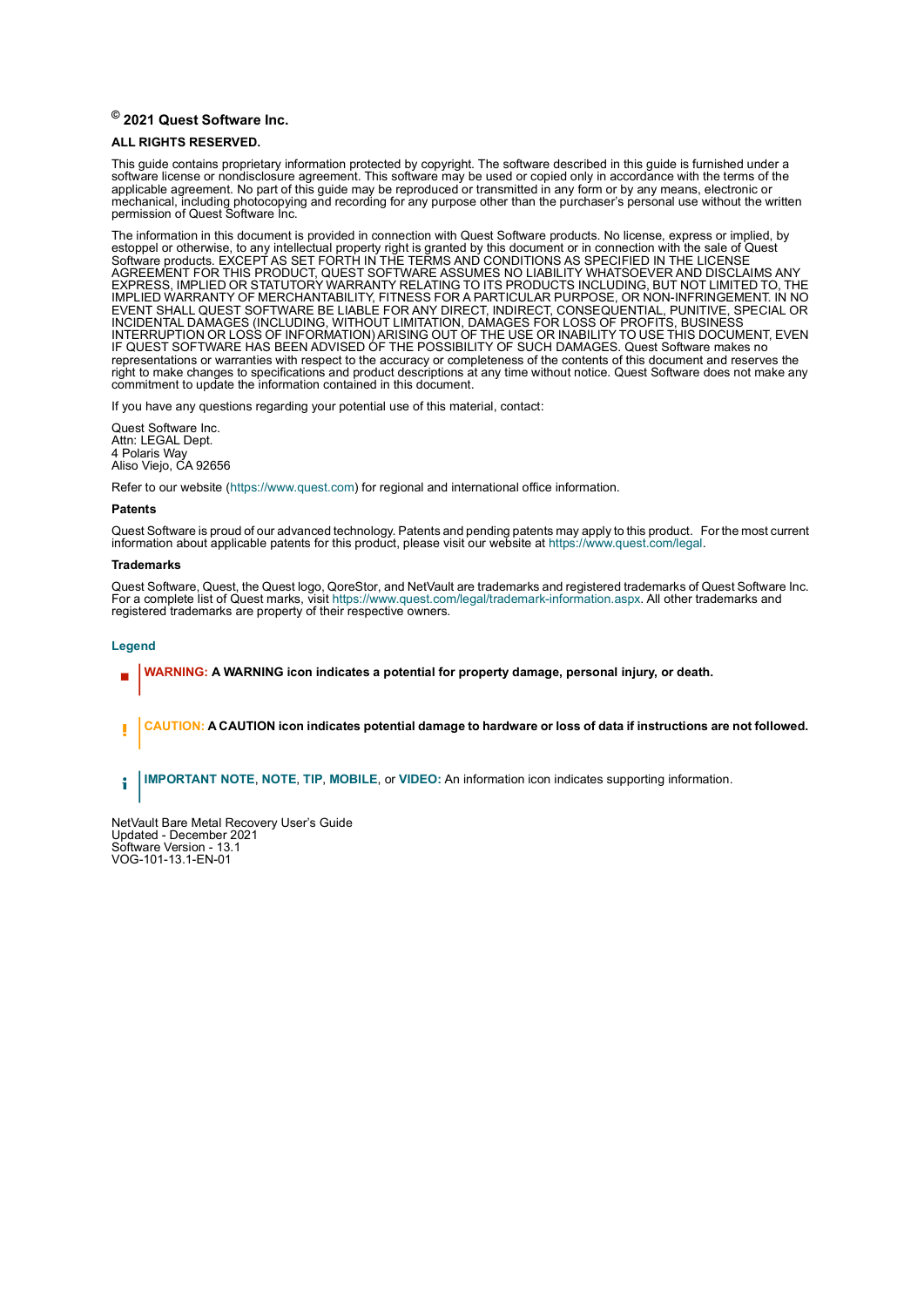## **Contents**

| Plug-in Offline Client only x86/x86-64 clients with Windows-based NetVault Server                                                                                                                                                                 |
|---------------------------------------------------------------------------------------------------------------------------------------------------------------------------------------------------------------------------------------------------|
|                                                                                                                                                                                                                                                   |
| Plug-in Offline Client only x86/x86-64 Clients with Linux-based NetVault Server deployment<br>10                                                                                                                                                  |
| Plug-in Live Client for Windows with                                                                                                                                                                                                              |
|                                                                                                                                                                                                                                                   |
| Plug-in Live Client for Windows with Linux-based NetVault Server deployment 12                                                                                                                                                                    |
| Plug-in Live Client for Linux with Linux-based NetVault Server deployment 13                                                                                                                                                                      |
| Plug-in Live Client for Linux with Windows-based NetVault Server deployment 14                                                                                                                                                                    |
| Plug-in Live Client for Windows and for Linux with Linux-based NetVault Server deployment<br>15                                                                                                                                                   |
| Plug-in Live Client for Windows and for Linux with Windows-based NetVault Server                                                                                                                                                                  |
|                                                                                                                                                                                                                                                   |
|                                                                                                                                                                                                                                                   |
|                                                                                                                                                                                                                                                   |
|                                                                                                                                                                                                                                                   |
|                                                                                                                                                                                                                                                   |
|                                                                                                                                                                                                                                                   |
|                                                                                                                                                                                                                                                   |
|                                                                                                                                                                                                                                                   |
|                                                                                                                                                                                                                                                   |
|                                                                                                                                                                                                                                                   |
| Adding a NetVault Bare Metal Recovery Client to the Plug-in Server 22                                                                                                                                                                             |
| Booting a NetVault Bare Metal Recovery Client with Plug-in Offline Client 23                                                                                                                                                                      |
|                                                                                                                                                                                                                                                   |
|                                                                                                                                                                                                                                                   |
| Prerequisites for backing up data with Plug-in Offline Client 30                                                                                                                                                                                  |
|                                                                                                                                                                                                                                                   |
|                                                                                                                                                                                                                                                   |
| $Q_{11}$ and $Q_{21}$ and $Q_{32}$ and $Q_{41}$ and $Q_{52}$ are $Q_{53}$ and $Q_{64}$ and $Q_{74}$ and $Q_{74}$ and $Q_{74}$ and $Q_{74}$ and $Q_{74}$ and $Q_{74}$ and $Q_{74}$ and $Q_{74}$ and $Q_{74}$ and $Q_{74}$ and $Q_{74}$ and $Q_{74$ |

Quest NetVault Bare Metal Recovery 13.1 User's Guide Contents **<sup>3</sup>**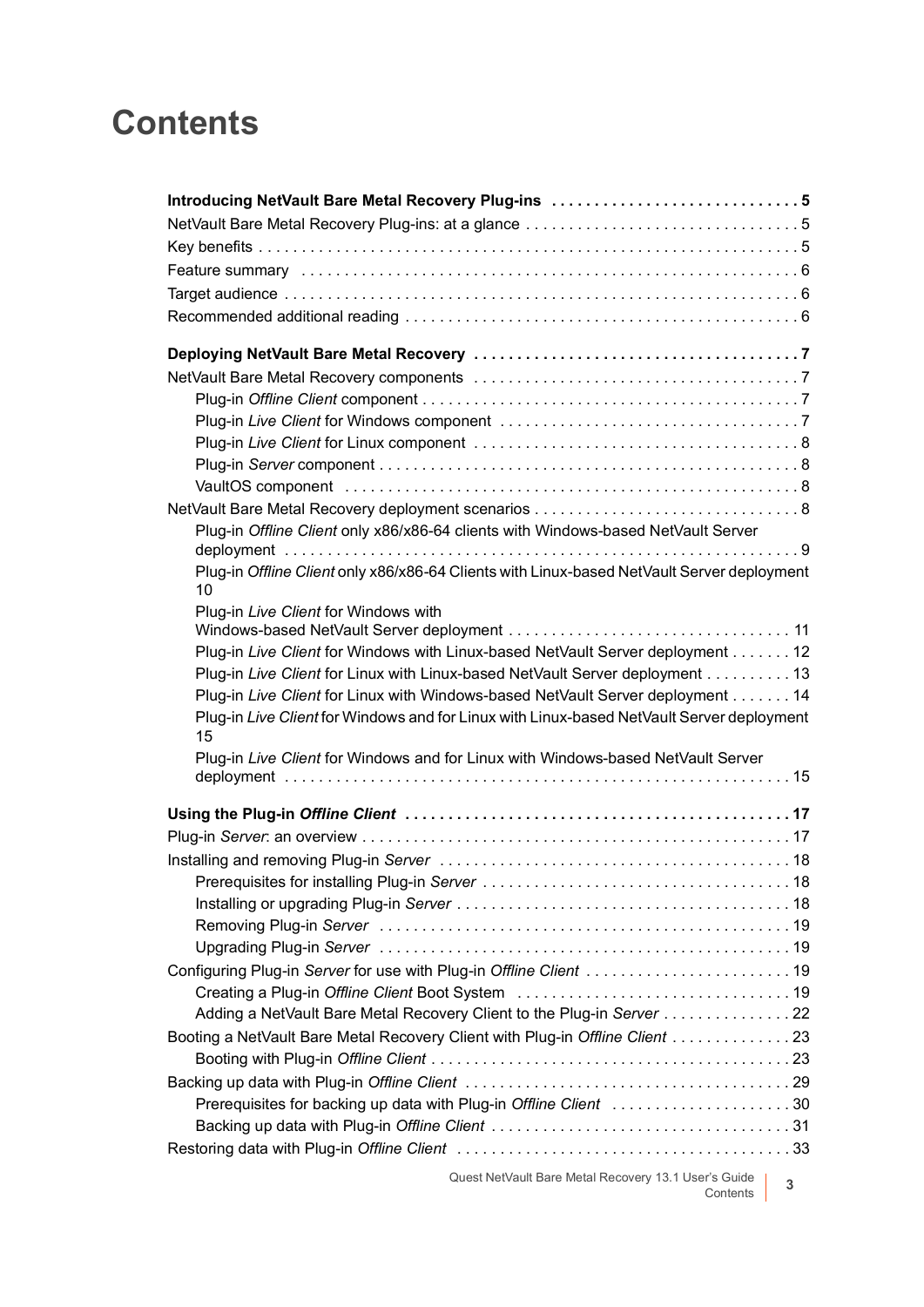| Making the disk blank before restoring a backup created using Disk Raw Mode 34               |
|----------------------------------------------------------------------------------------------|
| Using Plug-in Offline Client to restore data to a physical machine 35                        |
| Using Plug-in Offline Client to restore data as a VMDK Image 38                              |
| Using Plug-in Offline Client to recover data to a standby NetVault Bare Metal Recovery       |
|                                                                                              |
| Using NetVault Bare Metal Recovery Plug-in Live Client  43                                   |
|                                                                                              |
| Plug-in Live Client environment prerequisites  44                                            |
| Configuring Plug-in Server for use with Plug-in Live Client  44                              |
|                                                                                              |
| Adding a NetVault Bare Metal Recovery Client to the Plug-in Server for use with Plug-in Live |
|                                                                                              |
| Installing or upgrading Plug-in Server for use with Plug-in Live Client  49                  |
|                                                                                              |
|                                                                                              |
|                                                                                              |
|                                                                                              |
|                                                                                              |
| Prerequisites for backing up data with Plug-in Live Client for Windows 51                    |
| Performing an online backup of data using Plug-in Live Client for Windows  53                |
| Booting a NetVault Bare Metal Recovery Client with Plug-in Offline Client 55                 |
|                                                                                              |
|                                                                                              |
| Restoring to a physical machine with Plug-in Live Client for Windows 58                      |
| Restoring data as a VMDK Image with Plug-in Live Client for Windows  61                      |
| NetVault Bare Metal Recovery physical-to-virtual (P2V) recovery 65                           |
|                                                                                              |
|                                                                                              |
|                                                                                              |
|                                                                                              |
| Performing a restore in which Disk Numbers are different from the backup 68                  |
|                                                                                              |
| VMware ESX and ESXi Server 4.x and earlier not supported with Windows PE 68                  |
| Attaching a restored VMDK image to a VM fails to power on the machine [DNBMR-1223] . 69      |
| VMDK restore job to remote ESXi 6.0 fails with failure to clone error [DNBMR-1249] 69        |
|                                                                                              |
|                                                                                              |
|                                                                                              |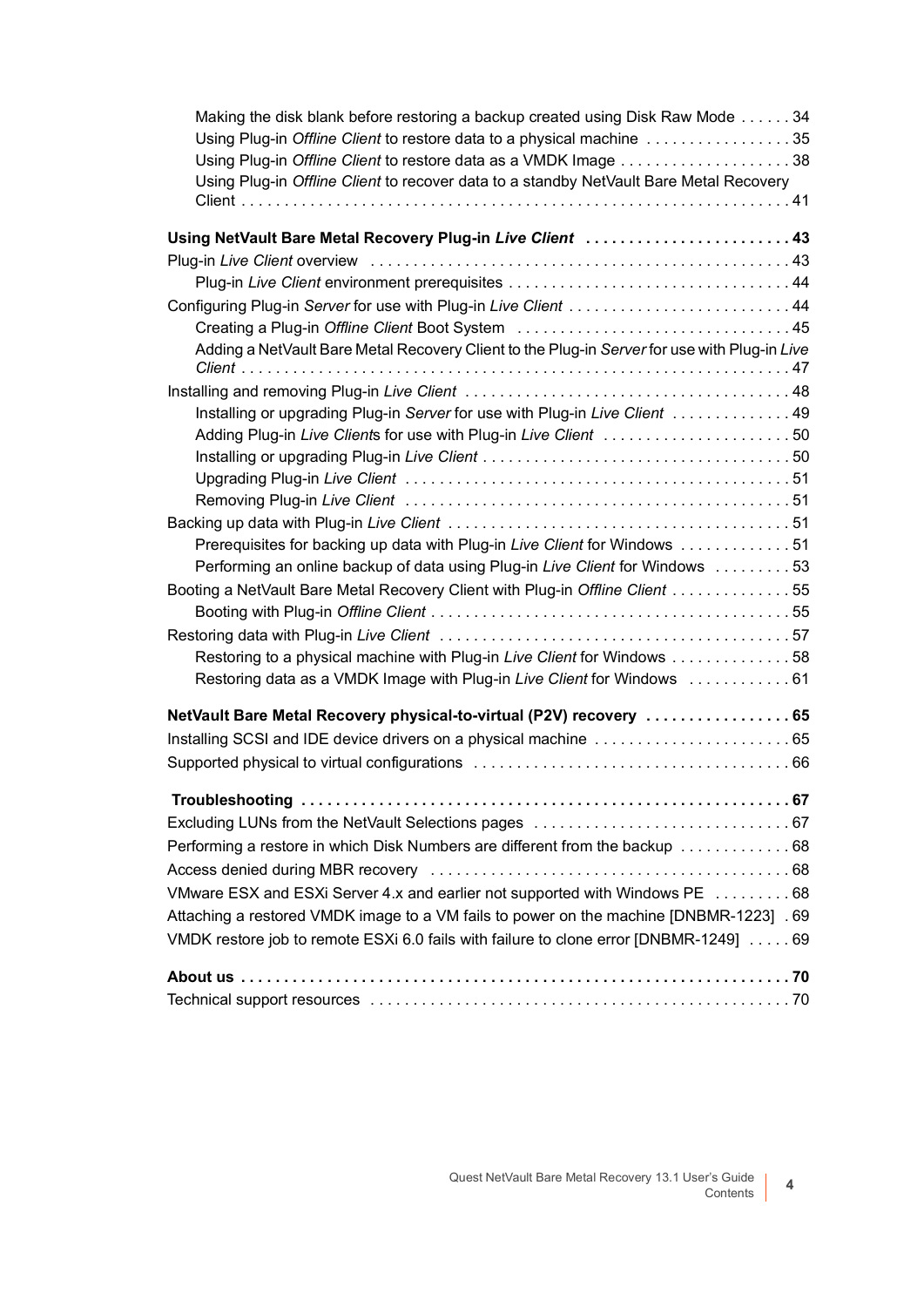# <span id="page-4-0"></span>**Introducing NetVault Bare Metal**

**Recovery Plug-ins**

- **•** [NetVault Bare Metal Recovery Plug-ins: at a glance](#page-4-1)
- **•** [Key benefits](#page-4-2)
- **•** [Feature summary](#page-5-0)
- **•** [Target audience](#page-5-1)
- **•** [Recommended additional reading](#page-5-2)

## <span id="page-4-1"></span>**NetVault Bare Metal Recovery Plug-ins: at a glance**

Quest<sup>®</sup> NetVault<sup>®</sup> Bare Metal Recovery Plug-ins reduce the time required to recover a failed disk drive and restore operations. Online full-partition backups and offline block-level backups can be scheduled as an extension to your existing backup routine. If a server fails, you can use the provided minimal operating system (OS) to recover a system that has no functioning OS. After it is in a state to be restored, the Quest NetVault (NetVault) web-based user interface (WebUI) is used to restore the most recent system image. NetVault Bare Metal Recovery improves your ability to meet Recovery Time Objectives (RTOs) and service-level agreements (SLAs) by eliminating much of the manual intervention and guesswork commonly associated with the task of rebuilding a disk. By automating system recovery—including recovery of operating systems, network settings, system settings, applications, disk partitions, and data—NetVault Bare Metal Recovery ensures that the disk rebuild is completed correctly.

## <span id="page-4-2"></span>**Key benefits**

- **• Speeds bare metal recovery to minimize downtime**: A typical bare metal recovery can consume an entire day. Using NetVault Bare Metal Recovery, you can reduce the task of rebuilding a disk to a few hours—minimizing downtime and improving user productivity. NetVault Bare Metal Recovery provides protection for operating systems, network settings, systems settings, application binaries, disk partitions, and data. Providing protection down to the partition level, NetVault Bare Metal Recovery lets you choose between online backups, allowing a protected system to remain online and available to your users and offline block-level backups. Using the Plug-in *Offline Client* minimal OS that is provided, NetVault Bare Metal Recovery lets you recover a system that has no functional OS. NetVault Bare Metal Recovery substantially reduces the time consuming manual steps typically required to rebuild the disk and restore operations and enables you to meet aggressive RTOs.
- **• Reduces risk by reducing manual intervention**: One problem inherent to bare metal recoveries is the amount of information required to ensure success on the first attempt. A typical manual bare metal recovery may include sixteen or more steps, with each requiring input of values that must be correct to minimize the effect on users. By providing protection down to the partition level during regularly scheduled online or offline backups, NetVault Bare Metal Recovery manages these steps for you, eliminates guesswork, and keeps you current with changes and modified server configurations.

**5**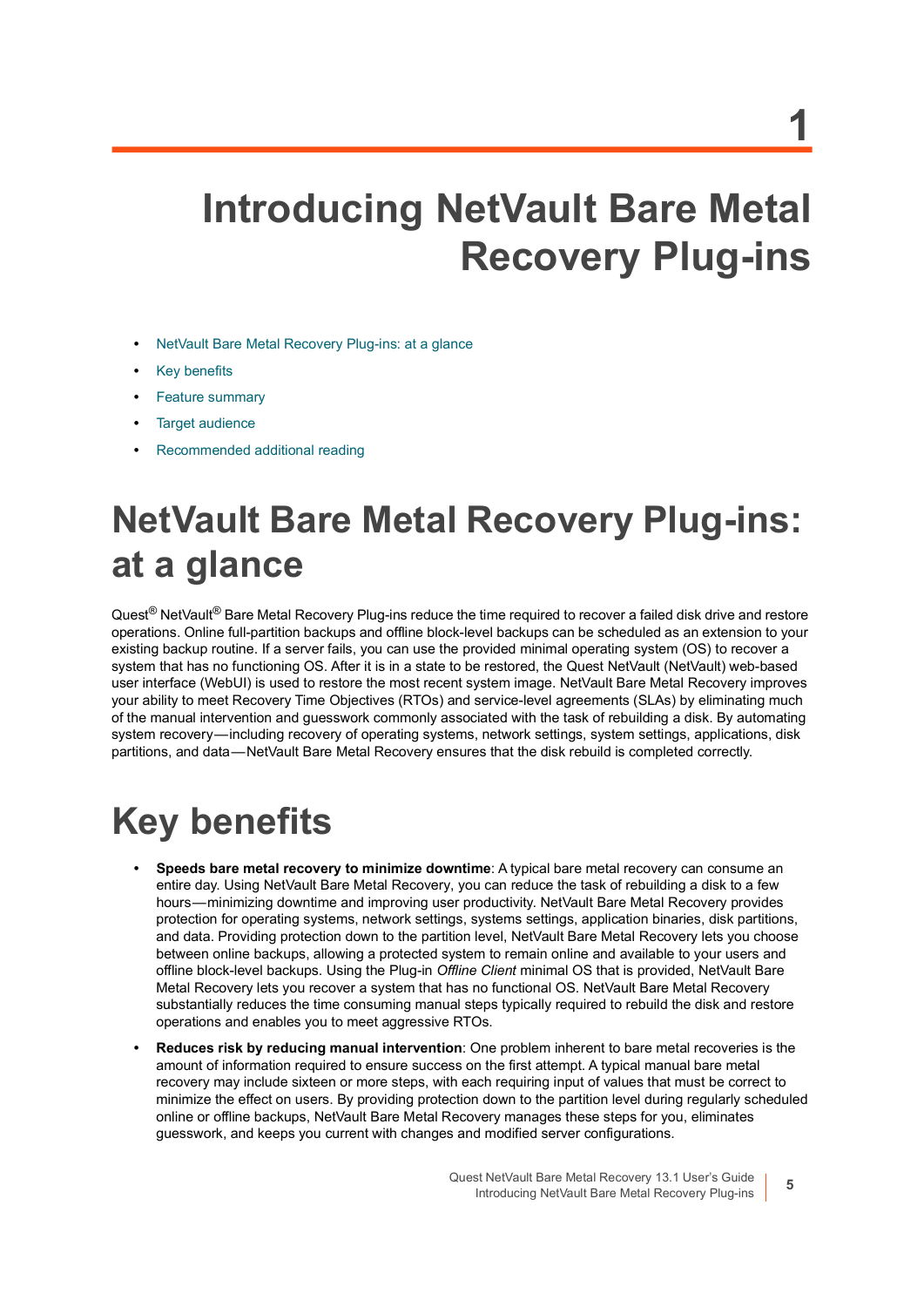**• Ensures business continuity**: NetVault Bare Metal Recovery provides an added level of protection to ensure business continuity. NetVault Bare Metal Recovery takes advantage of NetVault's integration with a range of backup devices. NetVault Bare Metal Recovery gives you the confidence that your critical system settings are captured regularly and stored offsite for disaster-recovery purposes. When combined with Quest NetVault Plug-ins, NetVault Bare Metal Recovery ensures a comprehensive data-protection strategy.

## <span id="page-5-0"></span>**Feature summary**

- **•** Online full partition backups
- **•** Offline block-level backups
- **•** Windows Volume Shadow Copy Service (VSS)-based backups
- **•** Protect boot and system Images on Linux platforms
- **•** Recover machines with no functional OS
- **•** Boot from provided minimal OS to initiate recovery

## <span id="page-5-1"></span>**Target audience**

System administration experience is recommended when using the **Plug-in** *Offline Client* or the **Plug-in** *Live Client*. Although it is not necessary to have this level of experience to perform routine backups, the initial configuration of each plug-in, the configuration of a target NetVault Bare Metal Recovery Client, and the restore procedure require administrator knowledge.

## <span id="page-5-2"></span>**Recommended additional reading**

The following documentation is also available:

- **•** *Quest NetVault Installation Guide:* This guide provides details on installing the NetVault Server and Client software.
- **•** *Quest NetVault Administrator's Guide:* This guide explains how to use NetVault and describes the functionality common to all plug-ins.

You can download these guides from [https://support.quest.com/technical-documents/.](https://support.quest.com/technical-documents/)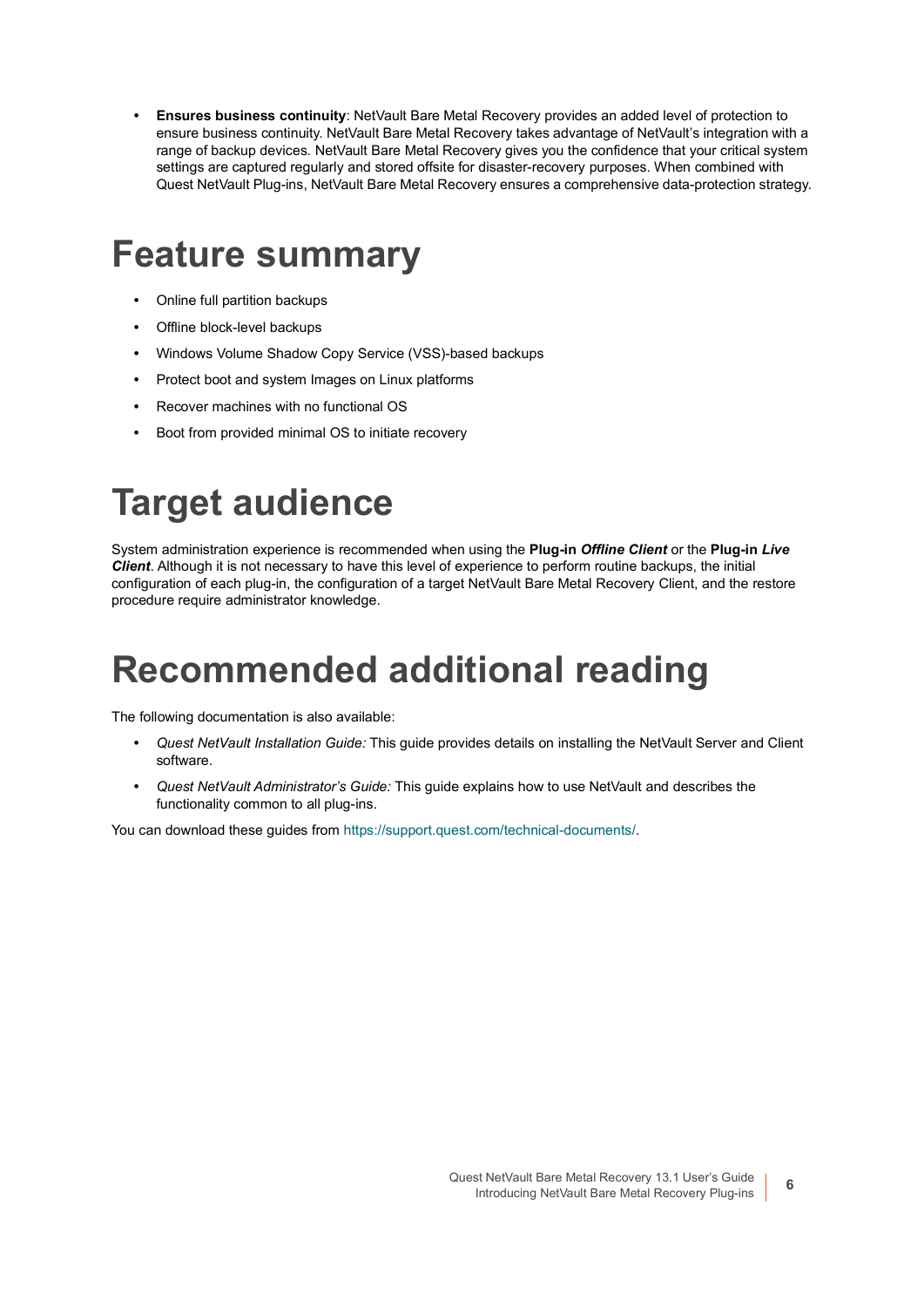## <span id="page-6-0"></span>**Deploying NetVault Bare Metal Recovery**

- **•** [NetVault Bare Metal Recovery components](#page-6-1)
- **•** [NetVault Bare Metal Recovery deployment scenarios](#page-7-3)

## <span id="page-6-1"></span>**NetVault Bare Metal Recovery components**

NetVault Bare Metal Recovery includes two key components, or plug-ins, each of which provides its own form of disaster recovery (DR) backup, and a third component that serves as a basic OS that is used to prepare a target NetVault Bare Metal Recovery Client for backup and restore.

NetVault Bare Metal Recovery includes the following technical components:

- **• Plug-in** *Offline Client* **for x86/x86-64 Clients**
- **• Plug-in** *Live Client* **for Windows**
- **• Plug-in** *Live Client* **for Linux**
- **• Plug-in** *Server*

The topics that follow provide a brief description of each of these components.

### <span id="page-6-2"></span>**Plug-in** *Offline Client* **component**

The Plug-in *Offline Client* implements a block-by-block backup and restore technique to recover a system. This operation takes the target system offline and makes it unavailable. This step is done to either:

- **• Backup**: An *Offline Backup* backs up all aspects of a target system—OS, applications, system settings. This step is ideal for new systems that have been configured for use.
- **• Restore**: An *Offline Restore* recovers a machine that has no functional OS to a previously configured state.

### <span id="page-6-3"></span>**Plug-in** *Live Client* **for Windows component**

The Plug-in *Live Client* for Windows makes it possible to back up a full Windows system *while it remains online and active*. When recovery is required, the Plug-in *Offline Client* is used to boot the target NetVault Bare Metal Recovery Client and recover data; that is, an Offline Restore is required.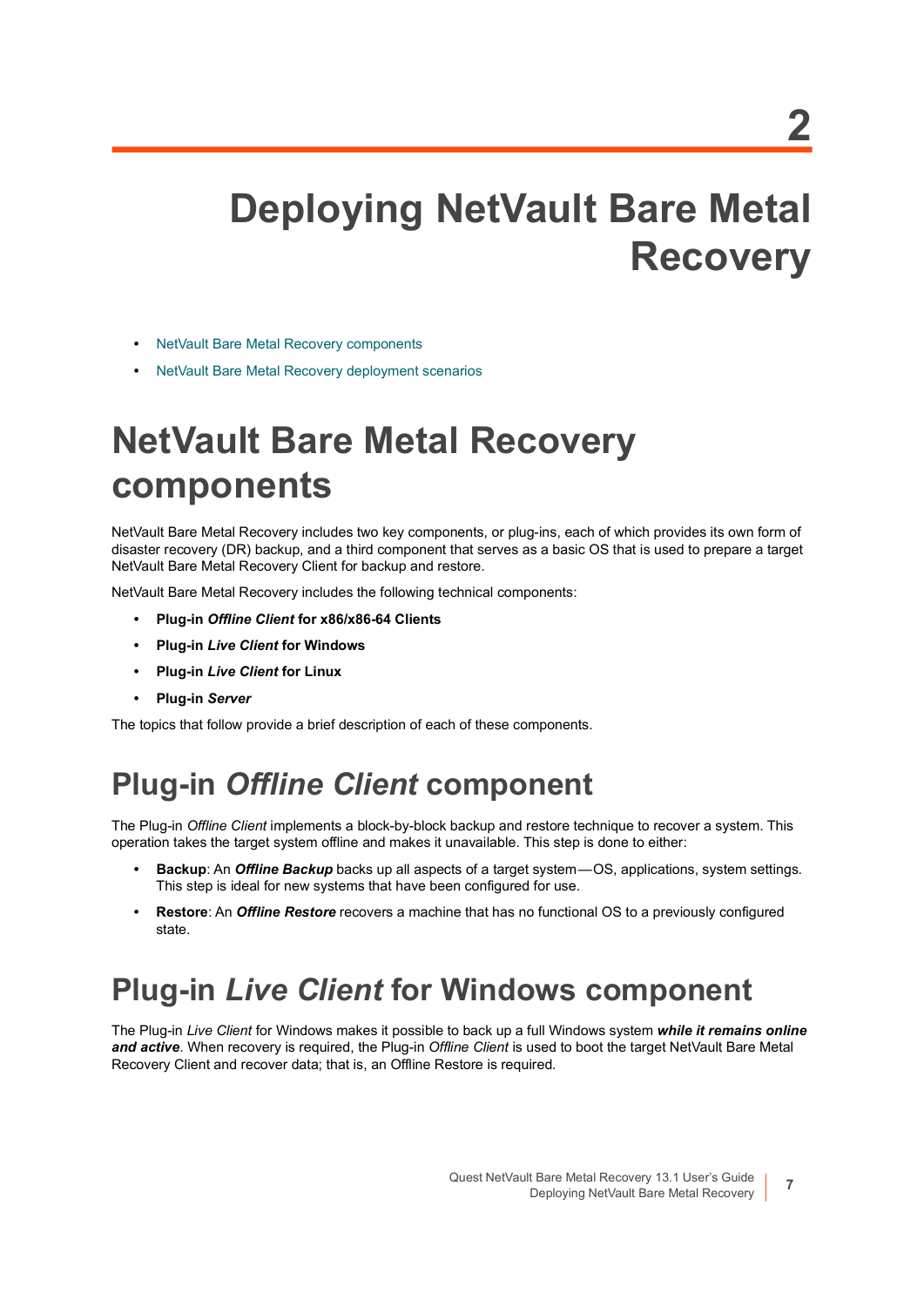## <span id="page-7-0"></span>**Plug-in** *Live Client* **for Linux component**

The Plug-in *Live Client* for Linux makes it possible to back up a full Linux system *while it remains online and active*. Beginning with version 13.1, Plug-in *Live Client* for Linux no longer uses Storix, a third-party DR boot utility, to boot the target NetVault Bare Metal Recovery Client and recover data. Instead, the plug-in uses a block-based snapshot kernel module, which makes the Plug-in *Live Client* for Linux backup and recovery process the same as it is for Windows.

### <span id="page-7-1"></span>**Plug-in** *Server* **component**

The Plug-in *Server* resides on the NetVault Server and enables backup and recovery of a target client's data by using the Plug-in *Offline Client* or the Plug-in *Live Client*.

### <span id="page-7-2"></span>**VaultOS component**

The Plug-in *Offline Client* includes a component known as VaultOS. VaultOS is a minimal OS that is used to boot a target DR client system to prepare it for backup or restore, depending on the plug-in in use. This minimal OS starts the target client, loads all applicable device drivers, and leaves its hard drive in a state suitable for either backup or restore.

There are two versions of the VaultOS, one that uses a Linux boot loader and one that uses a Windows Preinstallation Environment (Windows PE). The version that you choose to use also affects which Plug-in *Offline Client* features are available to use.

#### **Important notes regarding the VaultOS component**

Review the following list of important notes regarding VaultOS. The things that you should be aware of varies depending on whether you are using the Linux-based VaultOS or the Windows PE-based VaultOS.

- **•** Each version of the Plug-in *Offline Client* and Plug-in *Live Client* offers a specific form of the VaultOS. Details on the setup and use of this component are covered in the relevant topic of this guide.
- **•** Physical-to-virtual (P2V) restores and restores to dissimilar hardware are only supported using the Windows PE-based Plug-in *Offline Client*.

## <span id="page-7-3"></span>**NetVault Bare Metal Recovery deployment scenarios**

This topic details deployment scenarios for the following NetVault Bare Metal Recovery products.

- **•** [Plug-in Offline Client only x86/x86-64 clients with Windows-based NetVault Server deployment](#page-8-0)
- **•** [Plug-in Offline Client only x86/x86-64 Clients with Linux-based NetVault Server deployment](#page-9-0)
- **•** [Plug-in Live Client for Windows with Windows-based NetVault Server deployment](#page-10-0)
- **•** [Plug-in Live Client for Windows with Linux-based NetVault Server deployment](#page-11-0)
- **•** [Plug-in Live Client for Linux with Linux-based NetVault Server deployment](#page-12-0)
- **•** [Plug-in Live Client for Linux with Windows-based NetVault Server deployment](#page-13-0)
- **•** [Plug-in Live Client for Windows and for Linux with Linux-based NetVault Server deployment](#page-14-0)
- **•** [Plug-in Live Client for Windows and for Linux with Windows-based NetVault Server deployment](#page-14-1)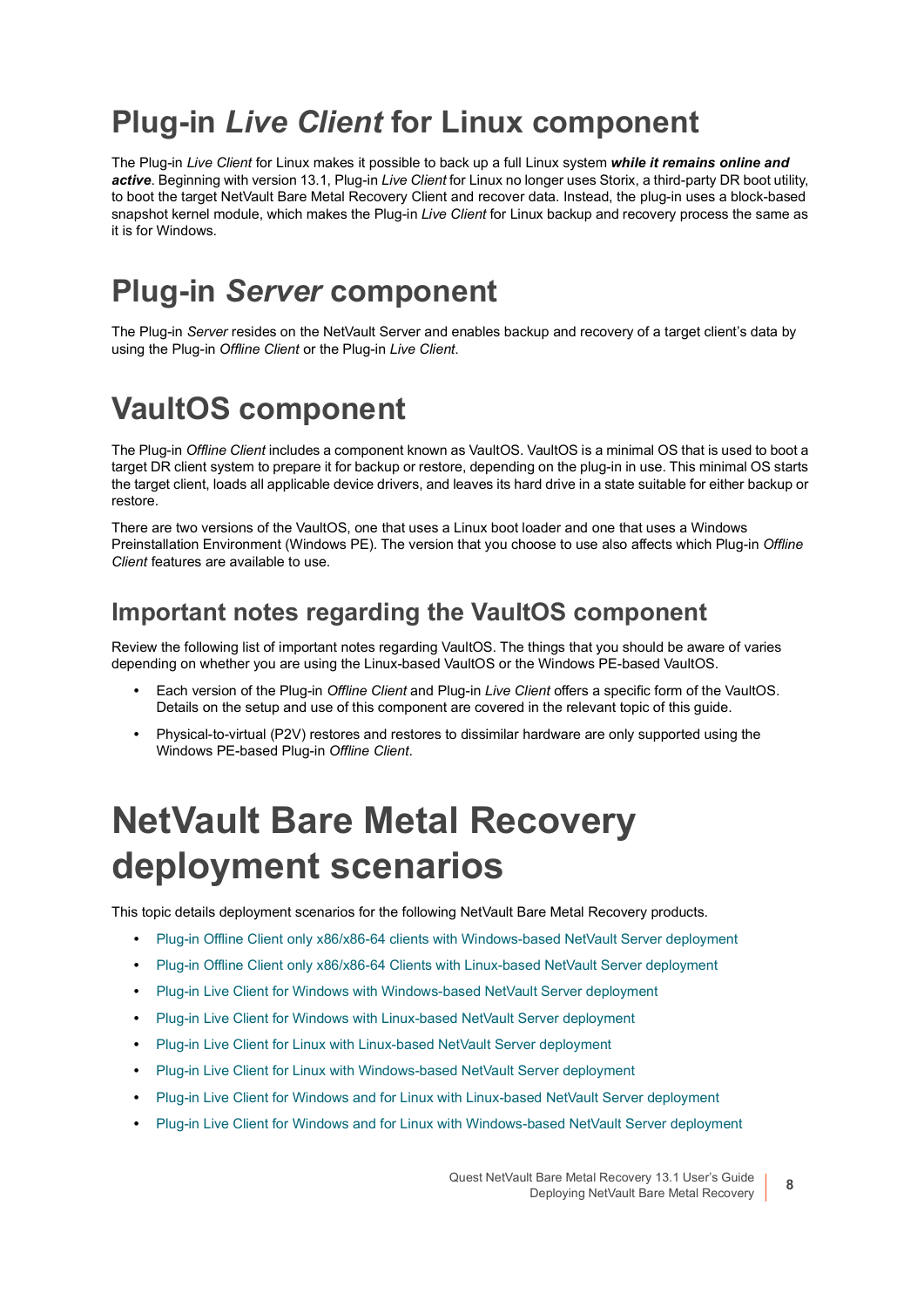### <span id="page-8-0"></span>**Plug-in** *Offline Client* **only x86/x86-64 clients with Windows-based NetVault Server deployment**

This scenario is deployed when you want to perform offline or cold backups of Intel x86 Clients and you have deployed a Windows-based NetVault Server.

The Plug-in *Server* for Windows component is installed on the Windows-based NetVault Server, and the Plug-in *Offline Client* is used to perform the backup and recovery of the Intel x86 Clients.

**Figure 1. NetVault Bare Metal Recovery for offline only x86/x86-64 clients with Windows-based server**



For more information, see [Using the Plug-in Offline Client.](#page-16-2)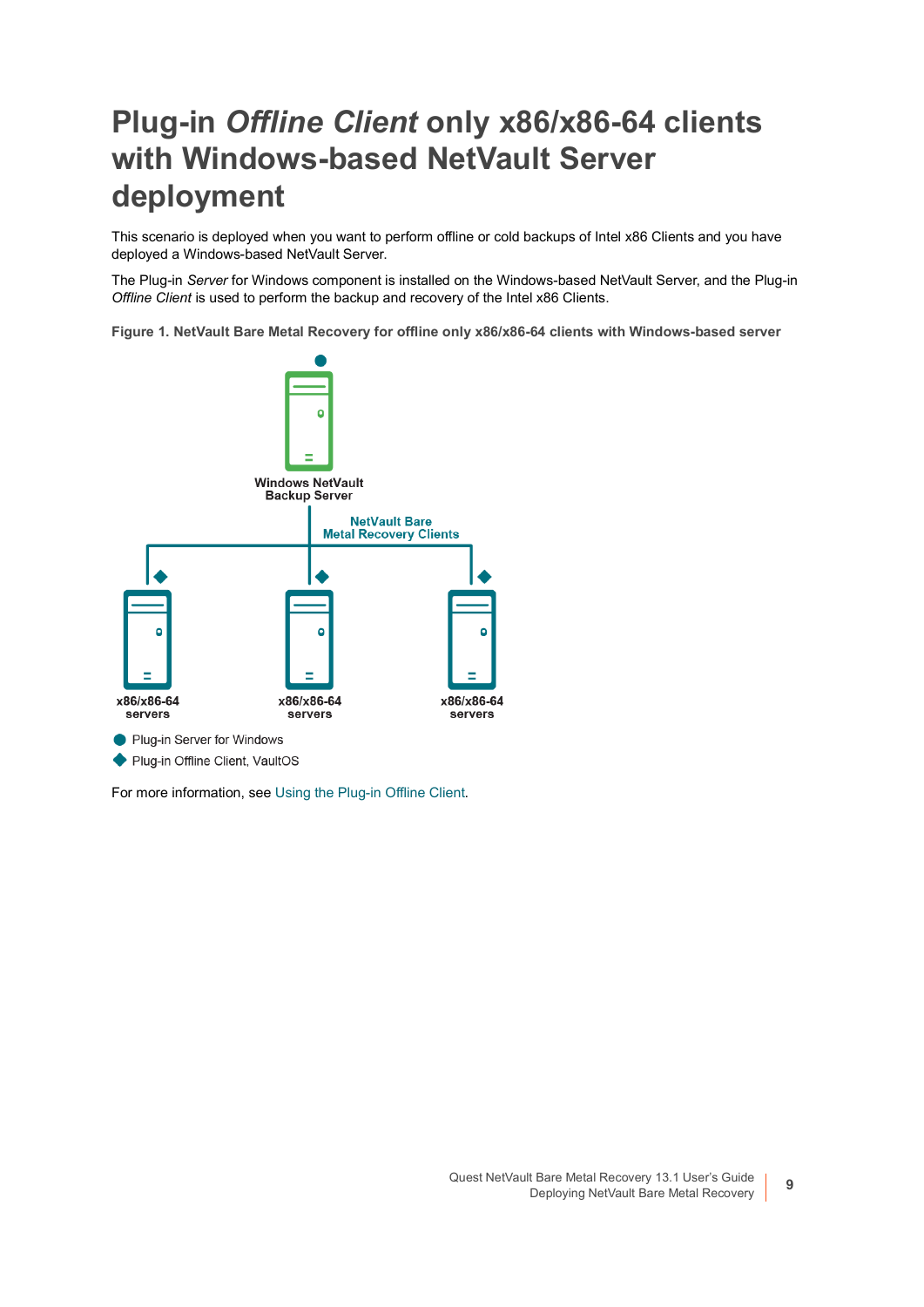## <span id="page-9-0"></span>**Plug-in** *Offline Client* **only x86/x86-64 Clients with Linux-based NetVault Server deployment**

This scenario is deployed when you want to perform offline or cold backups of Intel x86 Clients and you have deployed a Linux-based NetVault Server.

The Plug-in *Server* for Linux component is installed on the Linux NetVault Server, and the Plug-in *Offline Client* is used to perform the backup and recovery of the Intel x86 Clients.

**Figure 2. NetVault Bare Metal Recovery for offline only x86/x86-64 clients with Linux-based server**



For more information, see [Using the Plug-in Offline Client.](#page-16-2)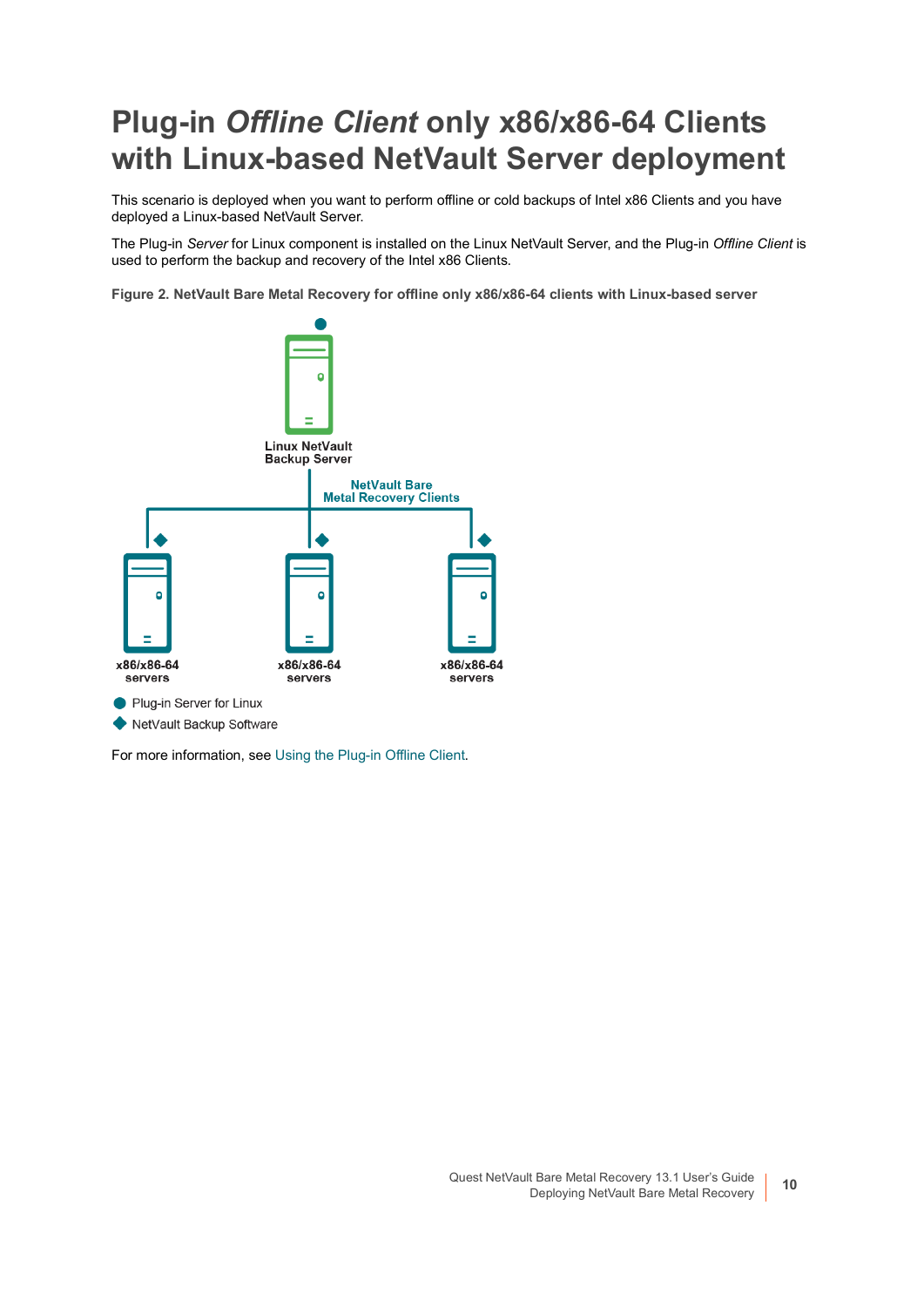## <span id="page-10-0"></span>**Plug-in** *Live Client* **for Windows with Windows-based NetVault Server deployment**

This scenario is deployed when you want to perform online or hot backups of Windows Clients and you have deployed a Windows-based NetVault Server.

The Plug-in *Server* for Windows component is installed on the Windows-based NetVault Server. The Plug-in *Live Client* for Windows is installed on each Windows Client that you want to protect with online or hot backups.

In this scenario, Plug-in *Offline Client* is used to perform the recovery of the Windows Clients.

**Figure 3. NetVault Bare Metal Recovery Client for Windows with Windows-based server**



Plug-in Server for Windows

Plug-in Live Client for Windows, Client component (required for backup)

◆ Plug-in Offline Client, VaultOS (required for restore)

For more information, see Using NetVault Bare Metal Recovery Plug-in *Live Client for Windows*.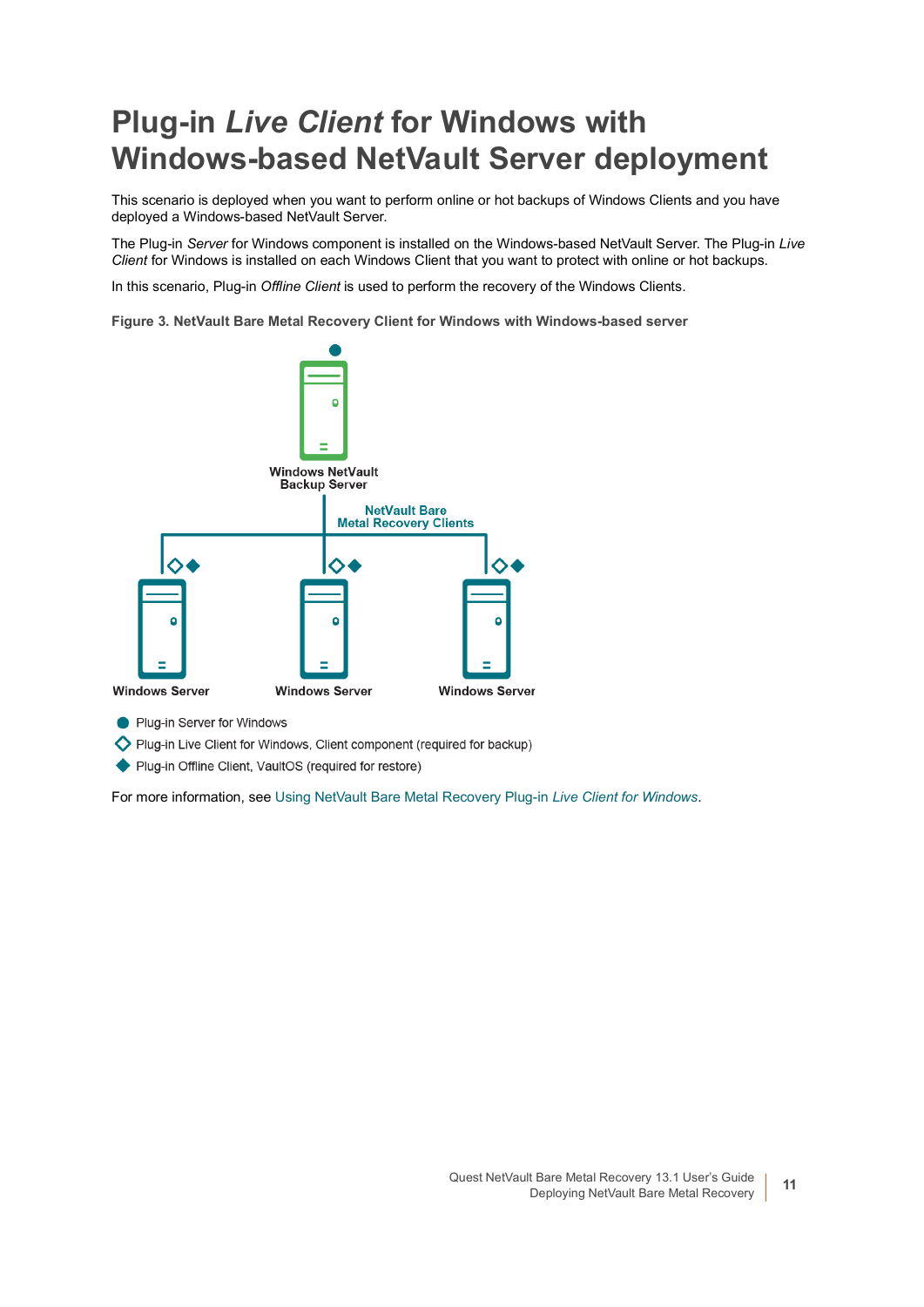## <span id="page-11-0"></span>**Plug-in** *Live Client* **for Windows with Linuxbased NetVault Server deployment**

This scenario is deployed when you want to perform online or hot backups of Windows Clients and you have deployed a Linux-based NetVault Server.

The Plug-in *Server* for Linux component is installed on the Linux-based NetVault Server and the Plug-in *Live Client* for Windows is installed on each Windows Client that you want to protect with online or hot backups.

In this scenario, Plug-in *Offline Client* is used to perform the recovery of the Windows Clients.

**Figure 4. NetVault Bare Metal Recovery Client for Windows with Linux-based server**



Plug-in Server for Linux

Plug-in Live Client for Windows, Client component (required for backup)

◆ Plug-in Offline Client, VaultOS (required for restore)

For more information, see Using NetVault Bare Metal Recovery Plug-in *Live Client for Windows*.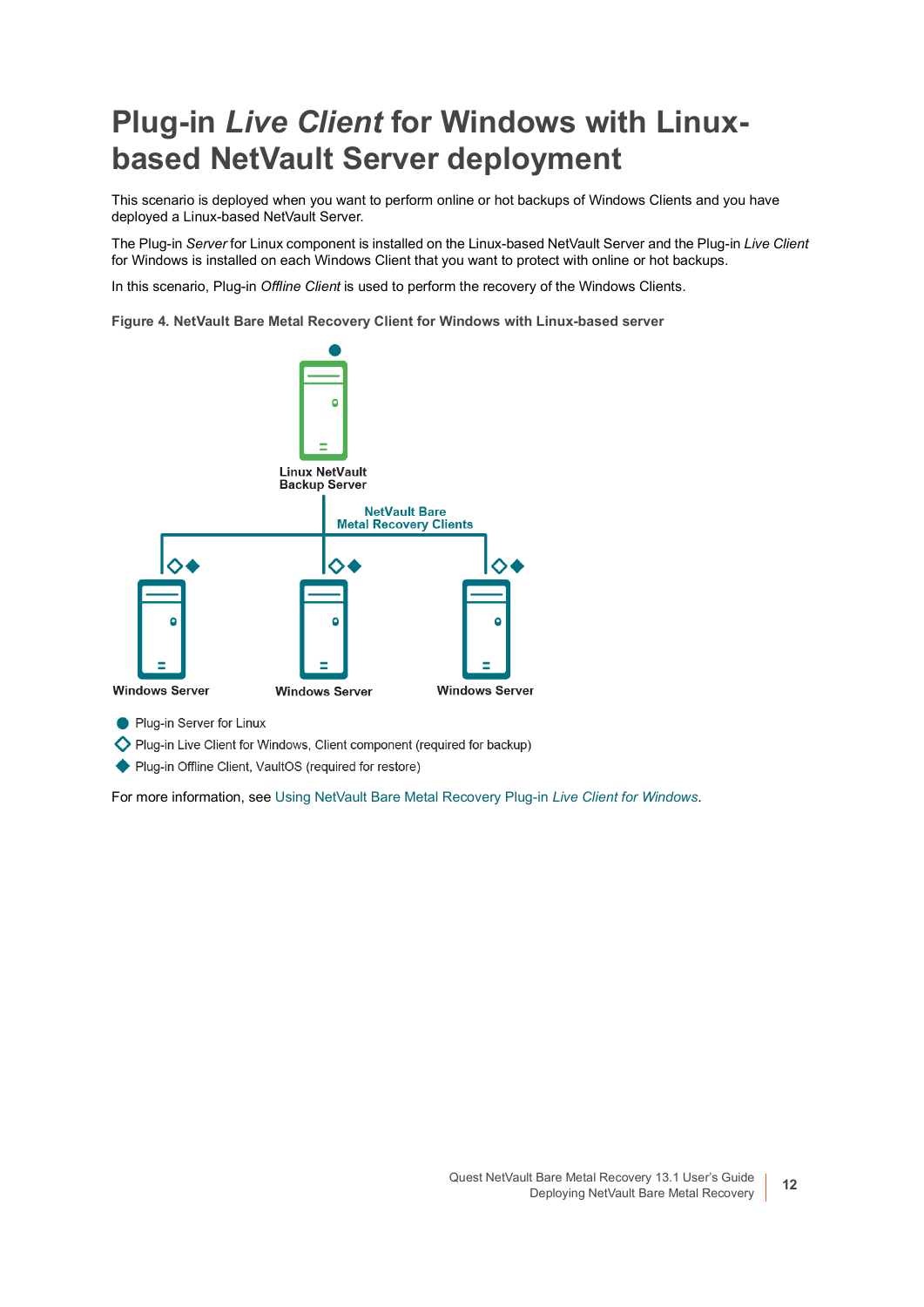## <span id="page-12-0"></span>**Plug-in** *Live Client* **for Linux with Linux-based NetVault Server deployment**

This scenario is deployed when you want to perform online or hot backups of Linux Clients and you have deployed a Linux-based NetVault Server.

The Plug-in *Server* for Linux component is installed on the Linux-based NetVault Server. The Plug-in *Live Client* for Linux, Linux Client Component is installed on each Linux Client that you want to protect with online or hot backups.

**Figure 5. NetVault Bare Metal Recovery Client for Linux with Linux Server**



O Plug-in Live Client for Linux, Linux Server component (required for restore)

Plug-in Live Client for Linux, Linux Client component (required for backup)

For more information, see Using NetVault Bare Metal Recovery Plug-in *Live Client for Linux*.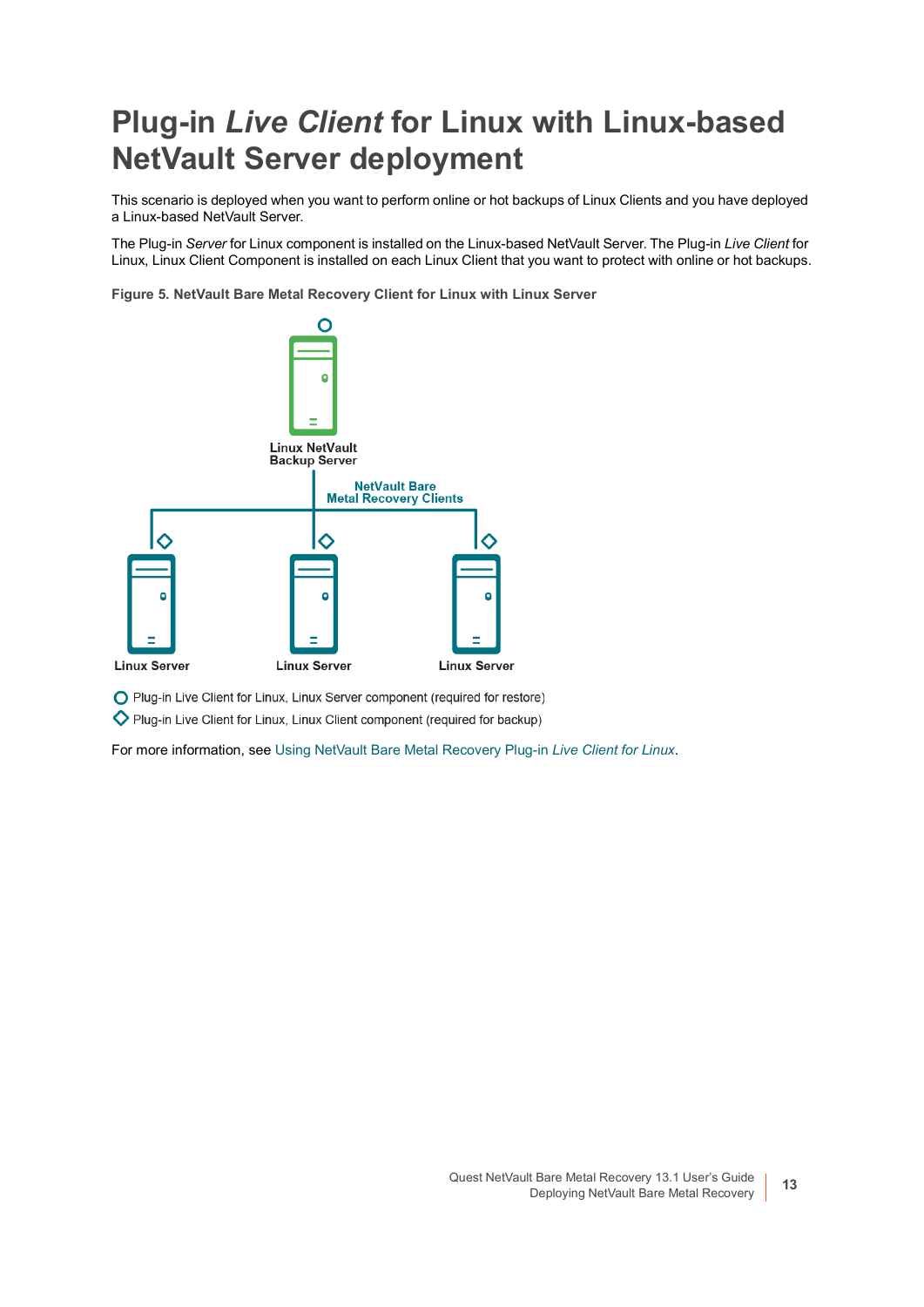## <span id="page-13-0"></span>**Plug-in** *Live Client* **for Linux with Windowsbased NetVault Server deployment**

This scenario is deployed when you want to perform online or hot backups of Linux Clients and you have deployed a Windows-based NetVault Server.

The component is installed on the Windows-based NetVault Server and the Plug-in *Live Client* for Linux, Linux Client Component is installed on each Linux Client that you want to protect with online or hot backups.

**Figure 6. NetVault Bare Metal Recovery Client for Linux with Windows-based server**



O Plug-in Live Client for Linux, Windows Server component (required for restore)

Plug-in Live Client for Linux, Linux Client component (required for backup)

For more information, see Using NetVault Bare Metal Recovery Plug-in *Live Client for Linux*.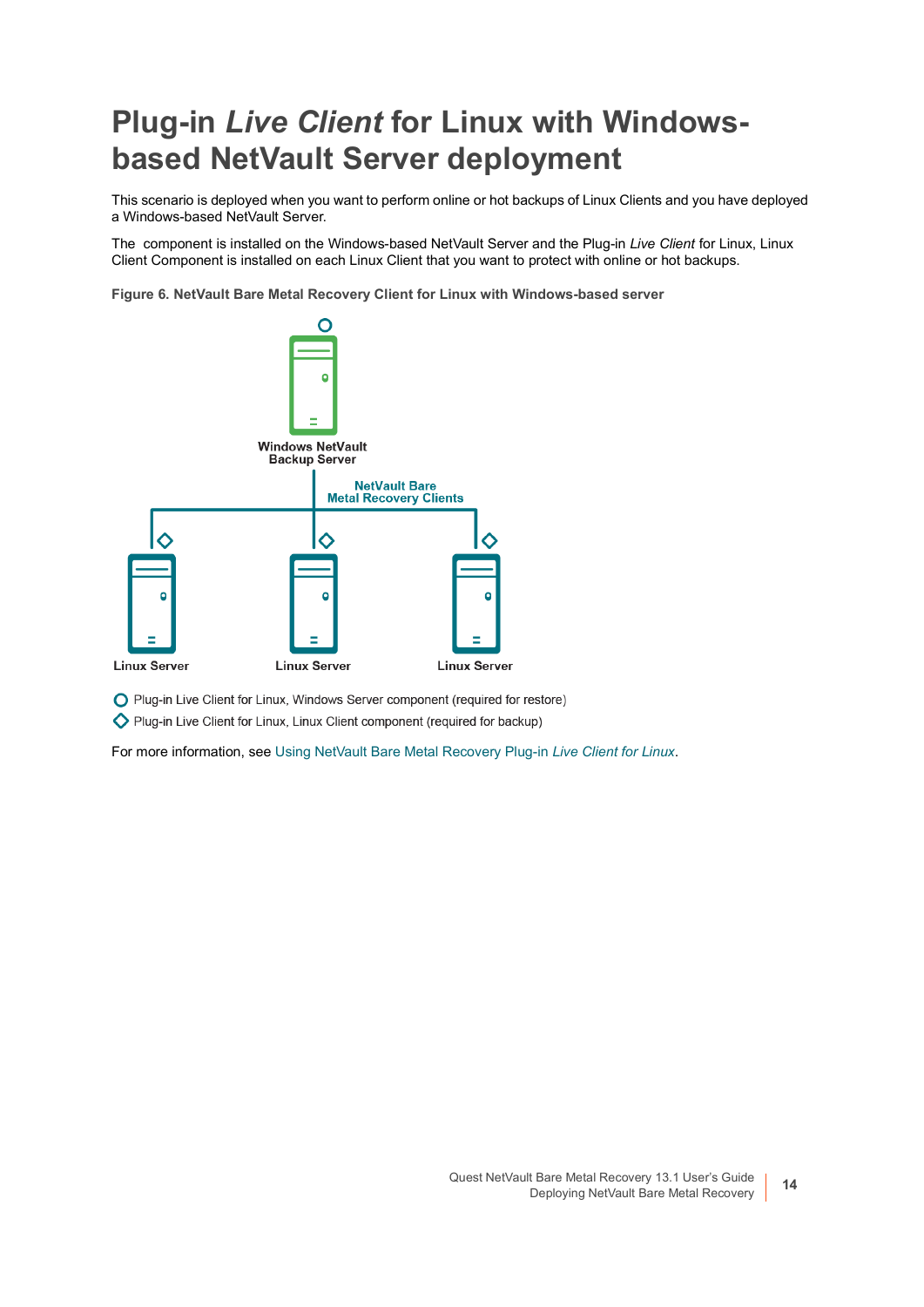## <span id="page-14-0"></span>**Plug-in** *Live Client* **for Windows and for Linux with Linux-based NetVault Server deployment**

This scenario is deployed when you want to perform online or hot backups of both Linux and Windows Clients and you have deployed a Linux-based NetVault Server.

The Plug-in *Server* for Linux component is installed on the Windows-based NetVault Server. The Plug-in *Live Client* for Linux, Linux-based Client Component is installed on each Linux Client that you want to protect with online or hot backups.

Also, the Plug-in *Server* for Linux component is installed on the Linux-based NetVault Server and the Plug-in *Live Client* for Windows is installed on each Windows Client that you want to protect with online or hot backups.

In this scenario, Plug-in *Offline Client* is used to perform the recovery of the Windows Clients.

**Figure 7. NetVault Bare Metal Recovery Client for Windows and Client for Linux with Linux-based server**



Plug-in Server for Linux

O Plug-in Live Client for Linux, Linux Server component (required for restore)

- ◆ Plug-in Live Client for Windows, Client component (required for backup)
- Plug-in Offline Client, VaultOS (required for restore)
- Plug-in Live Client for Linux, Linux Client component (required for backup)

For more information, see Using NetVault Bare Metal Recovery Plug-in *Live Client for Windows* and Using NetVault Bare Metal Recovery Plug-in *Live Client for Linux*.

### <span id="page-14-1"></span>**Plug-in** *Live Client* **for Windows and for Linux with Windows-based NetVault Server deployment**

This scenario is deployed when you want to perform online or hot backups of both Linux and Windows Clients and you have deployed a Windows-based NetVault Server.

> Quest NetVault Bare Metal Recovery 13.1 User's Guide Deploying NetVault Bare Metal Recovery **<sup>15</sup>**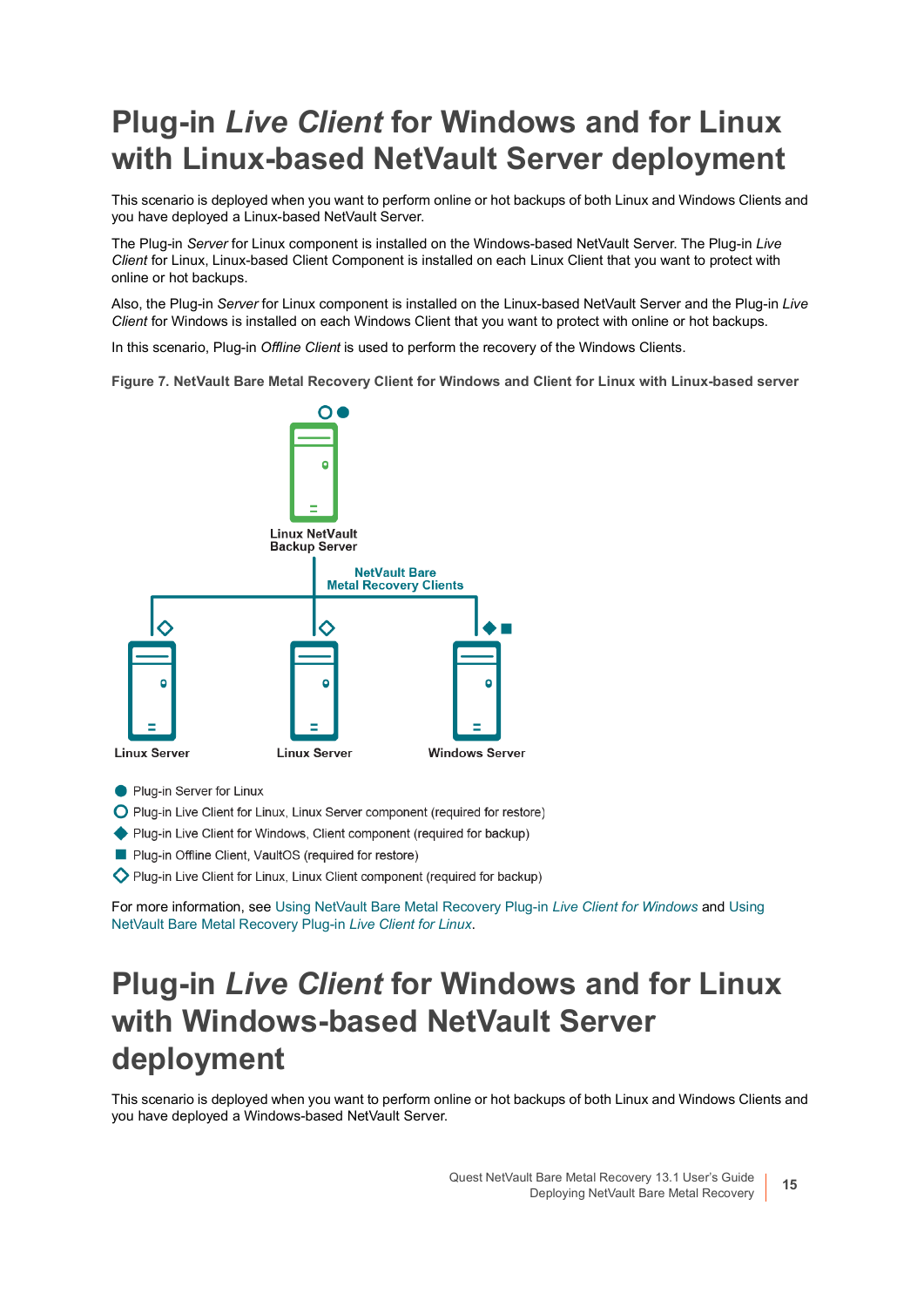The Plug-in *Server* for Linux component is installed on the Windows-based NetVault Server and the Plug-in *Live Client* for Linux, Linux-based Client Component is installed on each Linux Client that you want to protect with online or hot backups.

Also, the Plug-in *Server* for Windows component is installed on the Windows-based NetVault Server, and the Plugin *Live Client* for Windows is installed on each Windows Client that you want to protect with online or hot backups.

In this scenario, Plug-in *Offline Client* is used to perform the recovery of the Windows Clients.

**Figure 8. NetVault Bare Metal Recovery Client for Windows and NetVault Bare Metal Recovery for Linux with Windows-based server**



- Plug-in Server for Windows
- O Plug-in Live Client for Linux, Windows Server component (required for restore)
- ◆ Plug-in Live Client for Windows, Client component (required for backup)
- Plug-in Offline Client, VaultOS (required for restore)
- Plug-in Live Client for Linux, Linux Client component (required for backup)

For more information, see Using NetVault Bare Metal Recovery Plug-in *Live Client for Windows* and Using NetVault Bare Metal Recovery Plug-in *Live Client for Linux*.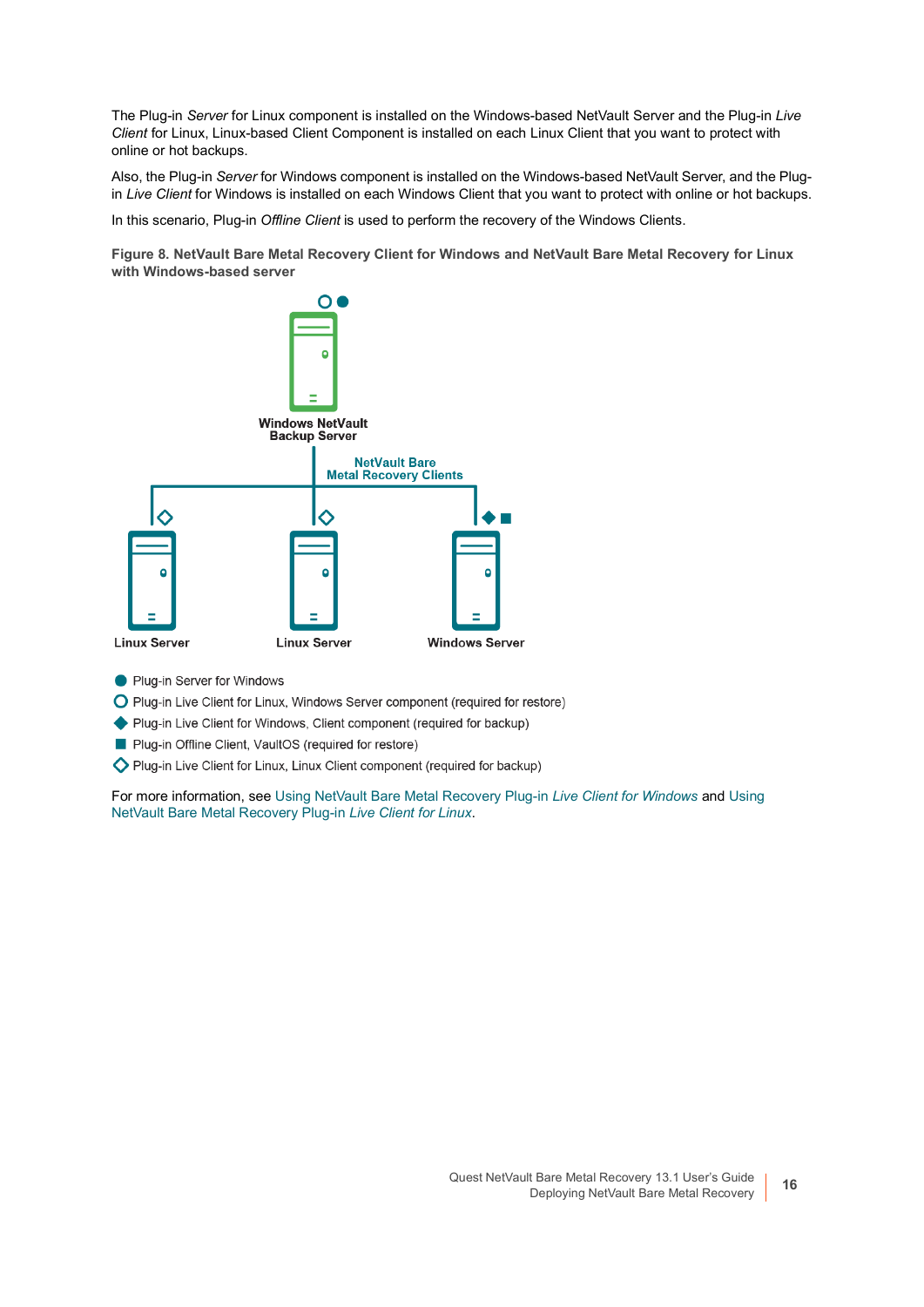## <span id="page-16-2"></span><span id="page-16-0"></span>**Using the Plug-in** *Offline Client*

- **[Plug-in Server: an overview](#page-16-1)**
- **•** [Installing and removing Plug-in Server](#page-17-0)
- **•** [Configuring Plug-in Server for use with Plug-in Offline Client](#page-18-2)
- **•** [Booting a NetVault Bare Metal Recovery Client with Plug-in Offline Client](#page-22-0)
- **•** [Backing up data with Plug-in Offline Client](#page-28-0)
- **•** [Restoring data with Plug-in Offline Client](#page-32-0)

## <span id="page-16-1"></span>**Plug-in** *Server***: an overview**

The **Plug-in** *Server* resides on the NetVault Server and enables backup and recovery of a target client's data by using the Plug-in *Offline Client*. The processes required to set up and use the **Plug-in** *Server* must be followed in a specific order. The following list outlines how to establish a **Plug-in** *Server* environment.

- **• Required components**:
	- **▪** Verify that you have the Plug-in *Server* and Plug-in *Offline Client*.
	- **▪** If you are installing the hybrid version of the Plug-in *Server* on a pure 64-bit Linux Server that uses the hybrid version of NetVault, you must install the zlib.i686 file first. To do so, run: yum install zlib.i686
- **• Installation**: Install the Plug-in *Server* on the NetVault Server.
- **• Configuration**: Configure the Plug-in *Server*.
	- **▪** Create a Plug-in *Offline Client* Boot System, for example, to a writable CD.
	- **▪** Add the target NetVault Bare Metal Recovery Clients to the Plug-in *Server* on the NetVault Server.
- **• Backup**: Perform an offline backup of the desired NetVault Bare Metal Recovery Client machine.
	- **▪** Boot the target NetVault Bare Metal Recovery Client system with Plug-in *Offline Client*.
	- **▪** From the NetVault Server, administer backup of the NetVault Bare Metal Recovery Client by selecting data to be backed up—for example, partitions, drives, volumes.
	- **IMPORTANT:** If you are targeting large-sector—4K—Windows drives for backup, the EFI partition  $\blacksquare$ size must be larger than 256 MB. For more information, see [https://docs.microsoft.com/en](https://docs.microsoft.com/en-us/windows-hardware/manufacture/desktop/configure-uefigpt-based-hard-drive-partitions)[us/windows-hardware/manufacture/desktop/configure-uefigpt-based-hard-drive-partitions.](https://docs.microsoft.com/en-us/windows-hardware/manufacture/desktop/configure-uefigpt-based-hard-drive-partitions)
- **• Restore**: Perform an offline restore to the target NetVault Bare Metal Recovery Client.
	- **▪** Boot the target NetVault Bare Metal Recovery Client system with Plug-in *Offline Client*.
	- **▪** From the NetVault Server, administer restores to the target NetVault Bare Metal Recovery Client by selecting data included in the DR backup.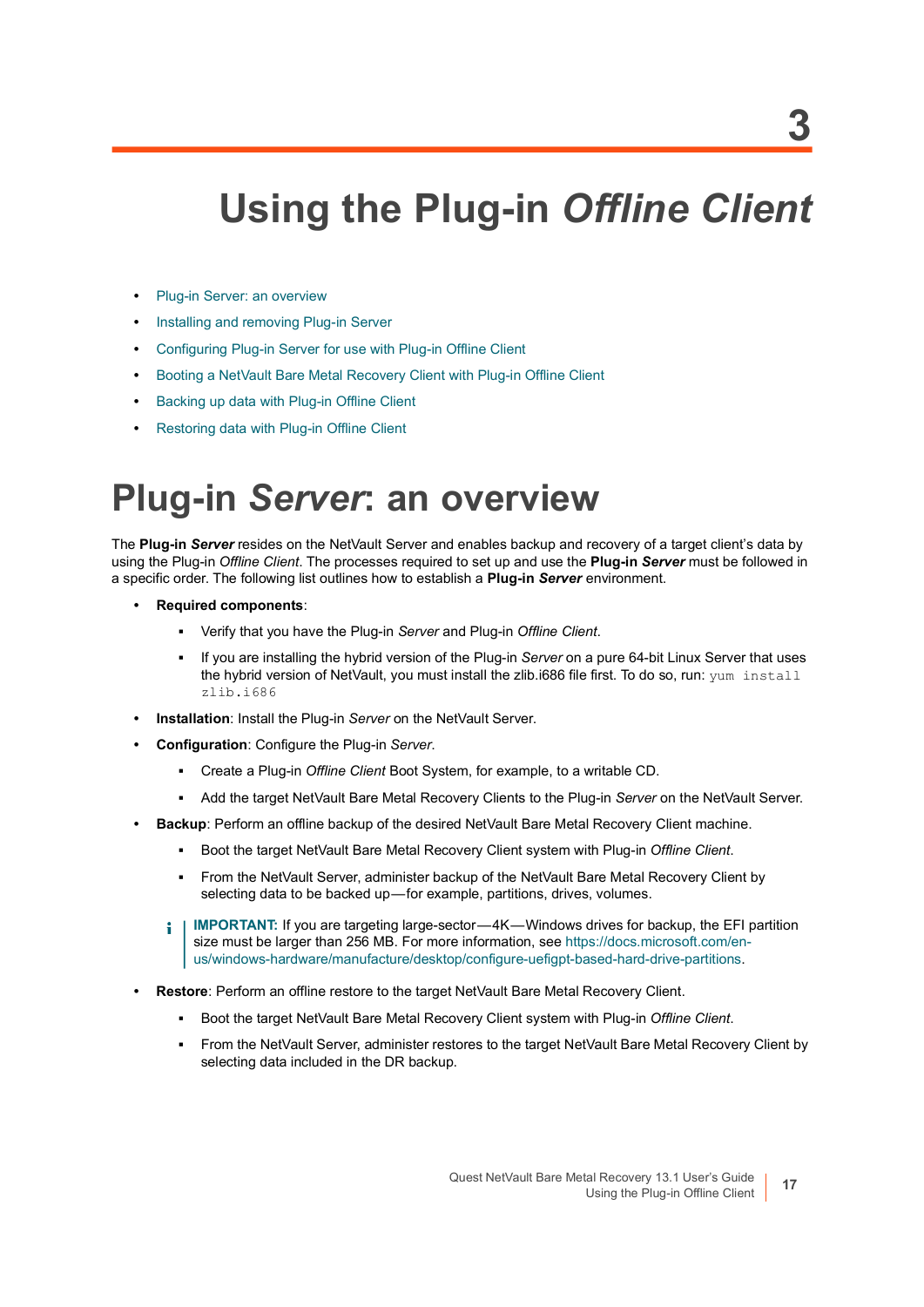## <span id="page-17-0"></span>**Installing and removing Plug-in** *Server*

This topic covers the steps required to install, and upgrade, or remove the Plug-in *Server*.

- **•** [Prerequisites for installing Plug-in Server](#page-17-1)
- **•** [Installing or upgrading Plug-in Server](#page-17-2)
- **•** [Removing Plug-in Server](#page-18-0)
- **•** [Upgrading Plug-in Server](#page-18-1)

### <span id="page-17-1"></span>**Prerequisites for installing Plug-in** *Server*

Before installing or upgrading the **Plug-in** *Server*, review the following points and take the applicable actions:

- **• Plug-in** *Server* **component compatibility**: For the Plug-in *Server* to function correctly, all its associated components *must be the proper version*; that is, version "X" of the Plug-in *Server* only works with its appropriate version of Plug-in *Offline Client*. For complete compatibility information, see the *Quest NetVault Compatibility Guide*.
- **• Existing Plug-in** *Server* **backups (upgrades** *only***)**: Backups performed with earlier versions of this plugin may not be compatible with the newest release of the plug-in. Before upgrading to the newest version, see the *Quest NetVault Compatibility Guide* for complete compatibility information.

Before installing the Plug-in *Server*, verify that the following requirements have been met:

- **•** The Server version of NetVault software must be installed on at least one machine.
- **•** The NetVault Bare Metal Recovery Client machine—the target of the backup or restore—must have a supported Intel x86-based OS installed.

### <span id="page-17-2"></span>**Installing or upgrading Plug-in** *Server*

The Plug-in *Server* must be installed on a NetVault Server.

- 1 From the machine acting as the NetVault Server, access the **NetVault Configuration Wizard** or **Manage Clients** page.
	- **NOTE:** If the selected clients are all the same type, you can use the configuration wizard to install the  $\blacksquare$ plug-in on multiple clients at the same time. When you select multiple clients, verify that the plug-in binary file is compatible with the OS and platforms of the target clients. From the **Manage Clients**  page, you can only select one client for plug-in installation.
		- **▪** To access the **NetVault Configuration Wizard** page:
			- a In the Navigation pane, click **Guided Configuration**.
			- b On the **NetVault Configuration Wizard** page, click **Install Plugins**.
			- c On the next page, select the applicable clients.
		- **▪** To access the **Manage Clients** page:
			- a In the Navigation pane, click **Manage Clients**.
			- b On the **Manage Clients** page, select the machine that contains the NetVault Server, and click **Manage**.
			- c On the **View Client** page, click the **Install Plugin** button (**A**).
- 2 Click **Choose Plug-in File**, navigate to the location of the **".npk"** installation file for the plug-in, for example, on the installation CD or the directory to which the file was downloaded from the website.

Based on the operating system (OS) in use, the path for this software may vary on the installation CD.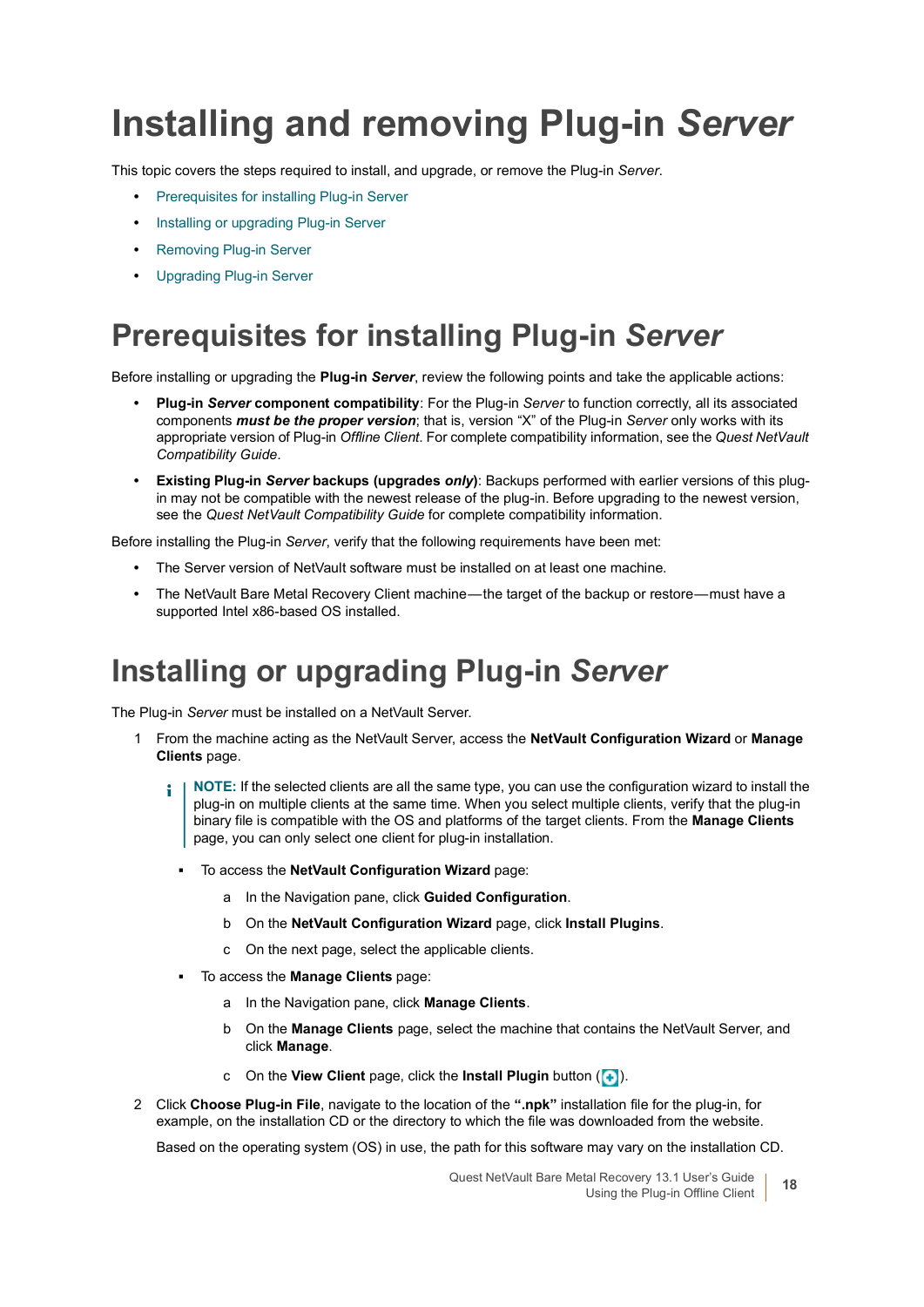- 3 Select the file entitled **"drc-***x-x-x-x***.npk,"** where **xxxx** represents the version number and platform, and click **Open**.
	- **IMPORTANT:** If you are using the Quest NetVault Installation CD to install a plug-in to a UNIX ÷ system, you might have to mount the CD drive before you can access the disk. For instructions on mounting a drive, see the relevant OS documentation. This issue also applies to accessing files for other procedures required for installation of NetVault Bare Metal Recovery.
- 4 To begin installation, click **Install Plugin**.

After the plug-in is successfully installed, a message is displayed.

### <span id="page-18-0"></span>**Removing Plug-in** *Server*

- 1 In the Navigation pane, click **Manage Clients**.
- 2 On the **Manage Clients** page, select the NetVault Server or the applicable NetVault Heterogeneous Client, and click **Manage**.
- 3 In the **Installed Software** table on the **View Client** page, select **Plug-in** *Server*, labeled "**VaultDR APM,**" and click the **Remove Plugin** button (**C**).
- 4 In the **Confirm** dialog box, click **Remove**.

### <span id="page-18-1"></span>**Upgrading Plug-in** *Server*

- 1 Uninstall the previous version of the Plug-in *Server*. For details, see [Removing Plug-in Server](#page-18-0).
- 2 Install the new version of the Plug-in *Server*. For details, see [Installing or upgrading Plug-in Server](#page-17-2).

## <span id="page-18-2"></span>**Configuring Plug-in** *Server* **for use with Plug-in** *Offline Client*

The second phase of setting up the Plug-in *Server* involves environment configuration, which is divided into two steps. The following topics illustrate the procedures that must be followed to complete these steps.

- **•** [Creating a Plug-in Offline Client Boot System](#page-18-3)
- **•** [Adding a NetVault Bare Metal Recovery Client to the Plug-in Server](#page-21-0)

### <span id="page-18-3"></span>**Creating a Plug-in** *Offline Client* **Boot System**

Before using the Plug-in *Server*, create a Plug-in *Offline Client* Boot System. This minimal OS loads to a target machine's memory, rather than to its hard drive. This process leaves the hard drives inactive (offline) and in a suitable state for backup or restore. The Plug-in *Offline Client* is created on a writable CD. You can also boot from a LiveCD with the Plug-in *Offline Client* binaries on a separate device, such as a Universal Serial Bus (USB) device that uses the 3.0 protocol or earlier. This process is described in [Creating a rescue device for use with a](#page-20-0)  [LiveCD.](#page-20-0)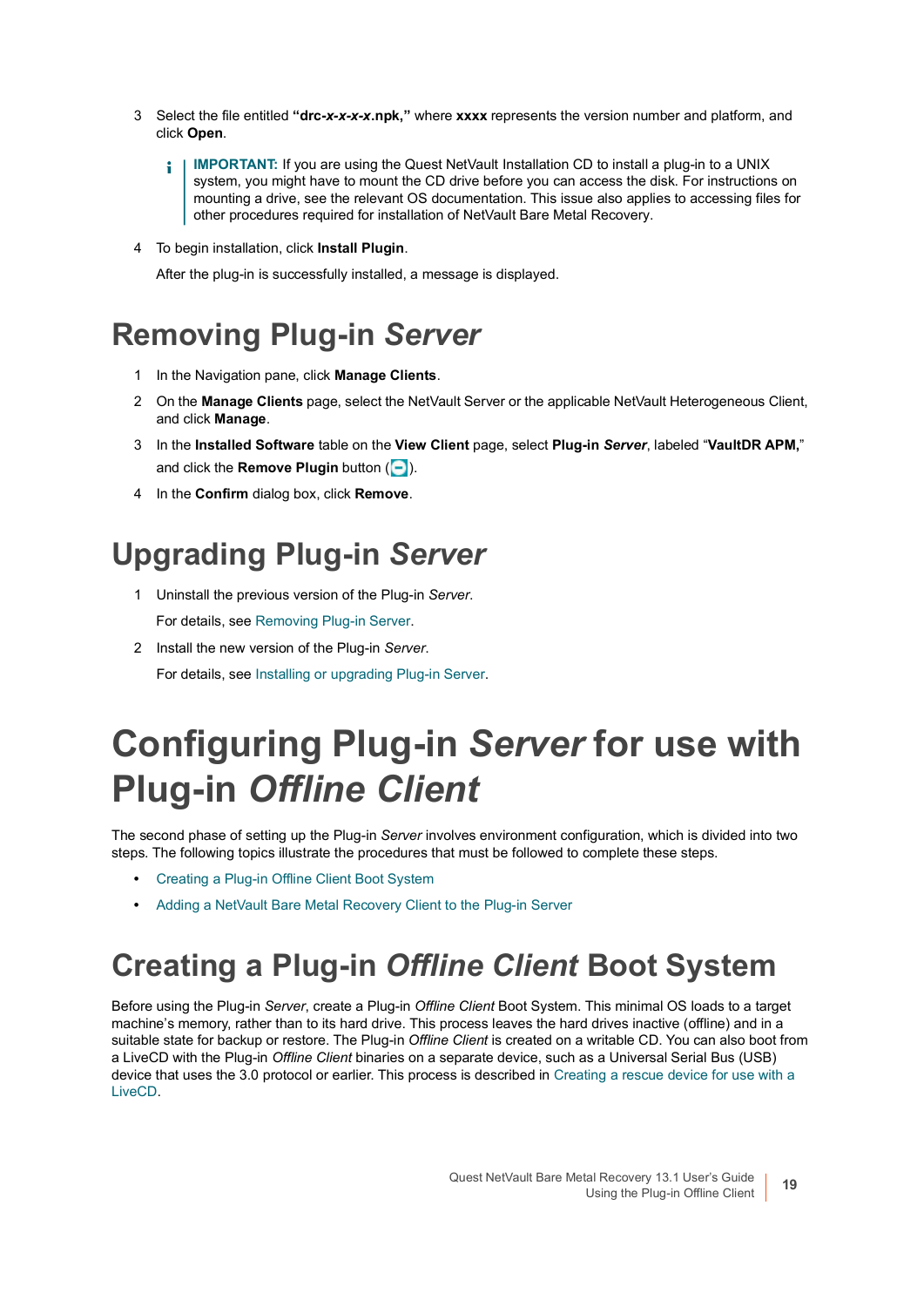### **Creating a Linux-based Boot System**

The following items are required for this procedure:

- **•** VaultOS ISO image—obtained through download
- **•** A writable DVD and CD drive
- **•** A blank DVD and CD
- **•** DVD- and CD-generation software
- **NOTE:** Quest recommends that you shut down all applications running on this machine before starting this f procedure.
	- 1 Download **Plug-in** *Offline Client***, VaultOS** from the Quest website.
	- 2 Note the name and location of this file, for example, "/home/vaultos\_x86\_v*xxx*.zip," where *xxx* represents the software version number.
	- 3 Insert a blank CD in the writable drive.
	- 4 Create a CD with the CD-generation software using the **"vaultos\_x86\_v***xxx***.iso"** file.

For details on this procedure, see the relevant documentation for the CD-generation software in use.

#### **Creating a Windows PE-based Boot System**

You can complete this process on any Windows system for which the following requirements are met:

- **•** Windows Assessment and Deployment Kit (ADK) for Windows 8—obtained through download
- **•** Windows Server 2012 R2 or later
- **• "NetVault Bare Metal Recovery ISO Builder for Plug-in** *Offline Client* **for Windows"** file—on the Quest NetVault Installation CD or downloaded from the Quest website
- **•** A writable DVD and CD drive
- **•** A blank DVD and CD
- **•** DVD- and CD-generation software
- **NOTE:** Quest recommends that you shut down all applications running on this machine before starting this f procedure
	- 1 Download the **Windows ADK** for Windows 8 from: [http://www.microsoft.com/en](http://www.microsoft.com/en-us/download/details.aspx?id=30652)[us/download/details.aspx?id=30652](http://www.microsoft.com/en-us/download/details.aspx?id=30652)
	- 2 Install the **Windows ADK** on a Windows Server 2012 R2 or later system.

You can use the default directory, C:\Program Files (x86)\Windows Kits\8.0, or a different directory of your choosing.

**IMPORTANT:** Installation of Windows ADK also installs Microsoft .NET Framework if it is not already i installed. After .NET Framework is installed, the system is automatically restarted.

3 Extract the **"NetVault Bare Metal Recovery ISO Builder for Plug-in** *Offline Client for Windows***"** file to the **Windows ADK** machine.

This step creates two files, **"nvbmrisocreate.exe"** and **"nvbmriso.pkg."**

4 Verify that the path to where you intend to create the ISO image exists.

If the directory does not exist when you run the next step, the ISO image is not created.

<span id="page-19-0"></span>5 To create the Windows PE ISO image, navigate to the directory that contains the extracted **"nvbmrisocreate.exe"** file, type the following at the command prompt, and press **Enter**:

The following list describes what you can specify for each option: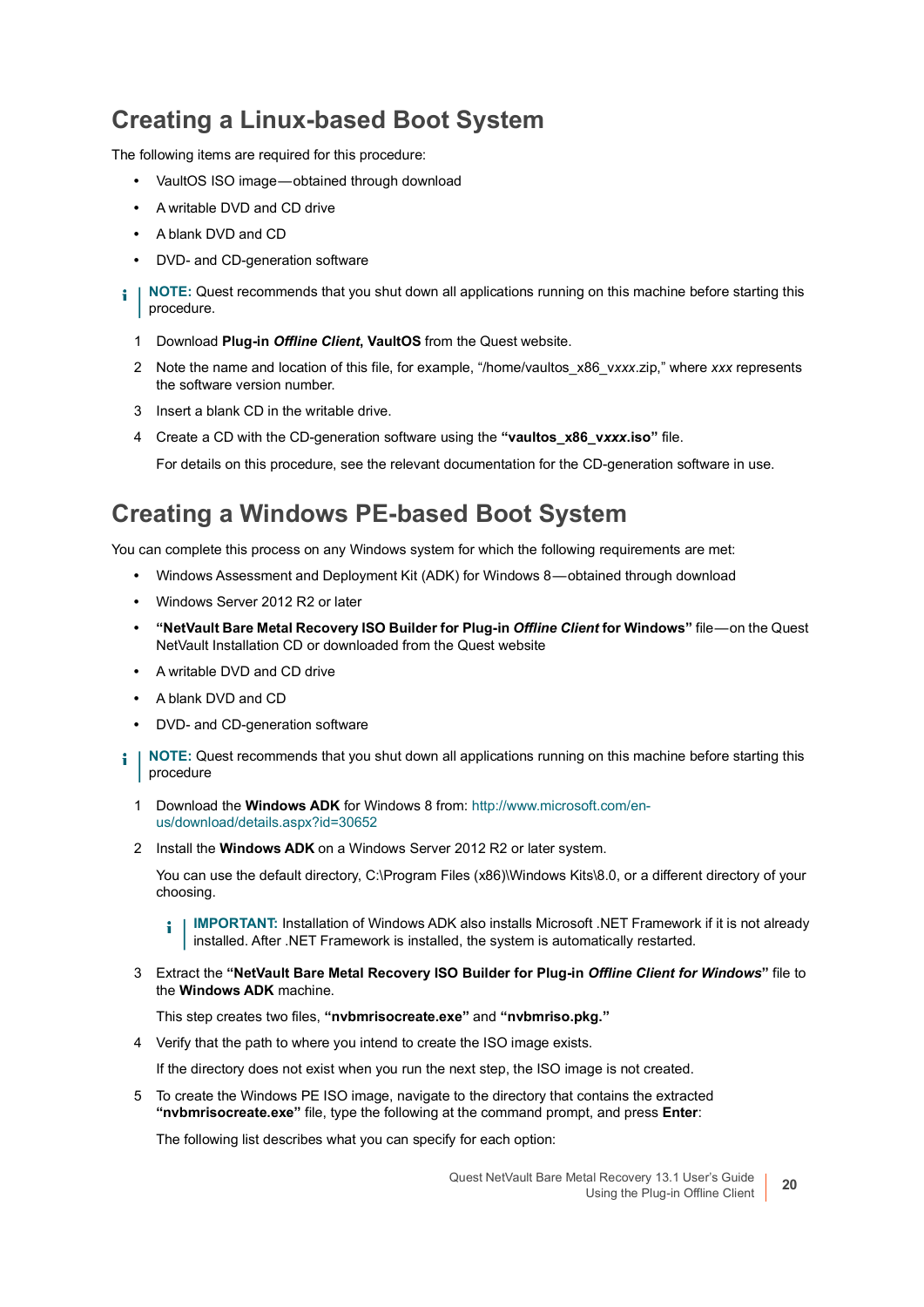- **▪ /TYPE**: If you are working with an earlier version of the Plug-in *Offline Client*, enter **WAIK** for Windows Automated Installation Kit (AIK). If you are using version 6.1 or later, you can enter **ADK**.
- **▪ /PKG**: Enter the full path and filename for the Plug-in *Offline Client* .pkg file that you downloaded separately.
- **▪ /DIR**: Enter the full path to the location of the Windows AIK or ADK directory.
- **▪ /OUT**: Enter the path where the bootable ISO image should be created.
- *IADDDRV:* Enter the full path where the downloaded device drivers are stored.
- **/BIT:32:** If you must create a backward-compatible version of VaultOS for use with a 32-bit version of Windows PE, enter this option.

#### **Example:**

```
nvbmrisocreate /TYPE:ADK
/PKG:"<pathToFile>\nvbmriso.pkg"
/DIR:"C:\Program Files (x86)\Windows Kits\8.0"
/OUT:"C:\temp\bmr.iso"
```
- 6 Insert a blank CD in the writable drive.
- 7 Create a CD with CD-generation software using the **"bmr.iso"** file generated in [Step 5.](#page-19-0)

#### <span id="page-20-0"></span>**Creating a rescue device for use with a LiveCD**

A LiveCD is an OS that boots from a CD without the necessity of installing to a hard drive. This tool lets you initiate DR without the OS on disk. Plug-in *Server* supports booting from a LiveCD with VaultOS on a separate device, such as a USB device (Rescue USB) that uses the 3.0 protocol or earlier, or a different CD (Rescue CD).

The following items are required to create a Rescue CD or Rescue USB device:

- **•** The **"drdaemon"** and **"vaultdr\_client.sh"** files—obtained through download.
- **•** A USB port and a USB device with enough space to hold the **"drdaemon"** and **"vaultdr\_client.sh"** files; 1 MB is sufficient,

 $-$ or $-$ 

- **•** A blank CD and a writable CD drive.
- **i** | NOTE: You need two CD drives on the target system to use a Rescue CD with a LiveCD.
	- 1 Download **Plug-in** *Offline Client***, VaultOS** from the Quest website.
	- 2 Note the name and location of this file, for example, "/home/vaultos\_x86\_v*xxx*.zip," where *xxx* represents the software version number.
	- 3 Insert a blank CD in the writable drive.
	- 4 Create a CD with the CD-generation software using the **"vaultos\_x86\_v***xxx***.iso"** file.

For details on this procedure, see the relevant documentation for the CD-generation software in use.

For instructions on booting from a LiveCD, see [Booting the NetVault Bare Metal Recovery Client from a LiveCD](#page-27-0).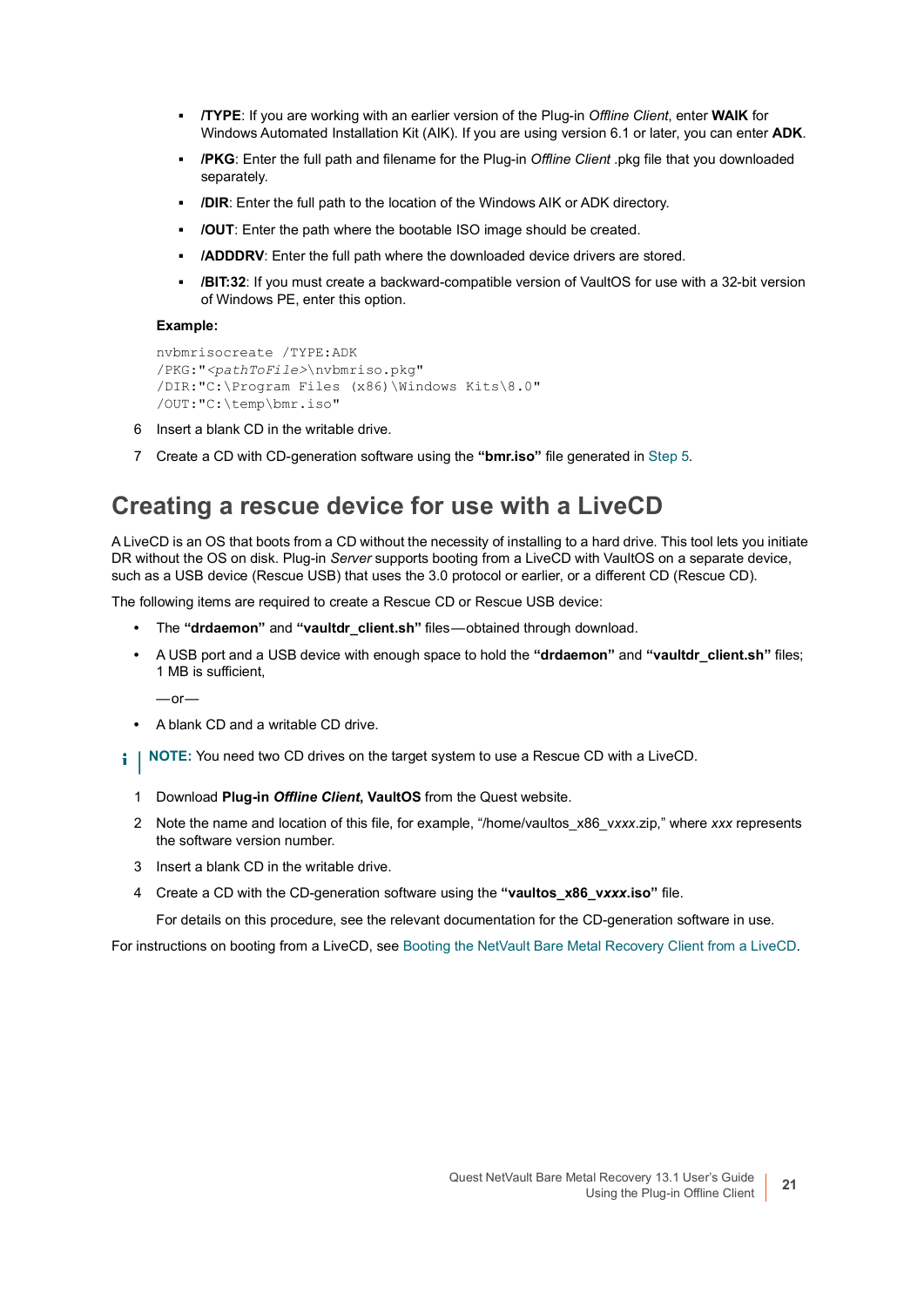### <span id="page-21-0"></span>**Adding a NetVault Bare Metal Recovery Client to the Plug-in** *Server*

To access a NetVault Bare Metal Recovery Client machine correctly for backup and restore, add it to the Plug-in *Server*. After you have added an initial NetVault Bare Metal Recovery Client to the NetVault Server, repeat these steps to add additional clients.

- 1 In the Navigation pane of the NetVault WebUI, click **Create Backup Job**.
- 2 Next to the **Selections** list, click  $\textbf{+}$ .
- 3 On the **NetVault Selections** page, double-click the NetVault Server—with the Plug-in *Server* installed on it—to open it.
- 4 Click the Plug-in *Server*, labeled **"VaultDR APM,"** and select **Add Client** from the context menu.
- 5 When the **Add Bare Metal Recovery Plug-in Offline Client** dialog box is displayed, complete the following fields to add the client:
	- **Client Name:** The name of the applicable NetVault Bare Metal Recovery Client. NetVault scans the network, looking for available systems that can be added as NetVault Bare Metal Recovery Clients, and displays them in the drop-down list.
	- **▪ Address(es)**: A comma-separated list of addresses that can either be IP addresses or resolvable network names, for example, 10.55.55.1, Server\_1, 10.55.55.2, that see the machine to add.
	- **Port Number:** The port used to invoke drdaemon, for example, 15555. The default is 10000.
- 6 Click **Next**.

After the client is successfully added to the server, a message is displayed.

7 Repeat these steps as required until all NetVault Bare Metal Recovery Clients have been added.

### <span id="page-21-1"></span>**Editing an existing NetVault Bare Metal Recovery Client**

With a NetVault Bare Metal Recovery Client added to the NetVault Server, the settings made during the original addition process can be edited, if necessary.

- 1 In the Navigation pane, click **Create Backup Job**.
- 2 Next to the **Selections** list, click  $\textbf{+}$ .
- 3 On the **NetVault Selections** page, double-click the NetVault Server—with the Plug-in *Server* installed on it—to open it.
- 4 To expand the Plug-in *Server* icon, labeled **"VaultDR APM,"** double-click it.
- 5 Click the applicable **NetVault Bare Metal Recovery Client**, and select **Edit Client** from the context menu.
- 6 When the **Edit Bare Metal Recovery Plug-in Offline Client** dialog box is displayed, update the applicable values:
	- **Client Name:** This field contains the current name for the selected client. Changing this value updates the name of the NetVault Bare Metal Recovery Client in NetVault.
	- **▪ Address(es)**: This field contains the IP address originally set for this client. You can change this value or add additional, comma-separated addresses.
	- **▪ Port Number**: This field contains the port used to invoke drdaemon, for example, 15555. The default is 10000.
- 7 To close the dialog box and commit the changes, click **OK**.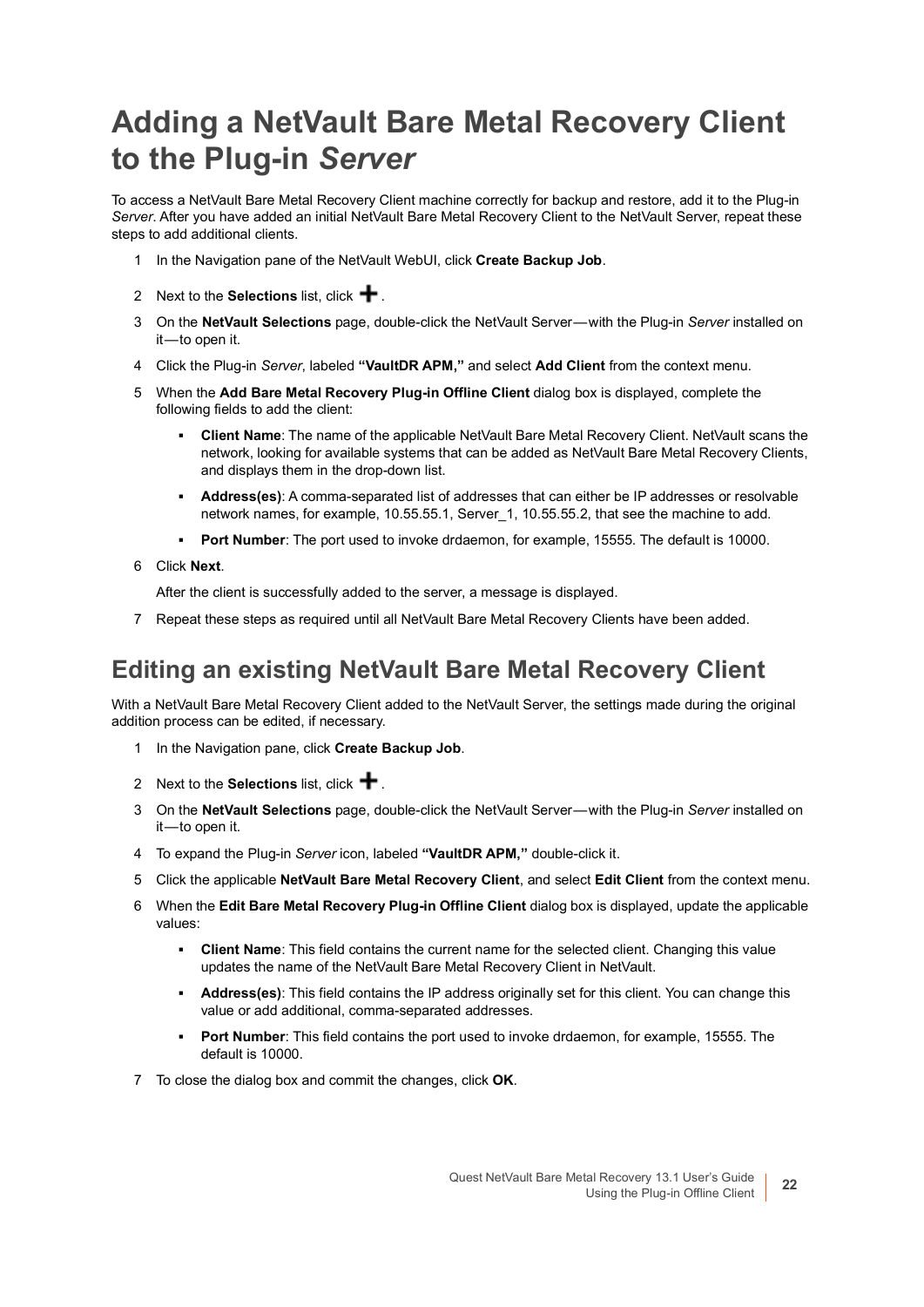### **Removing a NetVault Bare Metal Recovery Client**

If you must remove an existing NetVault Bare Metal Recovery Client from the NetVault Server, perform the following steps:

- 1 In the Navigation pane, click **Create Backup Job**.
- 2 Next to the **Selections** list, click  $\textbf{+}$ .
- 3 On the **NetVault Selections** page, double-click the NetVault Server—with the Plug-in *Server* installed on it—to open it.
- 4 Double-click the Plug-in *Server*, labeled **"VaultDR APM."**
- 5 Click the applicable client, and select **Remove Client** from the context menu.
- 6 When the confirmation dialog box is displayed, click **Yes**.

## <span id="page-22-0"></span>**Booting a NetVault Bare Metal Recovery Client with Plug-in** *Offline Client*

To use the Plug-in *Server* to back up or restore a target NetVault Bare Metal Recovery Client, take the system offline and boot it with the required components. This process is accomplished by booting the NetVault Bare Metal Recovery Client machine with the Plug-in *Offline Client* Boot System—the media created in the processes explained in [Creating a Plug-in Offline Client Boot System.](#page-18-3) Rather than installing software to the NetVault Bare Metal Recovery Client's hard drive, this boot system loads a minimal OS to the NetVault Bare Metal Recovery Client's memory. Loading the OS to the memory leaves the hard drive inactive (offline) and in a suitable state for either backup or restore.

### <span id="page-22-1"></span>**Booting with Plug-in** *Offline Client*

This process entails the configuration of network equipment installed on the target NetVault Bare Metal Recovery Client; that is, loading driver software for the system's network interface card or small computer system interface (NIC/SCSI) card to memory to use the device and access the system.

The overall boot routine with Plug-in *Offline Client* can be broken down into two phases. Also, if you are using the Windows PE-based configuration, you can use one of the following procedures to inject drivers into Windows PE when the network driver is not available on the Windows PE image.

**IMPORTANT:** Before starting this procedure, verify the boot order of the target NetVault Bare Metal ÷ Recovery Client. The machine's CD drive must be the first source of a boot for this process to work.

### <span id="page-22-2"></span>**Using a Windows Server 2012-based virtual machine with Plug-in** *Offline Client* **for Linux**

If your VMware virtual machine (VM) is based on Windows Server 2012 or 2012 R2 and you use the Plug-in *Offline Client* for Linux, update the VMware configuration file to use the E1000 adapter.

1 Locate and open the VMware configuration file.

This file is located in the directory where you created the virtual machine. For example, C:\Documents and Settings\My Documents\My Virtual Machines\*<machine>*\\*.vmx.

2 Locate the E100OE entry, and change it to E1000.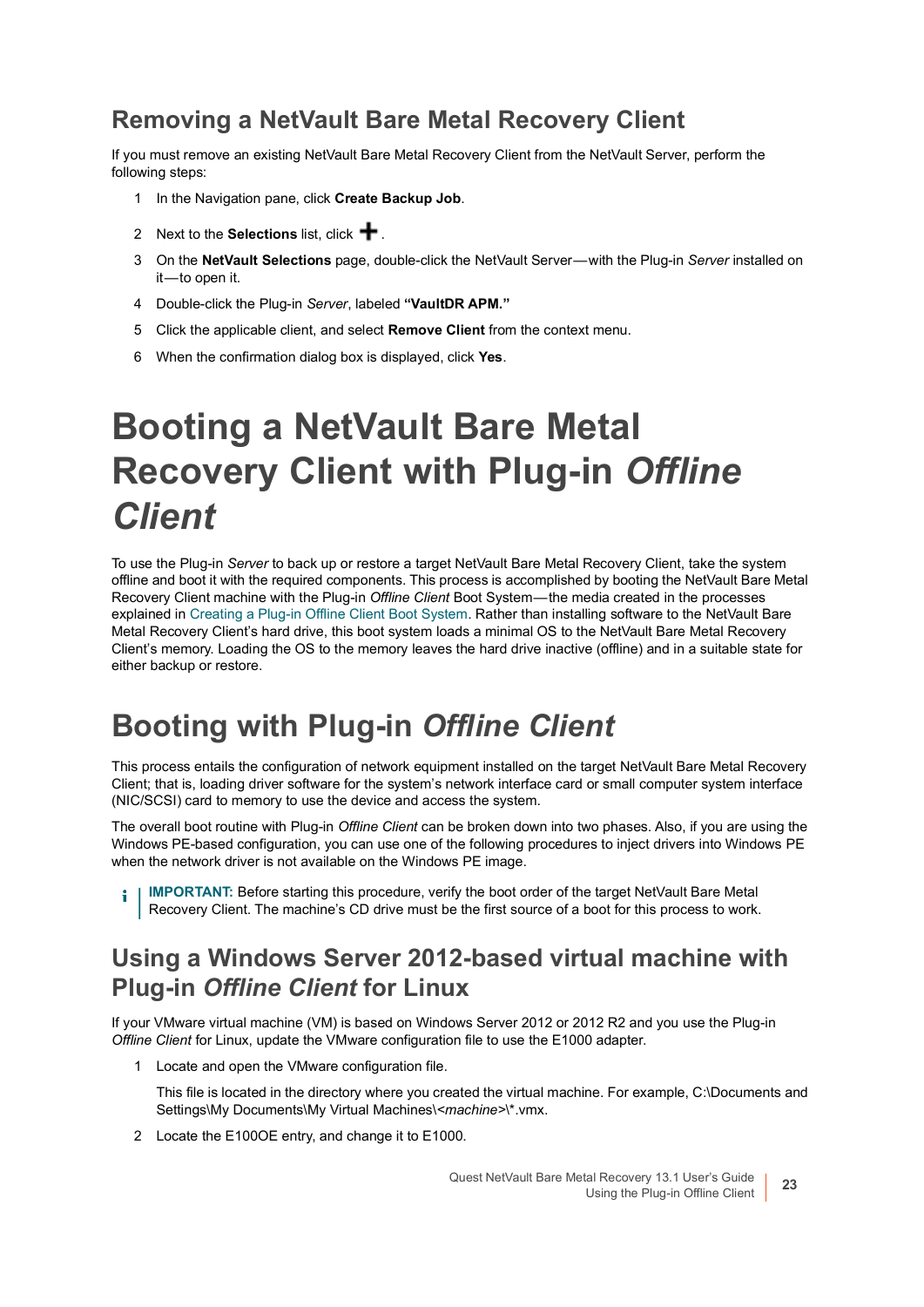3 Save and close the .vmx file.

### **Gathering NetVault Bare Metal Recovery Client network information**

In this first phase of the process, you gather specific network-related information from the NetVault Bare Metal Recovery Client for use in the boot routine, for example, NIC and SCSI interface values. This requirement includes the following values:

- **• IP Address**
- **• Network Mask**
- **• Gateway**
- **IMPORTANT:** If the target NetVault Bare Metal Recovery Client is configured with multiple NIC/SCSI devices ÷ for access, Quest recommends that you gather the preceding information for *each device*. The Plug-in Offline Client boot routine recognizes *all* these devices and requests that you configure each, individually, with this information, but only one of the devices must be configured successfully for use.

The following topics offer sample procedures that you can use to obtain these required values, based on the OS in place on the target NetVault Bare Metal Recovery Client.

#### **Gathering the information for Linux-based NetVault Bare Metal Recovery Client**

- 1 Log in locally to the Linux NetVault Bare Metal Recovery Client, and initiate a terminal session.
- 2 At the prompt, type the following command:

ifconfig

- 3 In the content that is revealed, locate and record the **IP Address** and the **Network Mask** values.
- 4 At the prompt, type the following command:

route

5 In the content that is revealed, locate and record the **Gateway** value; when the command is issued, this value is revealed as the default value.

#### **Gathering the information for Windows-based NetVault Bare Metal Recovery Client**

- 1 Log in locally to the Windows NetVault Bare Metal Recovery Client, and start a Command Prompt session.
- 2 At the prompt, type the following command:

ipconfig

3 In the content that is revealed, locate and record the **IP Address**, **Subnet Mask (Network Mask)**, and **Default Gateway** values.

With all relevant networking information noted, you can boot the target NetVault Bare Metal Recovery Client, as described in the next topic, [Booting the NetVault Bare Metal Recovery Client with the Windows PE-based Plug-in](#page-24-0)  [Offline Client](#page-24-0).

### **Booting the NetVault Bare Metal Recovery Client with the Linux-based Plug-in** *Offline Client*

With all relevant networking information noted, you can boot the target NetVault Bare Metal Recovery Client.

1 Turn off the NetVault Bare Metal Recovery Client, and insert the VaultOS CD; if connected through a USB port, the port must use the 3.0 protocol or earlier.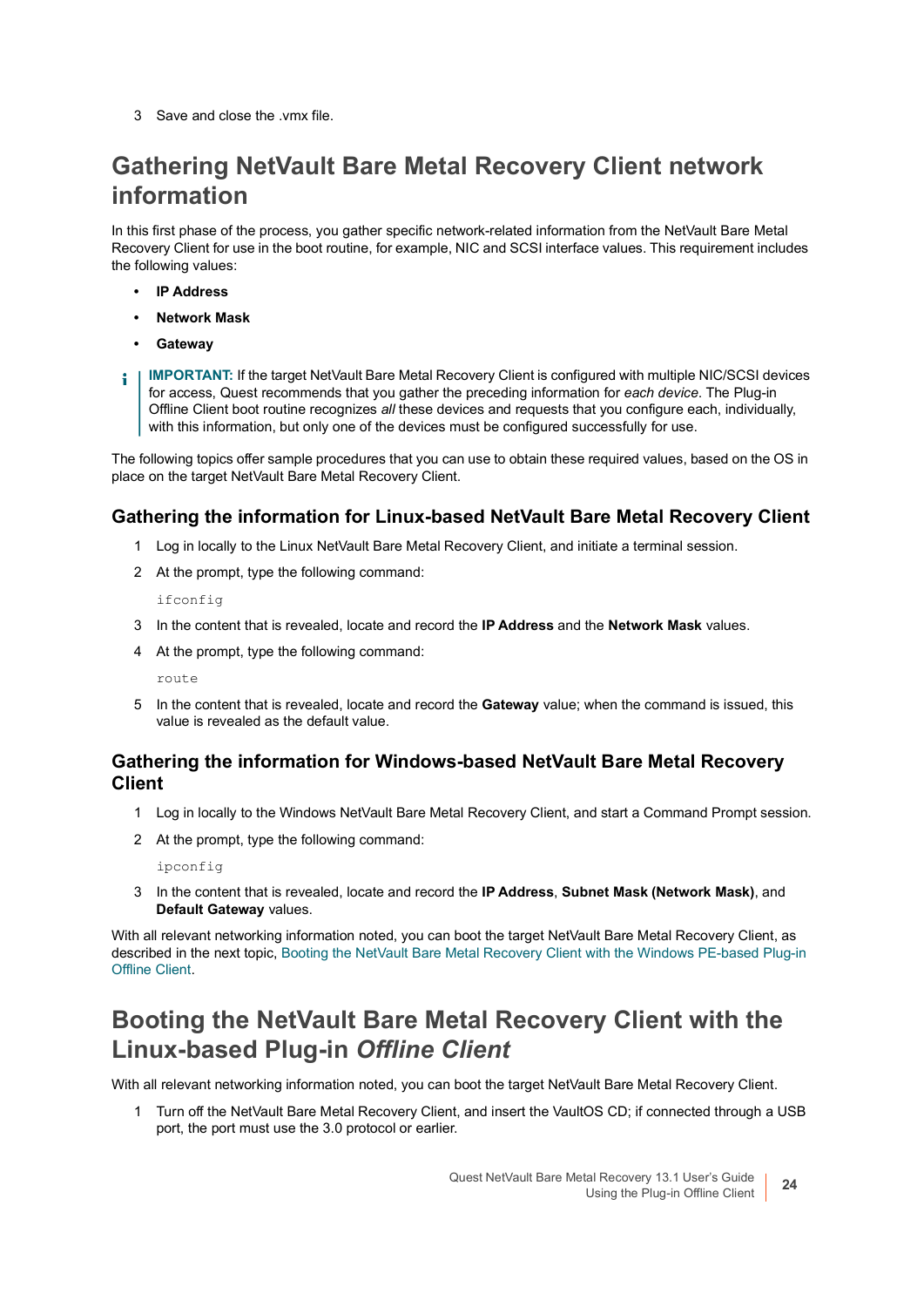On reboot, there is a 5-second delay after the boot prompt is displayed.

2 Press **Enter** to start the sequence immediately.

A series of dialog boxes appear as various applications are loaded to system memory. The initial load sequence may take several minutes, during which time the screen may appear blank.

By default, the system uses Dynamic Host Configuration Protocol (DHCP) for the Internet Protocol version 4 (IPv4) and IPv6 settings. If you want to change the network settings, complete the following steps:

- a Double-click the **NetCFG** icon on the desktop.
- b When the **Network Connections** dialog box is displayed, select the connection that you want to change, and click **Edit**.
	- **IMPORTANT:** You can only use one active network interface during the backup and restore operation.
- c Click the **IPv4 Settings** tab, select **Manual** from the **Method** list, click **Add**, and enter the IP, netmask, and gateway addresses in the applicable fields. Leave the **DNS servers** field blank.
- d Click the **IPv6 Settings** tab, select **Manual** from the **Method** list, click **Add**, and enter the IP, prefix, and gateway addresses in the applicable fields. Leave the **DNS servers** field blank.
- e When you are finished, click **Save** to return to the **Network Connections** dialog box, and then click **Close**.

The Client is now prepared for backup or restore.

#### <span id="page-24-0"></span>**Booting the NetVault Bare Metal Recovery Client with the Windows PE-based Plug-in** *Offline Client*

To boot from a standard Plug-in *Offline Client* CD, perform the following steps.

1 Turn off the NetVault Bare Metal Recovery Client, and insert the Plug-in *Offline Client* CD; if connected through a USB port, the port must use the 3.0 protocol or earlier.

On reboot, the NetVault Bare Metal Recovery graphical user interface (GUI) is displayed.

- <span id="page-24-1"></span>2 When the **BMR Network Configuration** dialog box is displayed, select the applicable option:
	- **Use DHCP** (recommended): To use the Dynamic Host Configuration Protocol (DHCP) to configure the network interface, select this option.
	- **▪ Use Static IP Address**: To enter specific IP addresses, select this option, and enter the addresses in the **IP Address**, **Subnet Mask**, and **Default Gateway** fields.
- <span id="page-24-2"></span>3 To submit the information, click **Config**, and then click **OK** when the confirmation message is displayed.
- 4 To close the **BMR Network Configuration** dialog box and start the **NetVault Bare Metal Recovery Agent**, click **Exit**.

After the network configuration is completed, the agent is started and the initialization process is finished. The NetVault Bare Metal Recovery Client is now prepared for backup or restore.

You can use the list preceding the **Run** button to output information related to the NetVault Bare Metal Recovery GUI when you issue the **Run** command.

Also, the information displayed in the text window is automatically exported to the **"x:\questbmr\bmr\_gui.log"** file.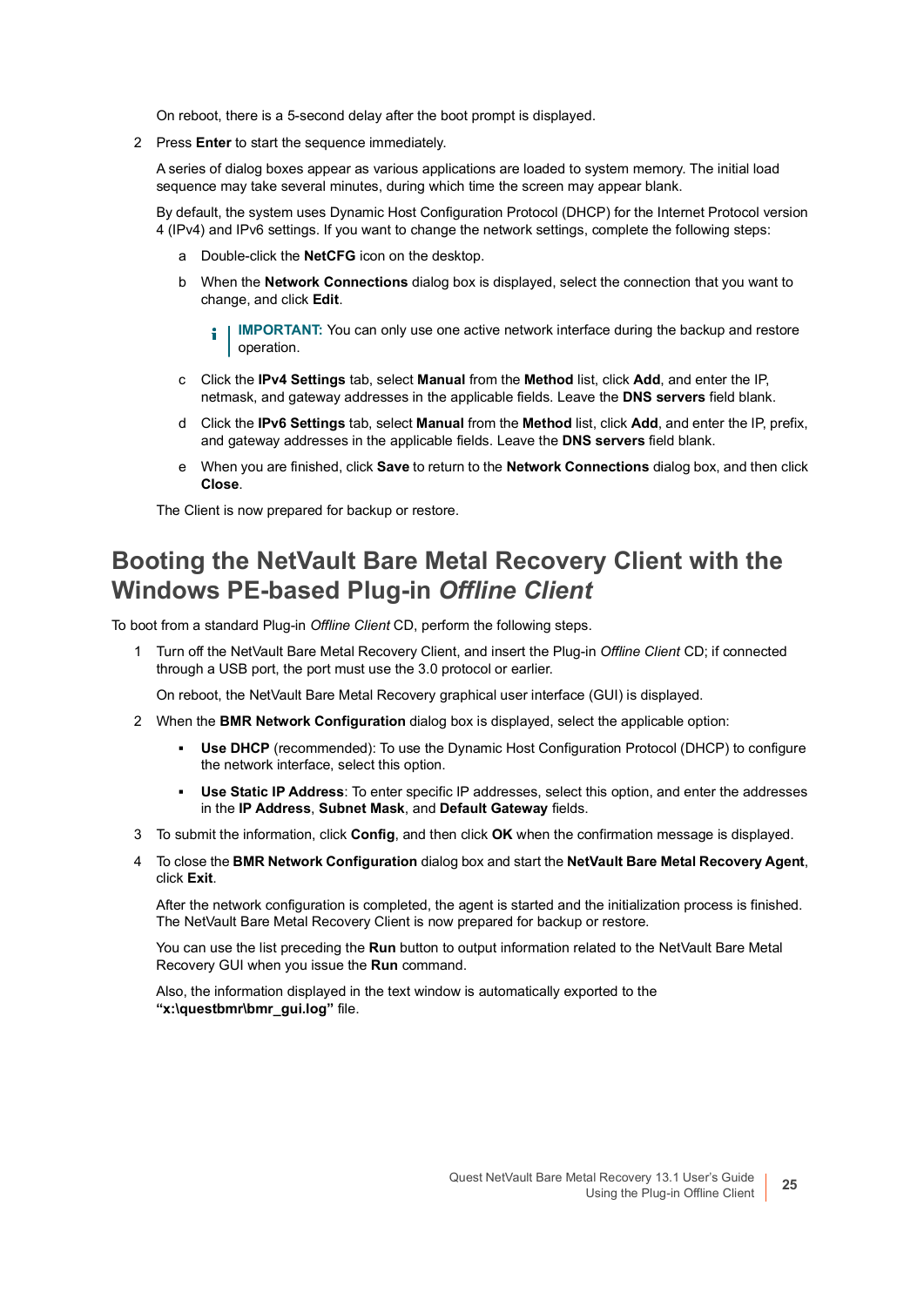### <span id="page-25-1"></span>**Loading drivers dynamically**

Sometimes, Windows PE might recognize the hardware attached to the target machine. To load drivers without restarting Windows PE, perform the following steps.

- <span id="page-25-0"></span>**NOTE:** These steps are based on targeting a network adapter. For other types of hardware, some steps might not be required.
	- 1 Prepare a device, such as a CD, that contains the files needed for the driver, including the **"\*.inf"** file.
	- 2 Use the Plug-in *Offline Client* CD to start the NetVault Bare Metal Recovery Client.
	- 3 When the **BMR Network Configuration** dialog box is displayed, click **Exit** to close it.
	- 4 To open a DOS prompt, click **Launch CMD**.
	- 5 Insert the device created in [Step 1](#page-25-0), which contains the driver files.
	- 6 To load the driver, type the following at the command prompt, and press **Enter**:

drvload *<pathToDriverINFfile>*

**Example:**

drvload a:\netadm.inf

7 To access the **BMR Network Configuration** dialog box, type the following at the command prompt, and press **Enter**:

qnet

8 From the **Network Adapters** list, select the item that you just added, and then continue from [Step 2](#page-24-1) under [Booting the NetVault Bare Metal Recovery Client with the Windows PE-based Plug-in Offline Client](#page-24-0).

#### **Injecting drivers and restarting drdaemon to facilitate storage controller recognition**

Sometimes, Windows PE might recognize the hardware attached to the target machine. To load drivers without restarting Windows PE, perform the following steps.

<span id="page-25-2"></span>1 Prepare a device including the **"\*.inf"** file.

Examples of devices include a USB device that uses the 3.0 protocol or earlier, or a network location that contains the files needed for the driver.

- 2 Use the Plug-in *Offline Client* CD to start the NetVault Bare Metal Recovery Client.
- 3 When the **BMR Network Configuration** dialog box is displayed, do one of the following:
	- **▪** If the system detects the adapter and displays it in the **Network Adapters** list, select the item, and then complete [Step 2](#page-24-1) and [Step 3](#page-24-2) under [Booting the NetVault Bare Metal Recovery Client with the](#page-24-0)  [Windows PE-based Plug-in Offline Client](#page-24-0)
	- If the system does not detect the adapter, complete the steps outlined under Loading drivers [dynamically](#page-25-1).
- 4 To open a DOS prompt, click **Launch CMD**.
- 5 Insert the device created in [Step 1](#page-25-2), or map to the applicable network drive.
- 6 To load the driver, type the following at the command prompt, and press **Enter**:

drvload *<pathToDriverINFfile>*

**Example:**

drvload a:\cpqcissm.inf

7 To start the Windows Task Manager, type the following at the command prompt, and press **Enter**:

taskmgr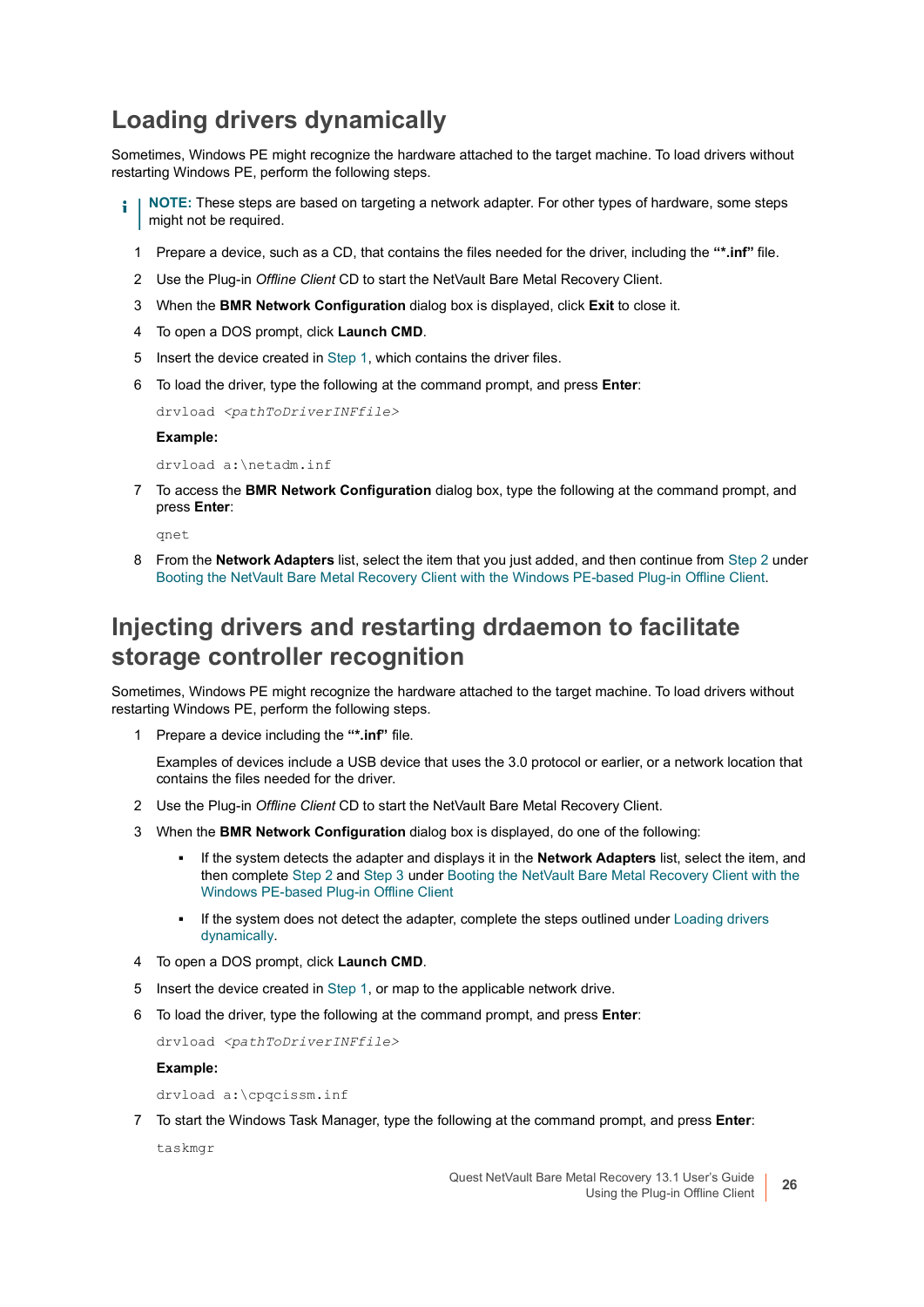- 8 In the **Windows Task Manager** screen, select the **Processes** tab, right-click **drdaemon**, select **End Process**, and close the Task Manager.
- 9 To restart the **drdaemon**, type the following at a command prompt (if necessary, click **Launch CMD** again), and press **Enter**:

drdaemon

### **Injecting drivers into the Plug-in** *Offline Client* **image**

If you do not, or cannot, use a device such as a USB device, 3.0 protocol or earlier, to load a driver after Windows PE has started, use the following process to add the driver to the Plug-in *Offline Client* image and then re-create the Plug-in *Offline Client* image with the added driver. To complete this process, you must have Windows ADK for Windows 8 installed, the applicable **"\*.inf"** file, a program capable of extracting an ISO image, and a method for repackaging the ISO as a bootable image or bootable CD. The following steps are based on Windows 7; these steps might differ depending on your environment.

- 1 Download the **Windows ADK** for Windows 8 from: [http://www.microsoft.com/en](http://www.microsoft.com/en-us/download/details.aspx?id=30652)[us/download/details.aspx?id=30652](http://www.microsoft.com/en-us/download/details.aspx?id=30652)
- 2 Install the **Windows ADK** on a Windows Server 2012 R2 or later system.

You can use the default directory, C:\Program Files (x86)\Windows Kits\8.0, or a different directory of your choosing.

- **IMPORTANT:** Installation of Windows ADK also installs Microsoft .NET Framework if it is not already f. installed. After .NET Framework is installed, the system is automatically restarted.
- 3 Extract the **"NetVault Bare Metal Recovery ISO Builder for Plug-in** *Offline Client for Windows***"** file to the **Windows ADK** machine.

This step creates two files, **"nvbmrisocreate.exe"** and **"nvbmriso.pkg."**

4 Verify that the path to where you intend to create the ISO image exists.

If the directory does not exist when you run the next step, the ISO image is not created.

<span id="page-26-0"></span>5 To create the Windows PE ISO image, navigate to the directory that contains the extracted **"nvbmrisocreate.exe"** file, type the following at the command prompt, and press **Enter**:

The following list describes what you can specify for each option:

- **▪ /TYPE**: If you are working with an earlier version of the Plug-in *Offline Client*, enter **WAIK** for Windows Automated Installation Kit (AIK). If you are using version 6.1 or later, you can enter **ADK**.
- **▪ /PKG**: Enter the full path and filename for the Plug-in *Offline Client* .pkg file that you downloaded separately.
- **▪ /DIR**: Enter the full path to the location of the Windows AIK or ADK directory.
- **▪ /OUT**: Enter the path where the bootable ISO image should be created.
- **▪ /ADDDRV**: Enter the full path where the downloaded device drivers are stored.
- **/BIT:32**: If you must create a backward-compatible version of VaultOS for use with a 32-bit version of Windows PE, enter this option.

#### **Example:**

```
nvbmrisocreate /TYPE:ADK
/PKG:"<pathToFile>\nvbmriso.pkg"
/DIR:"C:\Program Files (x86)\Windows Kits\8.0"
/OUT:"C:\temp\bmr.iso"
/ADDDRV:"C:\Program Files\Down Load Drivers\"
```
- 6 Insert a blank CD in the writable drive.
- 7 Create a CD with CD-generation software using the **"bmr.iso"** file generated in [Step 5.](#page-26-0)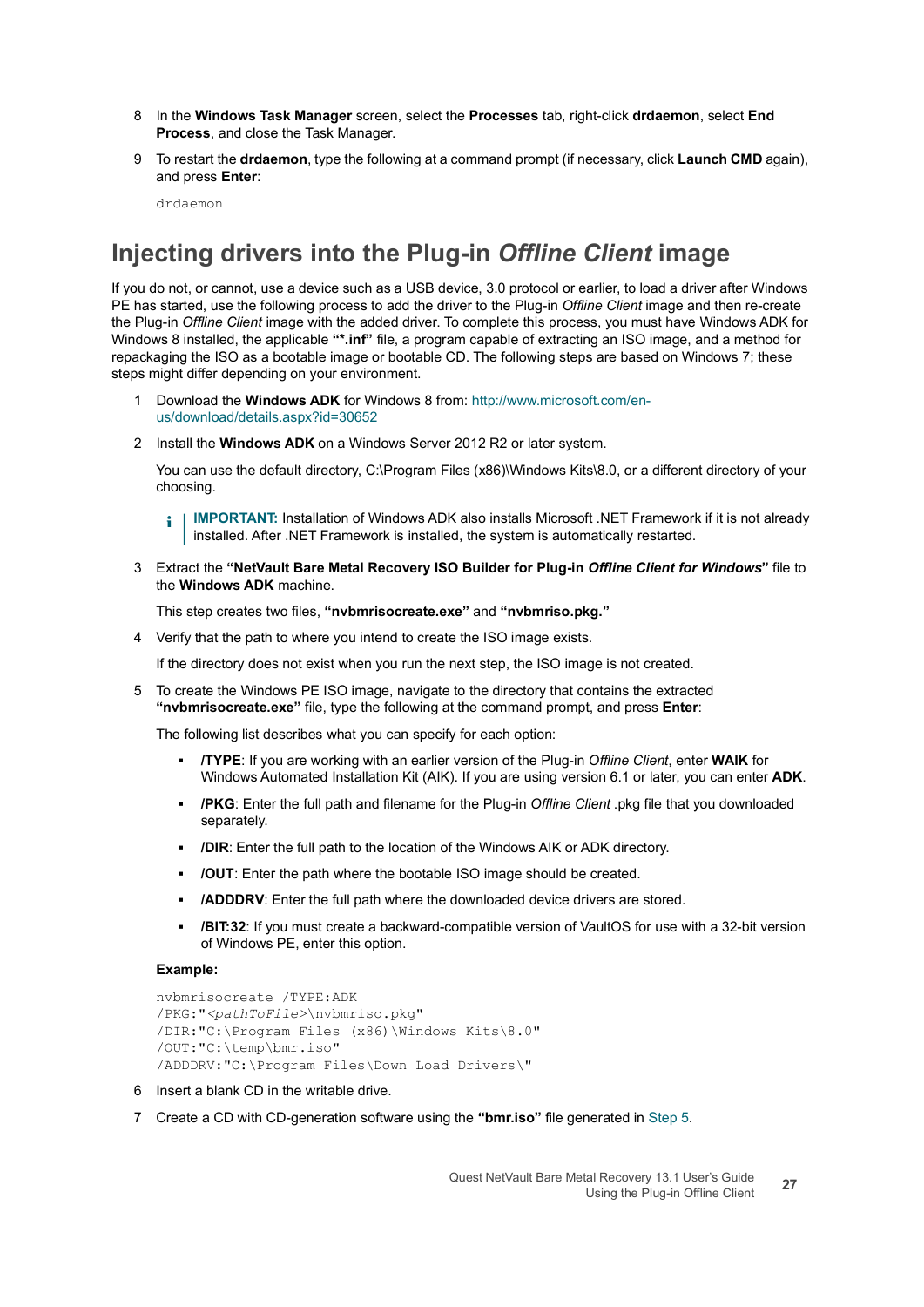#### <span id="page-27-0"></span>**Booting the NetVault Bare Metal Recovery Client from a LiveCD**

If you are booting the NetVault Bare Metal Recovery Client from a LiveCD, perform the following procedure. If you are booting the NetVault Bare Metal Recovery Client from a standard VaultOS CD, proceed to [Booting the](#page-24-0)  [NetVault Bare Metal Recovery Client with the Windows PE-based Plug-in Offline Client](#page-24-0).

The following items are required for this procedure:

**•** A LiveCD containing the desired OS.

Note the following important points:

- **▪** The LiveCD must mount the loop-back device to perform backup and restore with NetVault.
- Some LiveCDs automatically mount all partitions for devices, which can lead to restore failure if the file system is mounted before a backup or restore job. If you boot with a LiveCD, ensure that the file system is unmounted before performing a backup or restore.
- **Some LiveCDs automatically use the swap partition for swap operations, which can lead to restore** failure if the swap partition is used before a backup or restore job. If you boot with a LiveCD, ensure that the LiveCD does not use the swap partition before performing a backup or restore.
- **•** A Rescue device—see [Creating a rescue device for use with a LiveCD.](#page-20-0)
- **•** A USB port, for a Rescue USB device, that uses the 3.0 protocol or earlier, or a secondary CD drive, for a Rescue CD, on the target system. If the drive is connected through a USB port, it must use USB 3.0 protocol or earlier.
- **•** If you are using a Rescue CD, you need two CD drives on the target system—one for the LiveCD and one for the Rescue CD. If connected through USB ports, the drives must use the USB 3.0 protocol or earlier.
- **IMPORTANT:** When using Windows PE-based VaultOS with NetVault SmartDisk, the **Connect ports for devices** option in NetVault uses twice as many ports as there are partitions. For example, if you are restoring to a disk that contains seven partitions, the device connection uses 14 ports.

To boot the client, perform the following steps.

- 1 Insert the LiveCD in the CD drive—if connected through a USB port, the port must use the 3.0 protocol or earlier—on the target system, and reboot the machine.
- 2 After the OS starts, plug in the device, 3.0 protocol or earlier, or load the Rescue CD.

Usually, the LiveCD automatically mounts the USB/CD drive and shows an icon on the desktop.

3 If the LiveCD automatically mounted the USB/CD drive, use the **"mount -l"** command to find the path where the device is mounted.

**Example:**

```
# mount -l
...
/dev/sdb1 on /media/disk type ext2 (rw,nosuid,nodev)
```
4 If the LiveCD does not automatically mount the USB drive, mount it manually:

**NOTE:** To use a Rescue CD by mounting a CD instead of a USB device, follow the same procedure.i I

a To find the USB devices on the system, use the **"ls -l /dev/disk/by-id/usb\*"** command.

**Example:**

```
# ls -l /dev/disk/by-id/usb*
root 9 2007-09-26 8:16 /dev/disk/by-id/usb-JetFl -> ../../sdb
root 10 2007-09-26 8:16 /dev/disk/by-id/usb-JetFl-part1 -> \ldots./\ldots/sdb1
root 10 2007-09-26 8:16 /dev/disk/by-id/usb-JetFl-part2 -> ../../sdb2
```
b Mount the first partition on the device.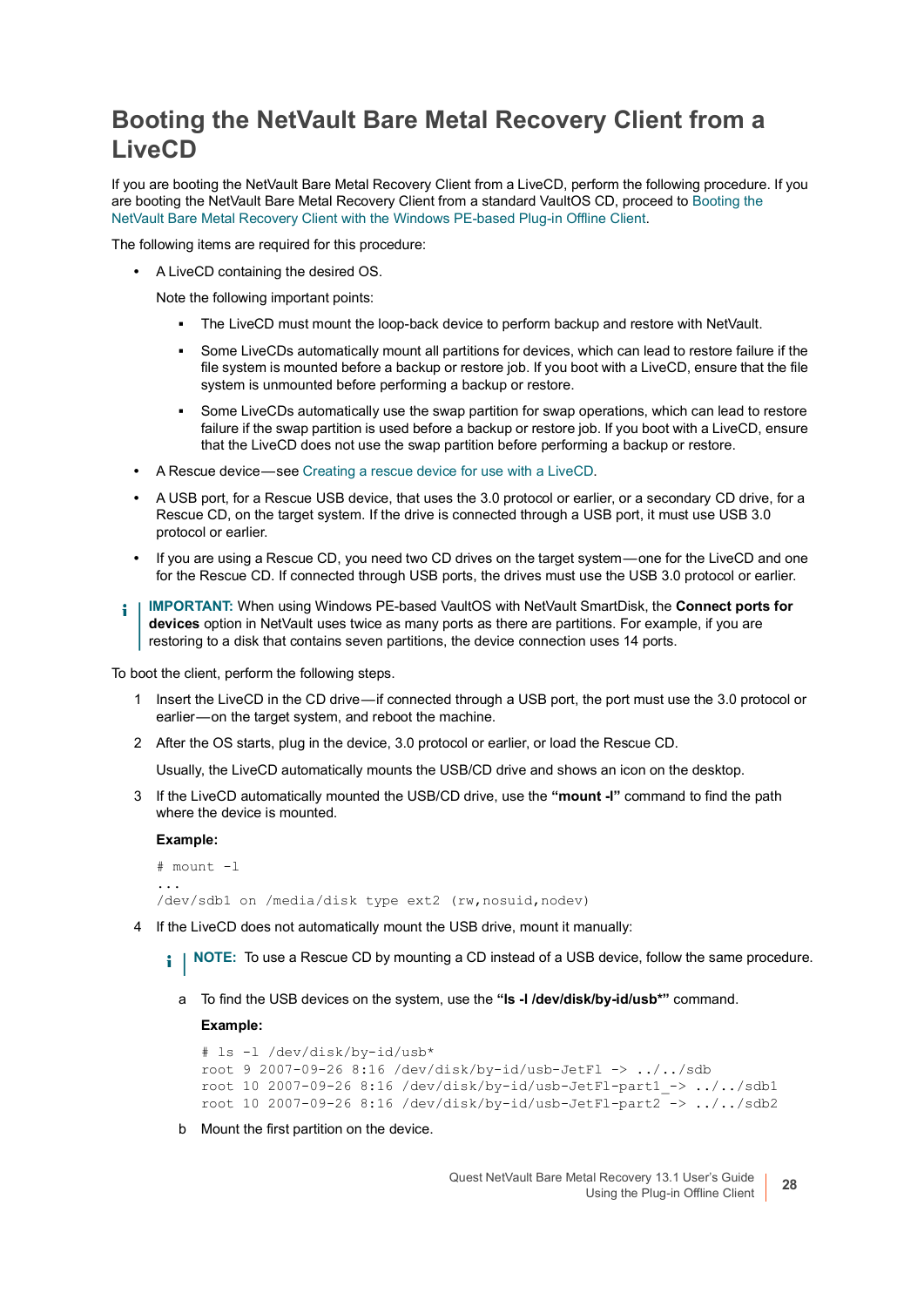#### **Example:**

# mount /dev/sdb1 /mnt/usb

5 To start drdaemon, run the **"vaultdr\_client.sh"** command.

#### **Example:**

```
# cd /mnt/usb
# sh vaultdr_client.sh
```
- 6 If you configured NetVault Bare Metal Recovery to use a port other than the default "10000," exit the **NetVault Bare Metal Recovery Daemon** dialog box, and enter the new port number manually.
	- a To exit the **NetVault Bare Metal Recovery Daemon** dialog box, press **<Ctrl+C>**.
	- b At the command prompt, type the following command, and press **Enter**:

```
drdaemon -p port_number
```
where *port* number is the port you specified in Adding a NetVault Bare Metal Recovery Client to the [Plug-in Server](#page-21-0) or [Editing an existing NetVault Bare Metal Recovery Client](#page-21-1).

- **NOTE:** If you want to restart NetVault Bare Metal Recovery Daemon from the command prompt without changing the port number, type drdaemon and press **Enter**.
- 7 If you want to enable multipath support, type the following at a command prompt, and press **Enter**:

```
drdaemon -o mpath
```
**NOTE:** You can enter the **-o mpath** and **-p** *port\_number* options together.

## <span id="page-28-0"></span>**Backing up data with Plug-in** *Offline Client*

The Plug-in *Server* lets you back up full systems. In addition, the plug-in provides detailed backup capabilities that let you select individual disk partitions for backup. This plug-in includes the following items:

- **• OS**
- **• Applications**
- **• Specific User Information**

From the NetVault Selections page, you can select the following Plug-in *Server* items for backup:

- **• Disk Partitions**: All (or individual) partitions can be selected for backup.
	- **IMPORTANT:** If you are targeting large-sector—4K—Windows drives for backup, the EFI partition  $\blacksquare$ size must be larger than 256 MB. For more information, see [https://docs.microsoft.com/en](https://docs.microsoft.com/en-us/windows-hardware/manufacture/desktop/configure-uefigpt-based-hard-drive-partitions)[us/windows-hardware/manufacture/desktop/configure-uefigpt-based-hard-drive-partitions.](https://docs.microsoft.com/en-us/windows-hardware/manufacture/desktop/configure-uefigpt-based-hard-drive-partitions)
- **• Mounted Volumes (Linux and UNIX)**: All of which are backed up as individual partitions.
	- **NOTE:** The **Master Boot Record (MBR)** and the **Partition Table** items are backed up automatically i. when a partition (all or individual) is backed up using the Plug-in Server. Therefore, these items are not available to select for a backup.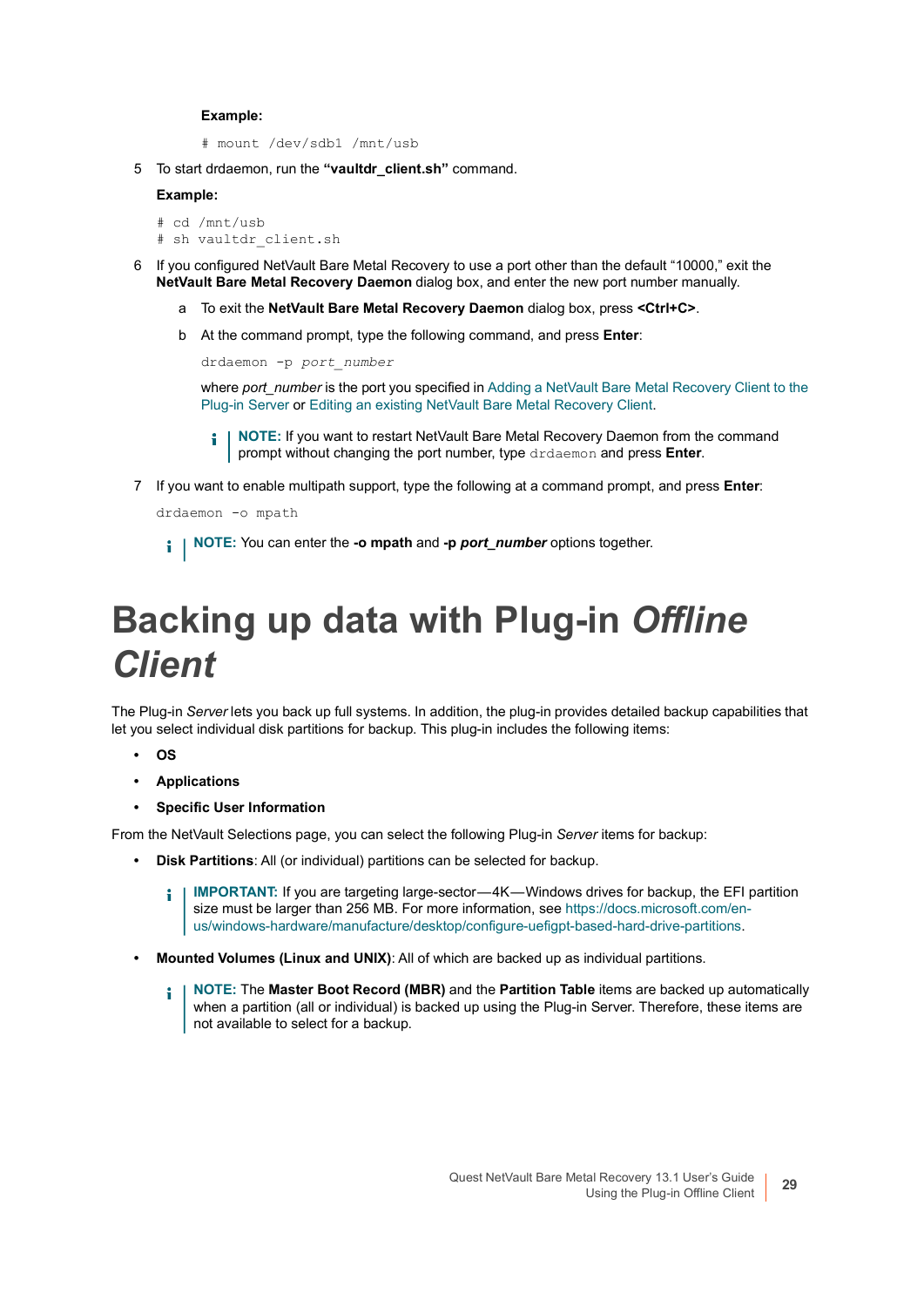## <span id="page-29-0"></span>**Prerequisites for backing up data with Plug-in**  *Offline Client*

Before initiating a backup with the Plug-in *Server*, review the following topics for details on prerequisites that must be met.

**CAUTION: Even if there is no difference between the system devices in a backup and a restore, the order of the disks might be different. If the restored data is started without performing a rename, any data that exists on the disks is lost. To compare the information of the physical disk at backup and restore, note the** *Disk Geometry* **and** *Device Size* **at backup. For more information, see [Performing a](#page-67-3)  [restore in which Disk Numbers are different from the backup.](#page-67-3)**

#### **Booting the NetVault Bare Metal Recovery Client with Plugin** *Offline Client*

Boot the target NetVault Bare Metal Recovery Client with the Plug-in *Offline Client* to prepare it for the backup. To complete the boot routine, review the steps in [Booting with Plug-in Offline Client.](#page-22-1)

### <span id="page-29-1"></span>**Verifying Disk Geometry and Device Size**

Before backing up any portion of a NetVault Bare Metal Recovery Client's hard drive, note the **Disk Size** and the **Disk Geometry** of the selected drive. If these items are not accounted for, a restore might fail.

#### **Example of how to note the Drive Disk Size and Disk Geometry**

A Client drive is divided into three partitions. The primary partition is 10 gigabytes (GB), the first logical partition is 7 GB, and the second partition is 3 GB. A backup of the first logical partition is performed with the Plug-in *Server*. On restore of the system after a hard drive failure, if the first logical partition was restored, you must restore it to the proper partition, the first logical partition, or the restore fails.

To verify the geometry and size, perform the following steps.

- 1 With the NetVault Bare Metal Recovery Client booted using Plug-in *Offline Client*, as outlined in [Booting a](#page-22-0)  [NetVault Bare Metal Recovery Client with Plug-in Offline Client](#page-22-0), access the NetVault Server, and start the NetVault WebUI.
- 2 In the Navigation pane, click **Create Backup Job**.
- 3 Next to the **Selections** list, click  $\textbf{+}$
- 4 On the **NetVault Selections** page, double-click the NetVault Server—the system containing the Plug-in *Server*—to open it.
- 5 Double-click the applicable NetVault Bare Metal Recovery Client displayed under the plug-in to reveal the disks contained within.
- 6 To determine the Disk Geometry, click the applicable disk, and select **Disk Geometry** from the context menu.

The **Device Geometry** dialog box displays details about the partition structure of the selected disk.

- **Partitions:** Each individual partition is listed here by number and the partition type.
- **Bootable**: Displays the current state of the partition ("Yes" or "No").
- **▪ Offset**: Displays the amount by which the partition is offset.
- **Size:** Displays the size of each partition.
- **▪ Type**: Displays the type of partition.
- 7 With this information noted, click **OK**.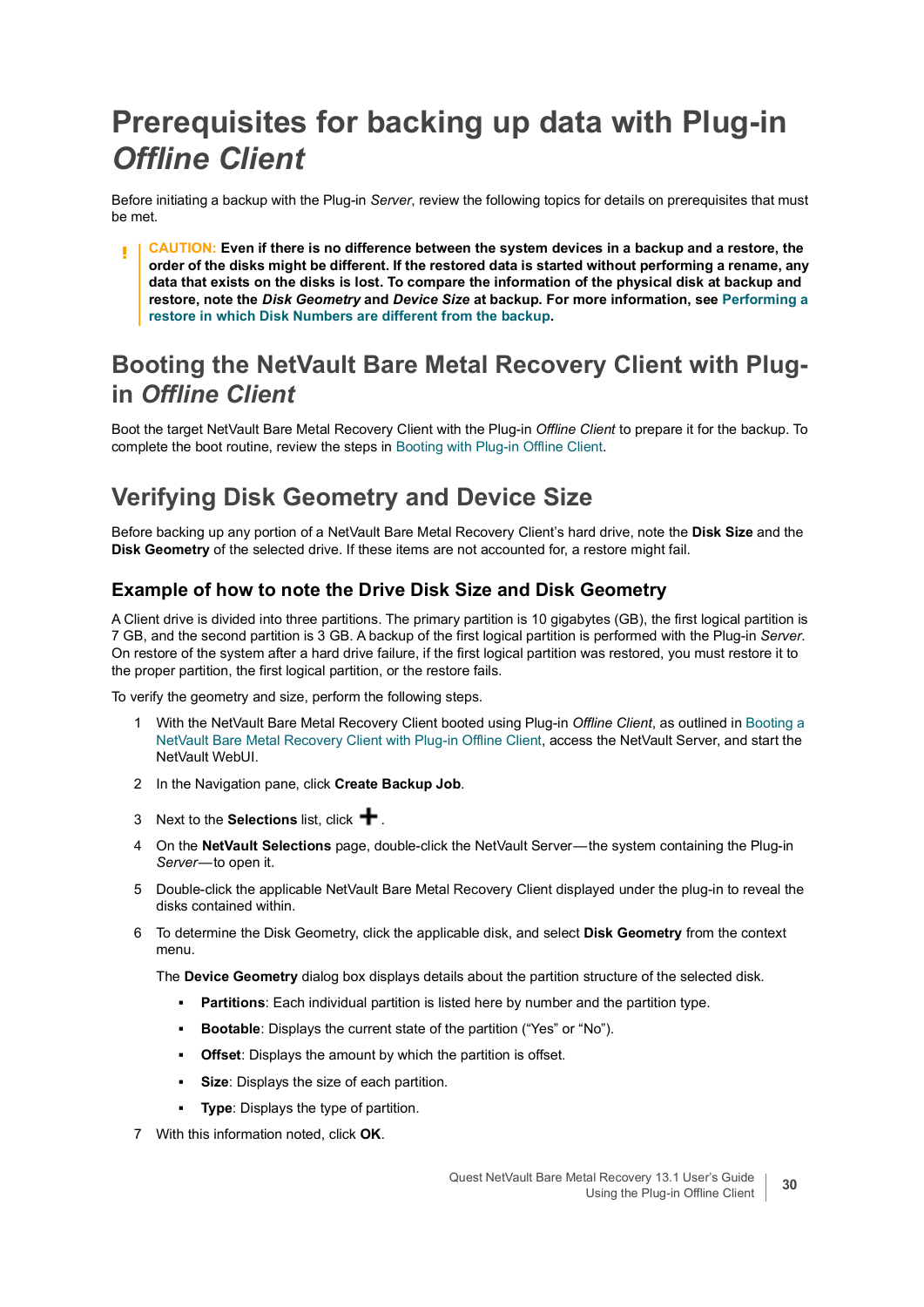8 To determine the overall size of a disk, click the applicable disk, and select **Disk Size** from the context menu.

The **Device Size** dialog box displays details about the size of the selected disk.

- **▪ Device**: The number and type of the disk.
- **▪ Size**: The size of the selected disk.
- 9 With this information noted, click **OK**.

## <span id="page-30-0"></span>**Backing up data with Plug-in** *Offline Client*

Before performing a NetVault Bare Metal Recovery backup, consider the following important points:

- **•** The NetVault Bare Metal Recovery Client machine must be booted with the Plug-in *Offline Client* software before each operation of the Plug-in *Server*, backup or restore. If this procedure is not completed correctly, the NetVault Bare Metal Recovery Client is inaccessible from the NetVault Server. For details on this process, see [Booting a NetVault Bare Metal Recovery Client with Plug-in Offline Client](#page-22-0).
- **•** When **Disk Raw Mode** is selected, not only is the disk in use backed up, but the entire disk is as well. For example, if 6GB are in use on a 30GB partition, 30GB of media is used to back up the disk. Only use the **Disk Raw Mode** option when a complete hard drive is selected for a Plug-in *Server* backup, that is, not an individual partition.
- **•** Dynamic disks must be backed up by using **Disk Raw Mode** to maintain partition information.
- **•** Plug-in *Offline Client* does not support DR backup spanning multiple libraries. Attempting to restore a backup job that spans multiple libraries fails.
- **•** If your VM is based on Windows Server 2012 or 2012 R2 and you use the Plug-in *Offline Client* for Linux, update the VMware configuration file to use the E1000 adapter. For more information, see [Using a](#page-22-2)  [Windows Server 2012-based virtual machine with Plug-in Offline Client for Linux.](#page-22-2)
- **•** If you use the Windows PE-based VaultOS with BitLocker volumes, you must unlock the encrypted drives *before* running the backup job.
- **•** As stated previously, the **MBR** and the **Partition Table** items are backed up automatically when a partition is backed up using the Plug-in Server. Therefore, these items are not available to select for a backup.

You are now ready to perform a backup of the NetVault Server. The procedure for performing backups includes the steps outlined in the following topics:

- **•** [Selecting data for a backup with Plug-in Offline Client](#page-30-1)
- **•** [Setting backup options for backing up data with Plug-in Offline Client](#page-31-0)
- **•** [Finalizing and submitting the job for backing up data with Plug-in Offline Client](#page-32-1)

### <span id="page-30-1"></span>**Selecting data for a backup with Plug-in** *Offline Client*

You must use sets—Backup Selection Set, Backup Options Set, Schedule Set, Target Set, and Advanced Options Set—to create a backup job. For more information, see the *Quest NetVault Administrator's Guide*.

- 1 With the NetVault Bare Metal Recovery Client booted with Plug-in *Offline Client*, access the NetVault Server, and start the NetVault WebUI.
- 2 In the Navigation pane, click **Create Backup Job**.

You can also start the wizard from the Guided Configuration link. In the Navigation pane, click **Guided Configuration**. On the **NetVault Configuration Wizard** page, click **Create backup jobs**.

3 In **Job Name**, specify a name for the job.

Assign a descriptive name that lets you easily identify the job when monitoring its progress or restoring data. The job name can contain alphanumeric and non-alphanumeric characters, but it cannot include non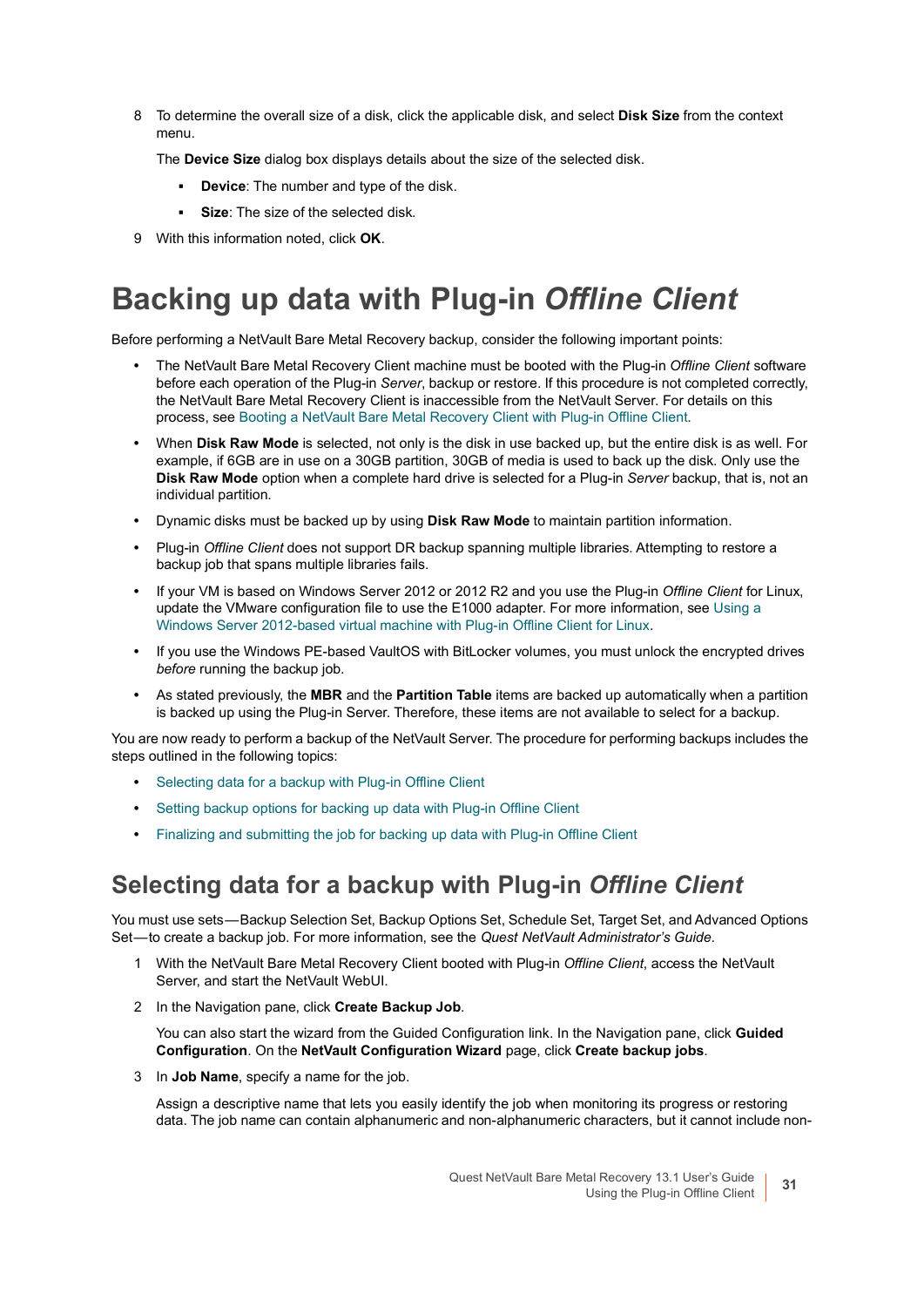English characters. On Linux, the name can have a maximum of 200 characters. On Windows, there is no length restriction. However, a maximum of 40 characters is recommended on all platforms.

- 4 Next to the **Selections** list, click  $\textbf{+}$
- 5 Locate the machine acting as the NetVault Server, that is, the machine with the Plug-in *Server* installed, and double-click it to open it.
- 6 In the list that is displayed, locate the Plug-in *Server*, labeled **"VaultDR APM,"** and double-click it to open it and display the hard disks on the client system.
- 7 Select one of the following:
	- **▪** To select the entire disk for a backup, click the box to the left of the disk title.
	- **▪** To select specific items, double-click a disk to open it. Individual partitions are displayed and made available for selection. NetVault provides data on each type of partition, including the size, status, and type. This information is displayed to the right of each partition, in parentheses. Select the items that you want to back up. Selected items contain a green check, items that are not selected are blank, and omitted items contain a red cross.
		- **Primary Partition:** Each hard disk can contain up to four different "true partitions." They are called the primary partitions, and can be individually selected for backup.
		- **▫ Extended Partition**: This partition is the space on the hard disk *not allocated* to the primary partitions. This type of partition *cannot* be selected for a backup. To add it, the *entire* drive must be selected.
		- **▫ Logical Partition**: Logical partitions allow multiple system images to run in one machine. This option can be multiple instances of the same OS or different systems. Logical partitions can be individually selected for a backup.
- 8 Click **Save**, enter a name in the **Create New Set** dialog box, and click **Save**.

The name can contain alphanumeric and non-alphanumeric characters, but it cannot include non-English characters. On Linux, the name can have a maximum of 200 characters. On Windows, there is no length restriction. However, a maximum of 40 characters is recommended on all platforms.

#### <span id="page-31-0"></span>**Setting backup options for backing up data with Plug-in**  *Offline Client*

The next step involves creating the Backup Options Set.

- 1 Next to the **Plugin Options** list, click  $\mathbf{\div}$ .
- 2 Select the applicable options:
	- **Disk Raw Mode:** Select this option if you want all partition information for a selected hard drive ignored and a "bit-by-bit" backup of the entire disk image performed. This bit-by-bit form of data transfer occurs during the restore of this backup as well, thus eliminating the need to format the target drive or remove the partition.

Cases in which **Disk Raw Mode** is desired include:

- **▫** The selected hard drive does not have a partition table.
- **▫** NetVault Bare Metal Recovery cannot recognize the partition table.
- **▫** You are backing up data outside the MBR and partitions, for example, dynamic disks.
- **▪ Compression**: To compress data on the NetVault Bare Metal Recovery Client before transfer during backup, select this option. This option reduces overall network traffic during data transfer and also requires less media space to accommodate the NetVault Bare Metal Recovery backup. This option is useful for partitions that contain a large amount of unused space. Selecting this option usually provides better compression than using a network-based or tape-library-based compression feature.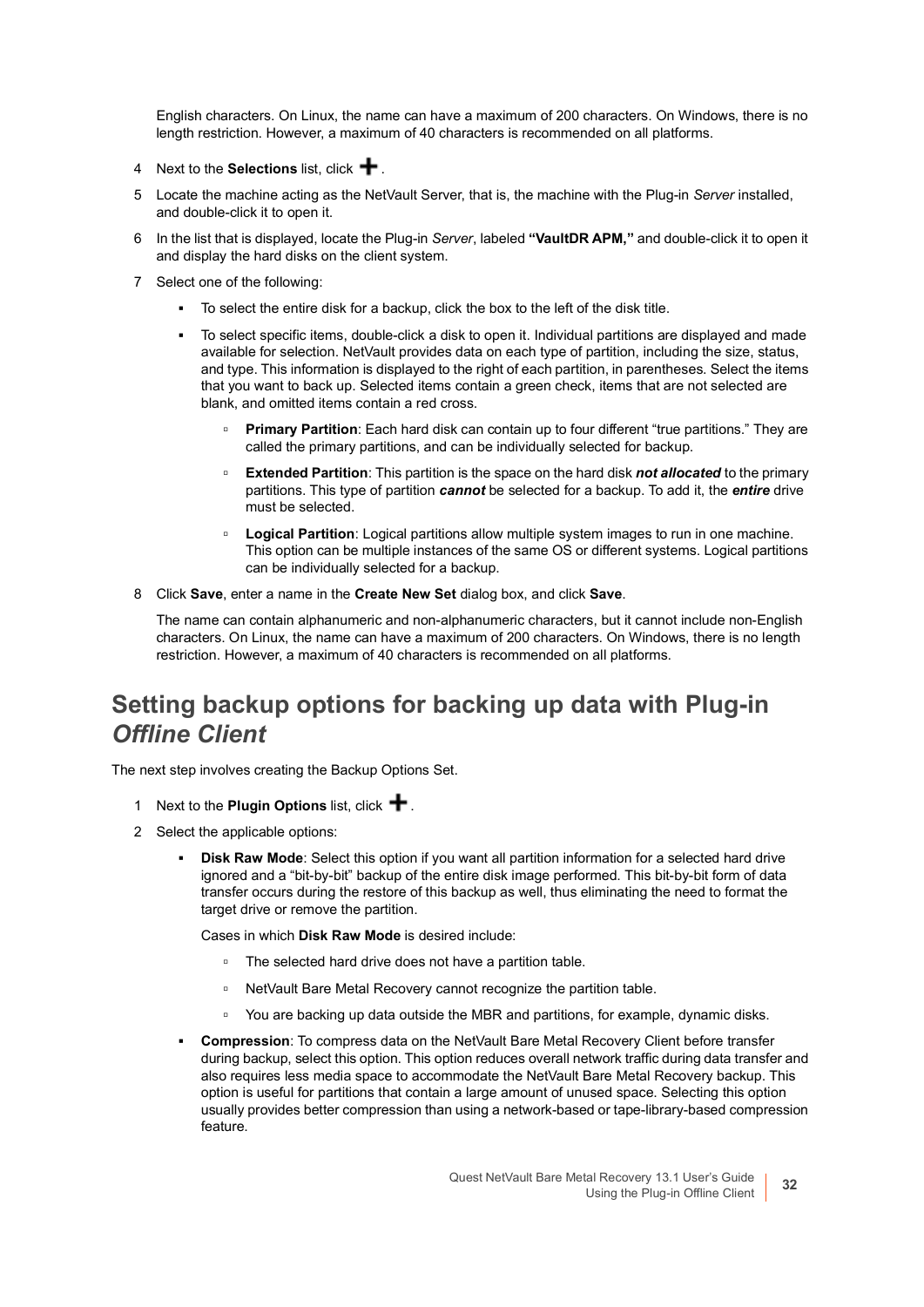- **IMPORTANT:** If you use BitLocker and you enable the **Compression** and **Disk Raw Mode**  ă. options, the backup process might take longer. This might happen if the size of the data with **Compression** enabled is similar to the size of the uncompressed data and you are using the BitLocker **full volume encryption (FVE)** option. To improve the speed of the backup process, use the BitLocker **used disk space only** option instead of FVE.
- **Back up used blocks only for NTFS partitions: If you are using the Windows PE-based Plug-in** *Offline Client* and the backup includes Windows-based partitions, select this option if you only want to back up the used blocks. If you clear this option, a discrepancy (4 K) between the backup data and the size of the NTFS volume might be reported in the binary log; this option is working as intended, and does not affect a restore. If you are using the Linux-based Plug-in *Offline Client*, this option is visible but not functional.
- 3 Click **Save**.
- 4 In the **Create New Set** dialog box, specify a name for the set, and click **Save**.

The name can contain alphanumeric and non-alphanumeric characters, but it cannot include non-English characters. On Linux, the name can have a maximum of 200 characters. On Windows, there is no length restriction. However, a maximum of 40 characters is recommended on all platforms.

#### <span id="page-32-1"></span>**Finalizing and submitting the job for backing up data with Plug-in** *Offline Client*

The final steps include setting additional options on the Schedule, Target Storage, and Advanced Options pages, submitting the job, and monitoring the progress through the Job Status and View Logs pages. These pages and options are common to all NetVault Plug-ins. For more information, see the *Quest NetVault Administrator's Guide*.

- 1 Use the **Schedule**, **Target Storage**, and **Advanced Options** lists to configure any additional required options.
- 2 Click **Save** or **Save & Submit**, whichever is applicable.
	- **TIP:** To run a job that you have already created and saved, select **Manage Job Definitions** in the Navigation pane, select the applicable job, and click **Run Now**.

You can monitor progress on the **Job Status** page and view the logs on the **View Logs** page. For more information, see the *Quest NetVault Administrator's Guide*.

## <span id="page-32-0"></span>**Restoring data with Plug-in** *Offline Client*

The following topics describe how to restore backups to various configurations, such as a physical machine or a Virtual Machine Disk (VMDK) image.

- **•** [Using Plug-in Offline Client to restore data to a physical machine](#page-34-0)
- **•** [Using Plug-in Offline Client to restore data as a VMDK Image](#page-37-0)
- **•** [Using Plug-in Offline Client to recover data to a standby NetVault Bare Metal Recovery Client](#page-40-0)
- **CAUTION: Before attempting to recover to the same disk that you backed up, verify that all existing**  ٠ **partitions have been removed; otherwise, recovery to the same disk might fail, unless the data was backed up using** *Disk Raw Mode***.**

**Verify that the Disk Geometry of the OS targeted by the restore matches the geometry of the source OS that was backed up. If they do not match, for example, the source used 32 sectors per track, and the target uses 63 sectors, an error occurs when the system attempts to start.**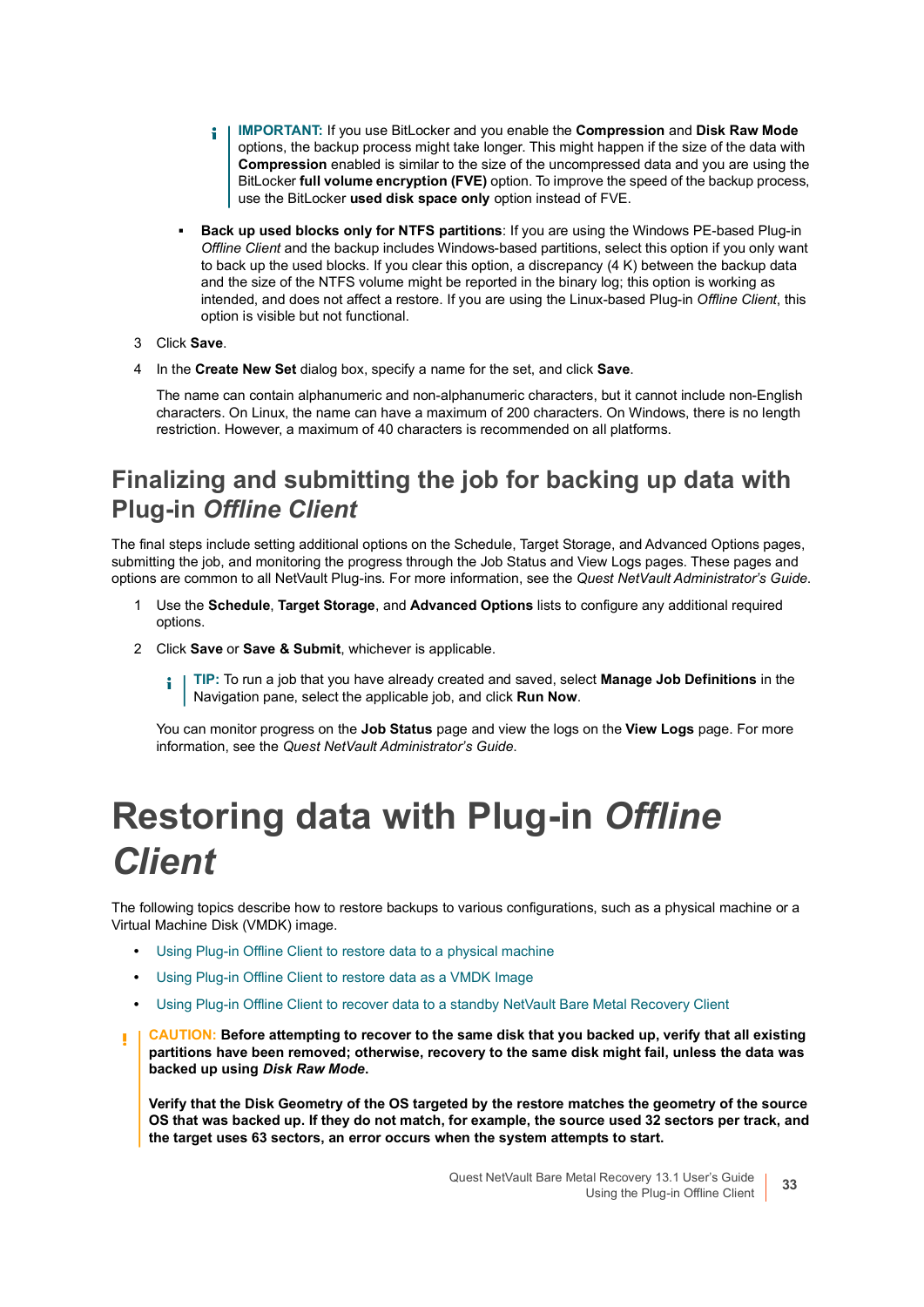Additional notes:

- **•** If your VM is based on Windows Server 2012 or 2012 R2 and you use the Plug-in *Offline Client* for Linux, update the VMware configuration file to use the E1000 adapter. For more information, see [Using a](#page-22-2)  [Windows Server 2012-based virtual machine with Plug-in Offline Client for Linux.](#page-22-2)
- **•** If you are using the Windows PE-based VaultOS, review the next topic, [Making the disk blank before](#page-33-0)  [restoring a backup created using Disk Raw Mode,](#page-33-0) before continuing.
- **•** When you restart a Plug-in *Offline Client* for Linux that is running on a VMware® VM, you might encounter this error:

"A fault has occurred causing a virtual CPU to enter the shutdown state. If this fault had occurred outside of a virtual machine, it would have caused the physical machine to restart. The shutdown state can be reached by incorrectly configuring the virtual machine, a bug in the guest operating system, or a problem in VMware Workstation.

"Click OK to restart the virtual machine or Cancel to power off the virtual machine."

As indicated, click OK to continue.

### <span id="page-33-0"></span>**Making the disk blank before restoring a backup created using Disk Raw Mode**

If you are using the Windows PE-base VaultOS, you created a backup using the Disk Raw Mode option, and you are restoring data to a physical machine or standby NetVault Bare Metal Recovery Client, render the disk blank before beginning the restore and recovery process.

- 1 Log in locally to the Windows NetVault Bare Metal Recovery Client, and start a Command Prompt session.
- 2 At the prompt, type the following command:

DISKPART

3 To list all the target disks, type:

LIST DISK

4 To specify the number the target disk that you want to render blank, type:

SELECT DISK <number>

5 To erase the disk, type:

CLEAN

6 After the process is finished, type:

EXIT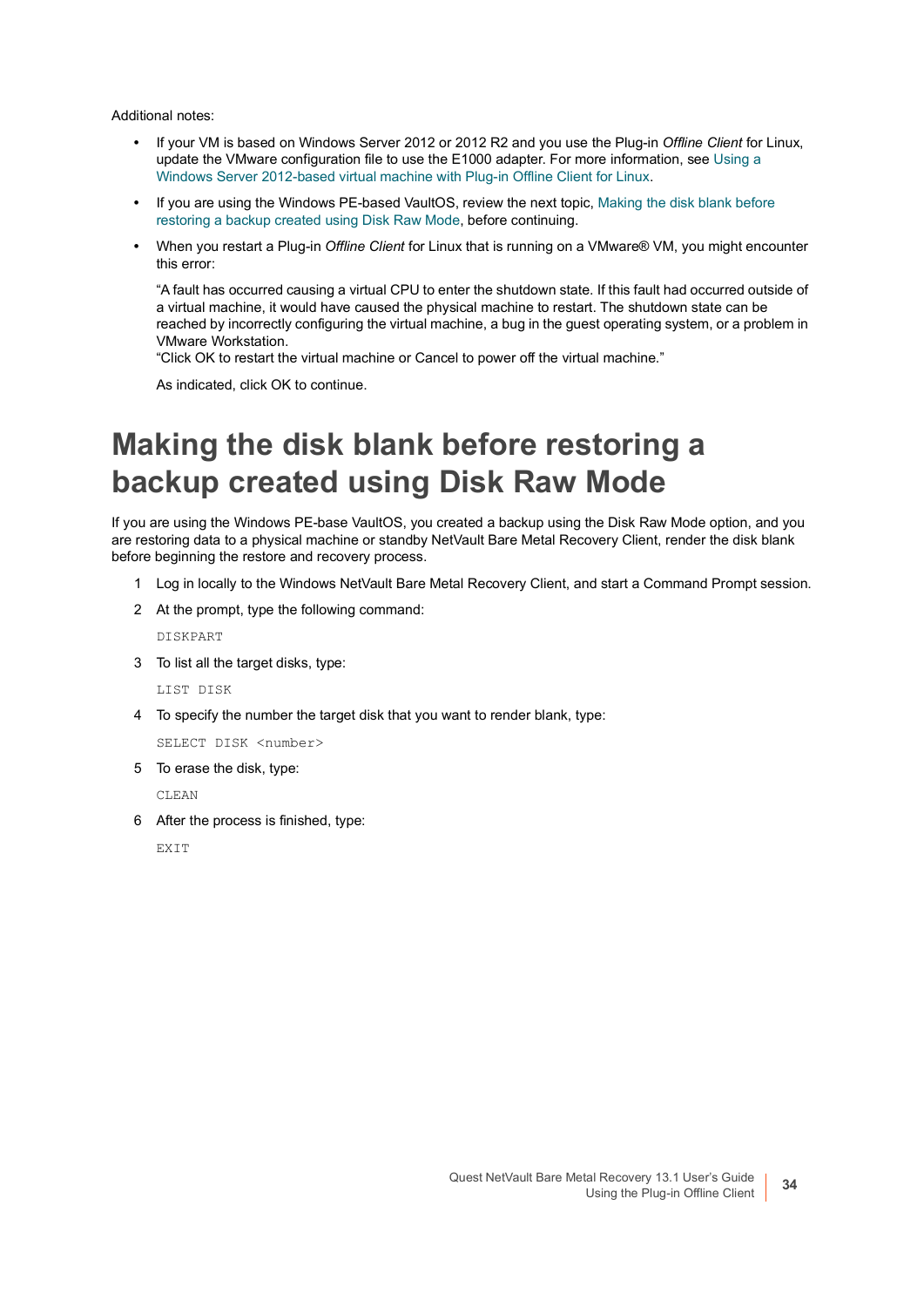### <span id="page-34-0"></span>**Using Plug-in** *Offline Client* **to restore data to a physical machine**

This option lets you recover backups of the client to a physical machine that has the same hardware specification as the machine that was used for backup. It includes the following:

- **•** [Prerequisites for restoring data with Plug-in Offline Client to a physical machine](#page-34-1)
- **•** [Restore procedure for using Plug-in Offline Client to restore data to a physical machine](#page-35-0)
- **•** [Post-restore for using Plug-in Offline Client to restore data to a physical machine](#page-37-1)
- **CAUTION:** Even if there is no difference between the system devices in a backup and a restore, the **order of the disks might be different. If the restored data is started without performing a rename, any data that exists on the disks is lost. To compare the information of the physical disk at backup and restore, note the** *Disk Geometry* **and** *Device Size* **at backup. For more information, see [Performing a](#page-67-3)  [restore in which Disk Numbers are different from the backup.](#page-67-3)**

**For version 1.1.6 and later, also compare the Disk ID of the targeted disk on the** *Create Selection Set*  **page to the Disk ID of the same disk on the** *NetVault Selections* **page.**

**Quest strongly recommends that you disconnect all disks that contain critical data from the server before you boot the Plug-in Offline Client.**

#### <span id="page-34-1"></span>**Prerequisites for restoring data with Plug-in** *Offline Client* **to a physical machine**

A DR restore procedure is a delicate operation. Before setting up and running a DR restore, the prerequisites covered in the following topics must be met.

#### **Ensure that device filenames match**

The target device name on the NetVault Bare Metal Recovery Client, for example, Disk 0 (IDE), must be the same as it was at the time of backup.

**IMPORTANT:** When relocating a DR backup, ensure that the hard disk installed on the new relocation target has the same name as the hard disk that existed in the original target machine.

#### **Boot the NetVault Bare Metal Recovery Client with Plug-in** *Offline Client*

Boot the target NetVault Bare Metal Recovery Client with the Plug-in *Offline Client* to prepare it for the restore of a DR image. To complete the boot routine, perform the steps covered in Booting a NetVault Bare Metal Recovery [Client with Plug-in Offline Client.](#page-22-0)

#### **Gather noted Device Size and Disk Geometry information**

This information should have been noted before the backup—see [Verifying Disk Geometry and Device Size](#page-29-1). Have this information handy to complete the restore correctly.

#### **Obtain new license key if reactivation is required (Windows only)**

Sometimes, the restored Windows system might require reactivation. Verify that you have the necessary license key for reactivation.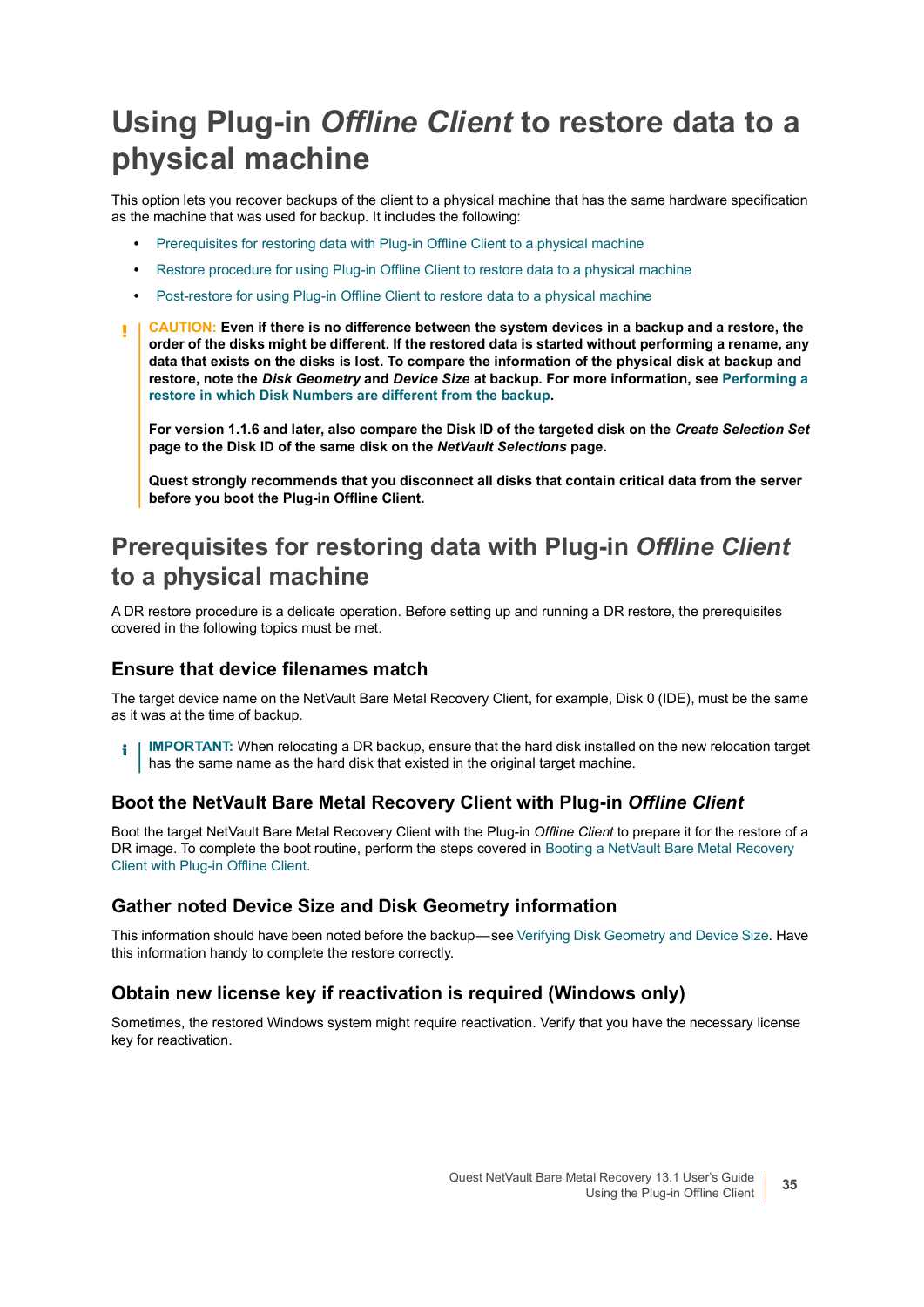#### **Verify access to the target NetVault Bare Metal Recovery Client**

The NetVault Bare Metal Recovery Client machine that is to serve as a target for the restore must be accessible to the Plug-in *Server*. To check access, perform the following steps.

- 1 With the NetVault Bare Metal Recovery Client booted with Plug-in *Offline Client*, access the NetVault Server, and start the NetVault WebUI.
- 2 Access the **NetVault Selections** page to verify that the applicable client machine has been added as a NetVault Bare Metal Recovery Client.
	- a Open the Plug-in *Server* to reveal existing clients.
	- b Click the applicable NetVault Bare Metal Recovery Client, and select **Edit** from the context menu.
	- c When the **Edit Bare Metal Recovery Client** dialog box is displayed, verify that the data is correct or change it as required.
	- d If the NetVault Bare Metal Recovery Client is added correctly, skip to the [Restore procedure for](#page-35-0)  [using Plug-in Offline Client to restore data to a physical machine](#page-35-0) topic; otherwise, proceed to the next step.
- 3 Add the applicable NetVault Bare Metal Recovery Client.

For detailed instructions, see [Adding a NetVault Bare Metal Recovery Client to the Plug-in Server](#page-21-0).

4 Continue to the [Restore procedure for using Plug-in Offline Client to restore data to a physical machine](#page-35-0) topic.

#### <span id="page-35-0"></span>**Restore procedure for using Plug-in** *Offline Client* **to restore data to a physical machine**

The procedure for restoring a DR restore to a physical machine includes the steps outlined in the following topics:

- **•** [Selecting data for a restore](#page-35-1)
- **•** [Setting restore options](#page-36-0)
- **•** [Finalizing and submitting the job](#page-36-1)

#### <span id="page-35-1"></span>**Selecting data for a restore**

- 1 In the Navigation pane of the NetVault WebUI on the NetVault Server, click **Create Restore Job**.
- 2 On the **Create Restore Job—Choose Saveset** page, select **Plug-in** *Server* from the **Plugin Type** list.
- 3 To filter the items displayed in the saveset table further, use the **Client**, **Date**, and **Job ID** lists.

The table displays the saveset name (job title and saveset ID), creation date and time, and size. By default, the list is sorted by creation date.

4 In the saveset table, locate the applicable client, and select the applicable item.

When you select a saveset, the following details are displayed in the **Saveset Information** area: Job ID, job title, server name, client name, plug-in name, saveset date and time, retirement setting, Incremental Backup or not, Archive or not, saveset size, and snapshot-based backup or not.

- 5 Click **Next**.
- 6 On the **Create Selection Set** page, select the data that you want to restore.
	- **▪** To restore the entire disk, click the box to the left of the applicable disk title to select it.
	- **▪** To select specific items, double-click a disk to open it, and then select the items that you want to restore.
		- **▫** The **Dos Compatibility Region** is the first 32k to 512 bytes from start of the disk that immediately follows the Master Boot Record (MBR). NetVault Bare Metal Recovery backs up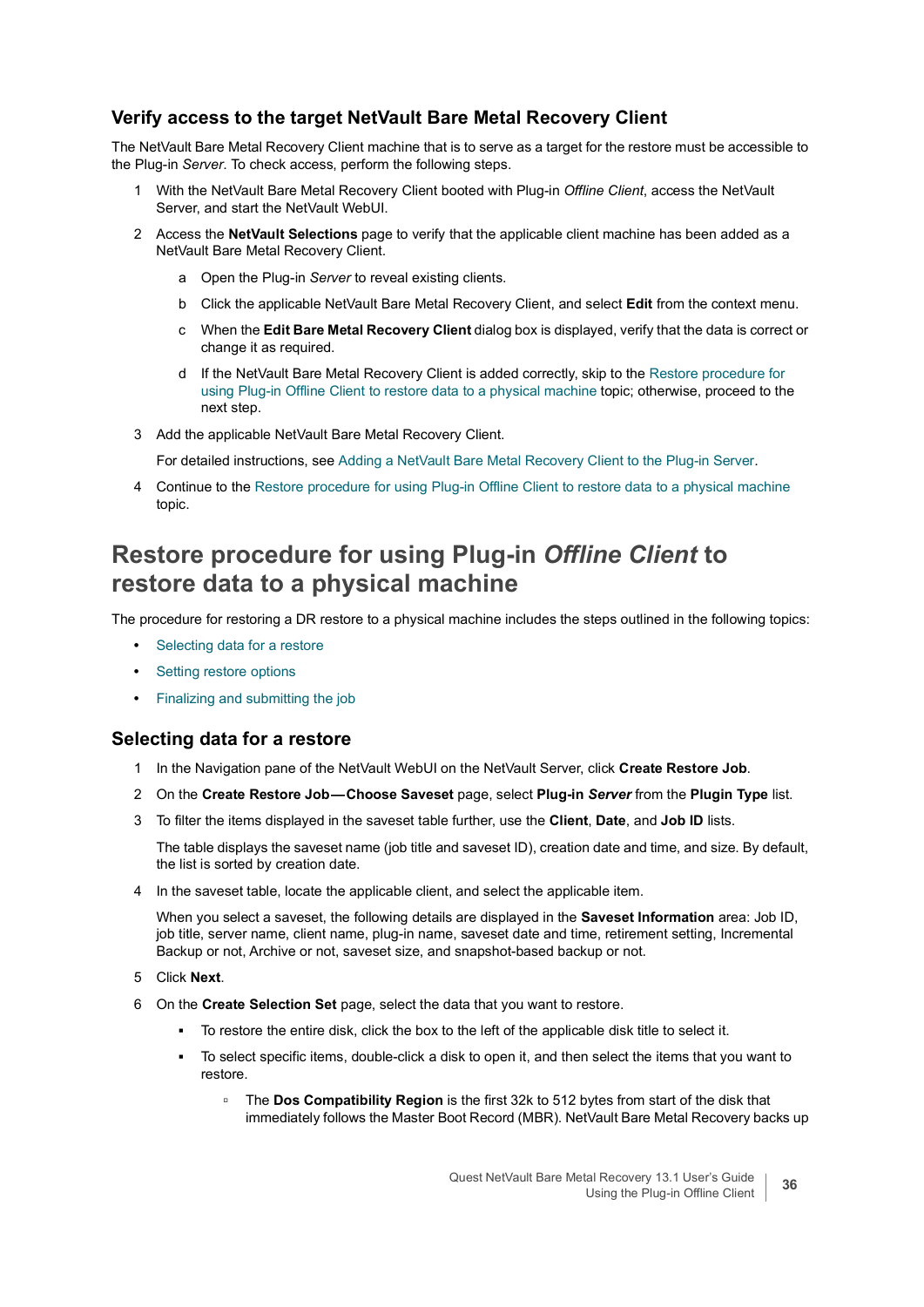this region to support GRUB Stage 1.5. However, this region is always backed up and restored regardless of the existence of GRUB Stage 1.5. This option is not selectable.

- **▫ Master Boot Record & System Partition**
- **▫ Individual Partitions**

#### <span id="page-36-0"></span>**Setting restore options**

1 On the **Create Selection Set** page, click , and select **Physical Machine** (the default) as the **Restore Type** to restore the backup of a client to a physical machine.

When **Physical Machine** is selected, the **Physical Recovery Options** frame containing the **Restore Name** field is shown. The default value of this field is the NetVault name for the NetVault Bare Metal Recovery Client from which this backup was originally performed, based on the backup saveset selected. This name is associated with a specific IP address that was previously configured. If this value is left at its default setting, selected data is restored to the machine that was originally backed up. You can use this field to relocate restored data to a standby NetVault Bare Metal Recovery Client, if necessary. For complete details on this procedure and its use of this option, see [Using Plug-in Offline Client to recover data to a](#page-40-0)  [standby NetVault Bare Metal Recovery Client](#page-40-0).

If you are using the Windows PE-based Plug-in *Offline Client*, selecting **Physical Machine** also makes the driver-related fields available. These options support using different hardware during a restore.

- 2 If you are using the Windows PE-based Plug-in *Offline Client*, complete the applicable options:
	- **Inject Boot-Critical Device Driver**: If you are restoring to different hardware that also uses a different mass storage controller, select this option. After you select this option, the **Boot-Critical Driver Directory** and **Driver Injection Only** options become available.
	- **▪ Boot-Critical Driver Directory**: If you selected the **Inject Boot-Critical Device Driver** option, enter the complete path to the local drive where the drivers for the mass storage controller are stored.
	- **Driver Injection Only:** If you previously completed a restore but pointed to an incorrect location in the **Boot-Critical Driver Directory** field, select this option to run the driver-injection portion of the restore process again. This option eliminates the need to restore the data again, but lets you inject the correct drivers. Check that you enter the correct path in the **Boot-Critical Driver Directory** field. By default, the **Inject Boot-Critical Device Driver** option remains selected; do not clear it as this option prevents the **Driver Injection Only** option from working.

#### <span id="page-36-1"></span>**Finalizing and submitting the job**

The final steps include setting additional options on the Schedule, Source Options, and Advanced Options pages, submitting the job, and monitoring the progress through the Job Status and View Logs pages. These pages and options are common to all NetVault Plug-ins. For more information, see the *Quest NetVault Administrator's Guide*.

- 1 To save the settings, click **Ok**, and then click **Next**.
- 2 In **Job Name**, specify a name for the job if you do not want to use the default setting.

Assign a descriptive name that lets you easily identify the job when monitoring its progress. The name can contain alphanumeric and non-alphanumeric characters, but it cannot include non-English characters. On Linux, the name can have a maximum of 200 characters. On Windows, there is no length restriction. However, a maximum of 40 characters is recommended on all platforms.

3 In the **Target Client** list, select the machine on which you want to restore the data.

**TIP:** You can also click **Choose**, and then locate and select the applicable client in the **Choose the**  ÷ **Target Client** dialog box.

- 4 Use the **Schedule**, **Source Options**, and **Advanced Options** lists to configure any additional required options.
- 5 Click **Save** or **Save & Submit**, whichever is applicable.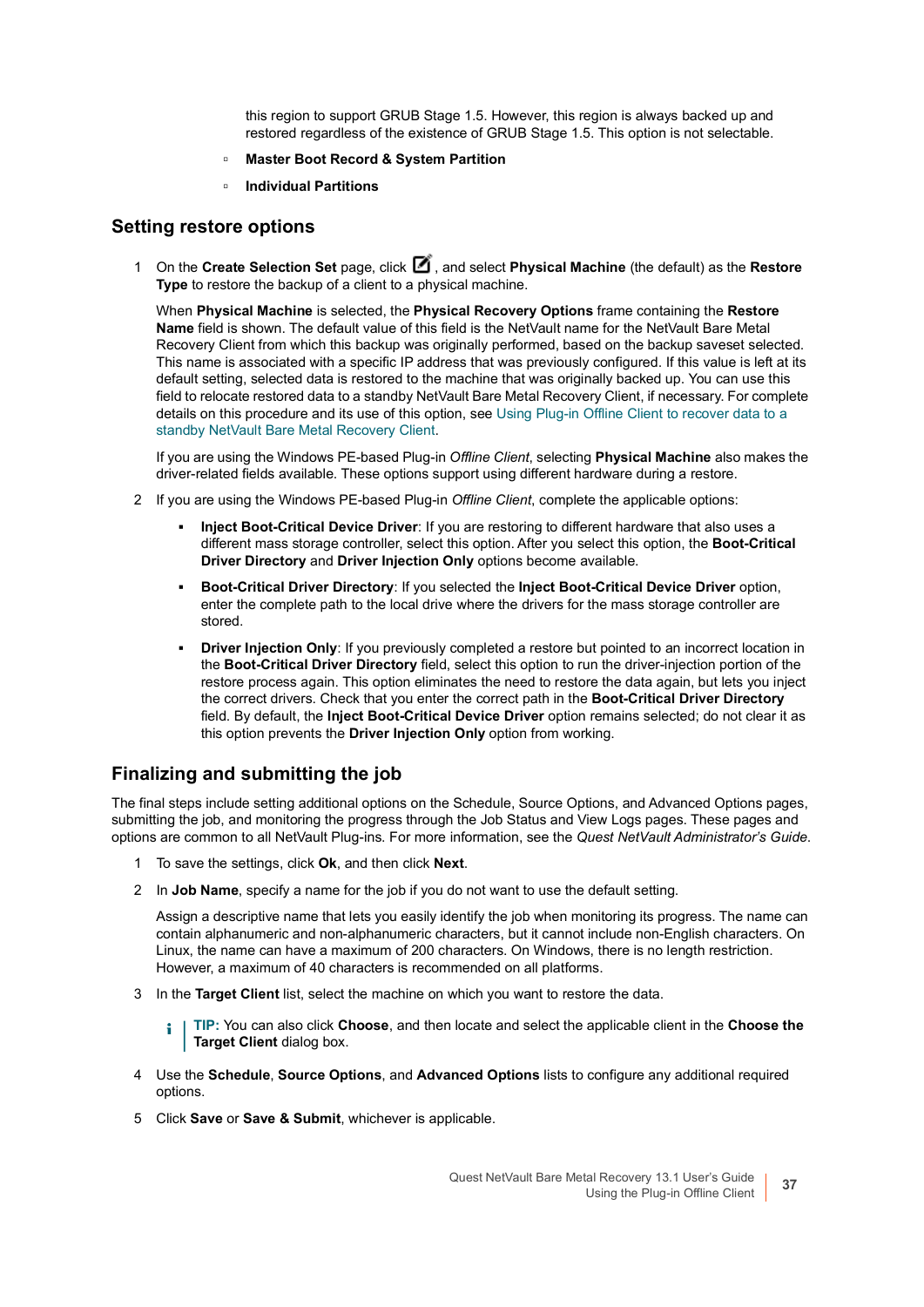You can monitor progress on the **Job Status** page and view the logs on the **View Logs** page. For more information, see the *Quest NetVault Administrator's Guide*.

- **NOTE:** Be aware of the following items: ÷
	- **•** If selecting individual partitions for a restore, also select the **Master Boot Record and System Partition** item. Failure to do so results in a failed restore.
	- **•** When performing a restore of a Plug-in *Server* backup, options available in the **Target Client** list should be left at their default settings. If a target other than the intended is selected from this list the restore fails.
	- **•** If you select the inject driver-related options, NetVault Bare Metal Recovery attempts to inject the drivers into every disk during the restore process.
	- **•** After completing a restore to a different machine, a "disk read error" occurs when you start the new machine if the size of the Integrated Drive Electronics (IDE) disk does not match the size of the IDE disk on the original (backed-up) machine. To work around this issue, change the disk size in the BIOS to match the original machine.
	- **•** If you are using the Linux-based Plug-in *Offline Client* with IDE/Parallel Advance Technology Attachment (PATA) disks and the backup was created using Plug-in *Offline Client* v5.6.4 or earlier, use the Rename feature to force the system to reexamine and map the disk correctly. Partitions backed up before v5.7.1 are named using an "hd*<x>*" format, while v5.7.1 and later use an "sd*<x>*" format. Failure to use the rename feature causes the restore to fail with a "Error: All disk name requested from client is not equal to the backup disk name /dev/hda" message.
	- **•** If you are using the Linux-based Plug-in *Offline Client* and you are migrating a physical server to a virtual environment in which the Client is Windows-based, install the disk drivers on the OS *before* you back up the machine. For more information, see [NetVault Bare Metal Recovery](#page-64-2)  [physical-to-virtual \(P2V\) recovery](#page-64-2).

### <span id="page-37-1"></span>**Post-restore for using Plug-in** *Offline Client* **to restore data to a physical machine**

After restoring a backup to a different machine, review following points and take the applicable action:

- **• Network connection renamed**: Because a different network card is in use, the Network Connection is automatically renamed to local area connection 2.
- **• Physical address**: Because a different network card is in use, the physical address, Media Access Controller 9MAC), is different. If you use applications that rely on this address, work with the application's vendor to address the change.

### <span id="page-37-0"></span>**Using Plug-in** *Offline Client* **to restore data as a VMDK Image**

This option lets you recover backups of the client to a VMDK Image, which can then be attached to a VM created from VMware. This option converts the backup of a physical machine to a VM.

Plug-in *Server* must be installed on the NetVault Server.

This procedure includes the steps outlined in the following topics:

- **•** [Selecting data for a restore using Plug-in Offline Client to restore data as a VMDK Image](#page-38-0)
- **•** [Setting restore options for using Plug-in Offline Client to restore data as a VMDK Image](#page-38-1)
- **•** [Finalizing and submitting the job for using Plug-in Offline Client to restore data as a VMDK Image](#page-39-0)
- **•** [Creating the VM from the restored VMDK Image](#page-39-1)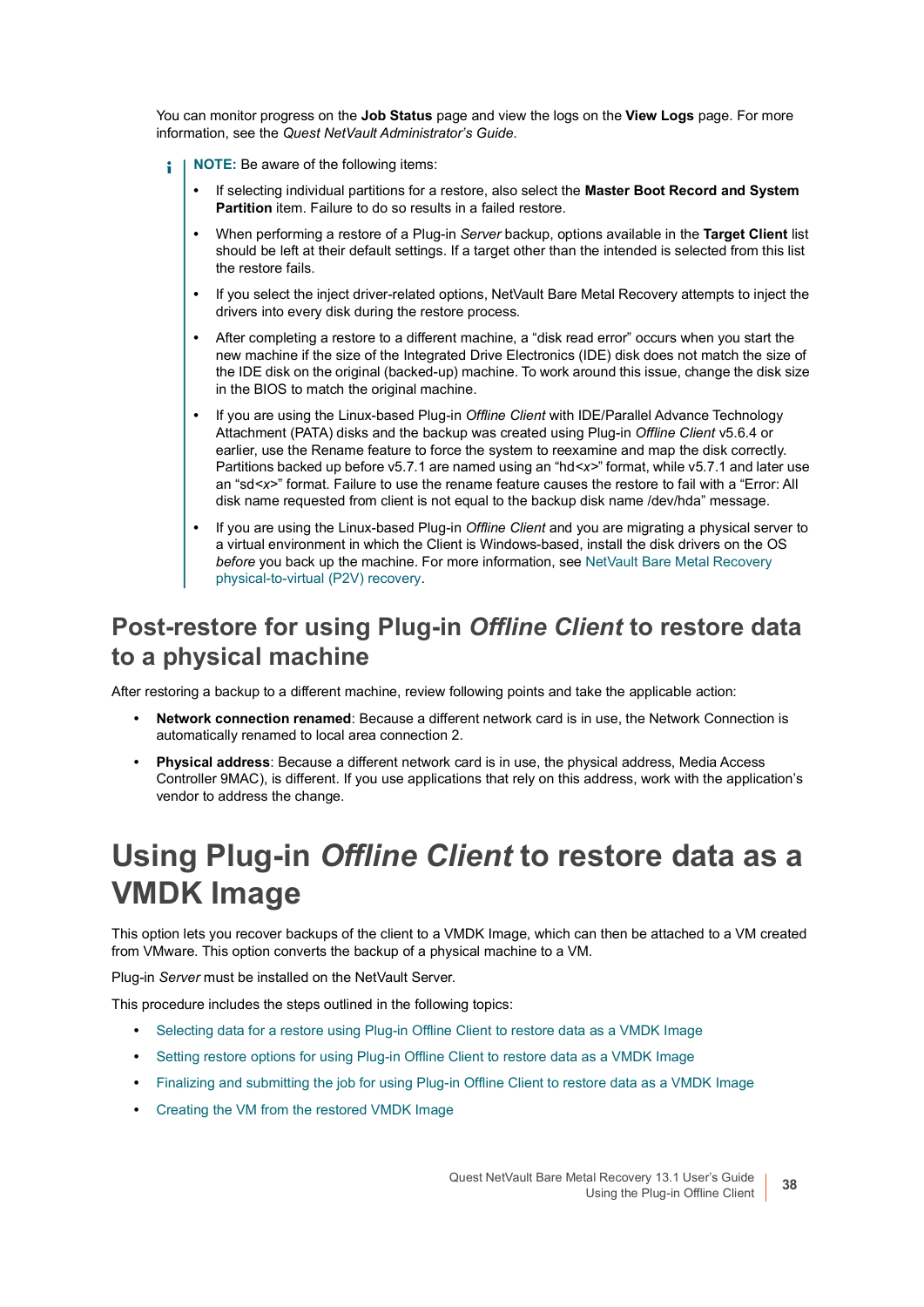### <span id="page-38-0"></span>**Selecting data for a restore using Plug-in** *Offline Client* **to restore data as a VMDK Image**

- 1 In the Navigation pane of the NetVault WebUI on the NetVault Server, click **Create Restore Job**.
- 2 On the **Create Restore Job—Choose Saveset** page, select **Plug-in** *Server* from the **Plugin Type** list.
- 3 To filter the items displayed in the saveset table further, use the **Client**, **Date**, and **Job ID** lists.

The table displays the saveset name (job title and saveset ID), creation date and time, and size. By default, the list is sorted by creation date.

4 In the saveset table, locate the applicable client, and select the applicable item.

When you select a saveset, the following details are displayed in the **Saveset Information** area: Job ID, job title, server name, client name, plug-in name, saveset date and time, retirement setting, Incremental Backup or not, Archive or not, saveset size, and snapshot-based backup or not.

- 5 Click **Next**.
- 6 On the **Create Selection Set** page, select the data that you want to restore.
	- **▪** To restore the entire disk, click the box to the left of the applicable disk title to select it.
	- **▪** To select specific items, double-click a disk to open it, and then select the **Master Boot Record & System Partition** and individual partitions that you want to restore.
	- **i** | IMPORTANT: If restoring to a VMDK Image, both Master Boot Record & System Partition and the individual partitions or the restore job fails.

#### <span id="page-38-1"></span>**Setting restore options for using Plug-in** *Offline Client* **to restore data as a VMDK Image**

1 On the **Create Selection Set** page, click **6**, and select **VMDK Images** as the **Restore Type**.

This type of restore provides two additional options—either to restore the VMDK Image to a local directory of the NetVault Server or to restore to a remote VMware ESX or VMware ESXi Server.

2 If you want to restore the VMDK Image to a local directory of the NetVault Server, in the **Local Target Directory** box of the **VMDK Recovery Options** frame, enter a valid path to the location for storing recovered images.

If this field is left blank, the default is the NetVault "temp" directory, "…/NetVault/tmp."

- 3 If you want to restore the VMDK Image to a remote ESX or ESXi Server, complete the following steps:
	- a Select the **Restore to Remote ESX Server** check box in the **VMDK Recovery Options** frame.
	- b Enter the values for **ESX Host**, **Port**, **Username**, **Password**, and **Path**.

These options are required to restore VMDK Images directly to an ESX or ESXi Server. This step is useful when there is no local storage space on the NetVault Server machine or when using ESX or ESXi Server.

- **▫ ESX Host**: Enter the host name or IP address of the ESX or ESXi Server.
- **▫ Port**: Enter the remote console port on the ESX or ESXi Server.
- **□ Username**: Enter the user name for logging in to the ESX or ESXi Server.
- **▫ Password**: Enter the password for the specified user name.
- **▫ Path**: Enter the directory on the ESX or ESXi Server where the VMDK files should be created. This path should always start with a datastore within square brackets—**[datastore] dir**. If the path specified does not exist, the plug-in cannot connect to the ESX or ESXi Server.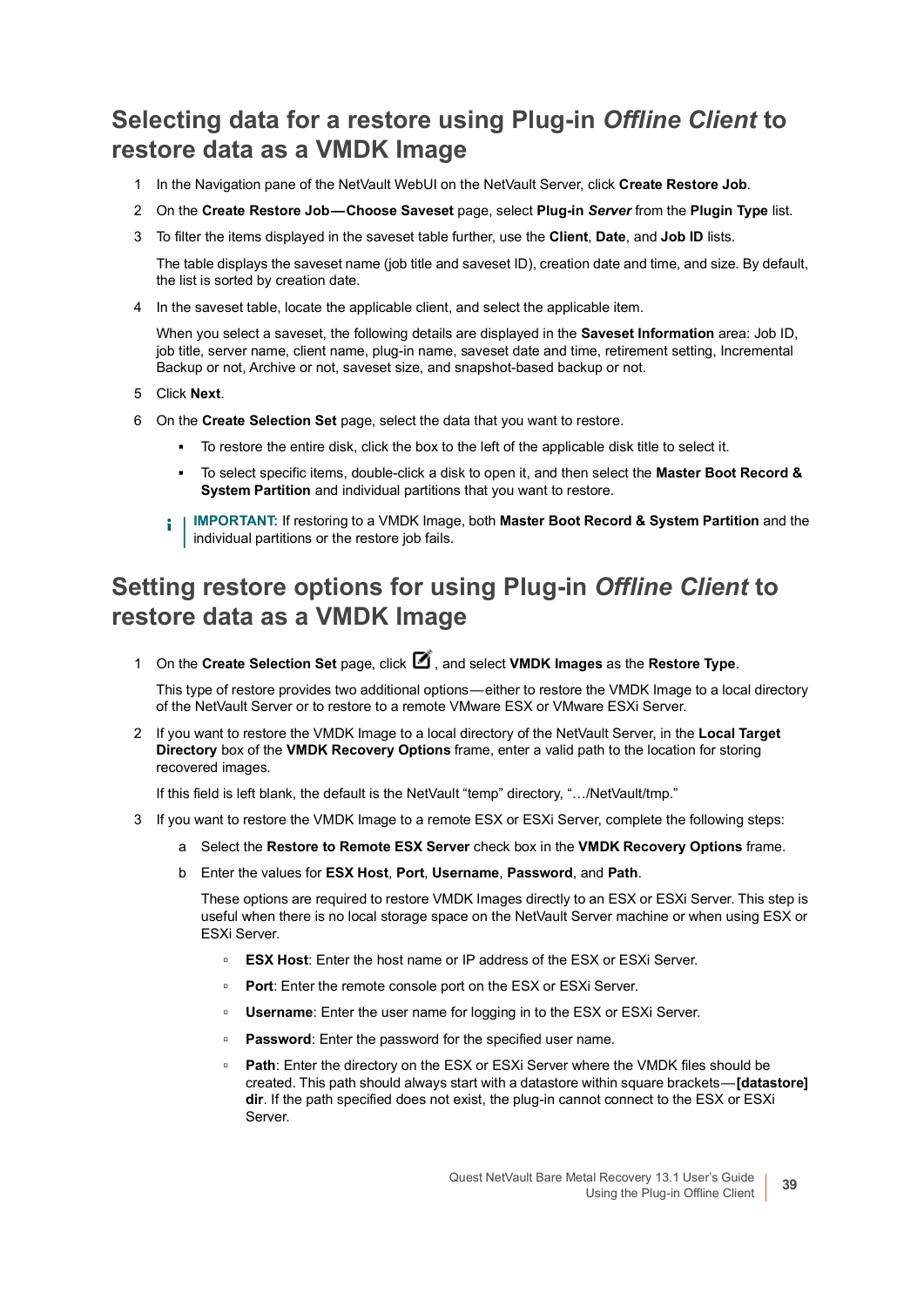### <span id="page-39-0"></span>**Finalizing and submitting the job for using Plug-in** *Offline Client* **to restore data as a VMDK Image**

The final steps include setting additional options on the Schedule, Source Options, and Advanced Options pages, submitting the job, and monitoring the progress through the Job Status and View Logs pages. These pages and options are common to all NetVault Plug-ins. For more information, see the *Quest NetVault Administrator's Guide*.

- 1 To save the settings, click **Ok**, and then click **Next**.
- 2 In **Job Name**, specify a name for the job if you do not want to use the default setting.

Assign a descriptive name that lets you easily identify the job when monitoring its progress. The name can contain alphanumeric and non-alphanumeric characters, but it cannot include non-English characters. On Linux, the name can have a maximum of 200 characters. On Windows, there is no length restriction. However, a maximum of 40 characters is recommended on all platforms.

3 In the **Target Client** list, select the machine on which you want to restore the data.

**TIP:** You can also click **Choose**, and then locate and select the applicable client in the **Choose the**  ÷ **Target Client** dialog box.

- 4 Use the **Schedule**, **Source Options**, and **Advanced Options** lists to configure any additional required options.
- 5 Click **Save** or **Save & Submit**, whichever is applicable.

You can monitor progress on the **Job Status** page and view the logs on the **View Logs** page. For more information, see the *Quest NetVault Administrator's Guide*.

### <span id="page-39-1"></span>**Creating the VM from the restored VMDK Image**

After the restore job has completed, you can create a VM from the restored VMDK file using the VMware Server console.

- 1 Log in to the VMware Server console.
- 2 Confirm that the VMDK file is located in the datastore path that was specified under **ESX Server Options**.
- 3 On the VMware ESX or VMware ESXi Server, browse the datastore and navigate to the specified path.

The path should contain a file with the extension ".vmdk".

- 4 In the upper-left corner of the VMware Server console, click the **Create Virtual Machines** icon.
- 5 When the **Configuration** dialog box is displayed, select **Custom**, and click **Next**.
- 6 In the **Name** field on the **Name and Location** dialog box, enter a descriptive name for your VM, and click **Next**.
- 7 When the **Datastore** dialog box is displayed, select a datastore in which to store the VM, and click **Next**.
- 8 When the **Virtual Machine Version** dialog box is displayed, select the version, and click **Next**.
- 9 When the **Guest Operating System** dialog box is displayed, select the guest OS, and click **Next**.
- 10 When the **CPUs** dialog box is displayed, select the number of virtual processors on the VM, and click **Next**.
- 11 When the **Memory** dialog box is displayed, configure the VM's memory size, and click **Next**.
- 12 When the **Network** dialog box is displayed, configure the VM's network connections, and click **Next**.
- 13 When the **SCSI Controller** dialog box is displayed, select the SCSI Controller type, and click **Next**.

**NOTE:** NetVault Bare Metal Recovery only supports LSI Logic Parallel SCSI controllers for ESX 4.0 ÷. and LSI Logic SCSI for ESX 3.5.

14 When the **Select a Disk** dialog box is displayed, select **Use an existing virtual disk**, and click **Next**.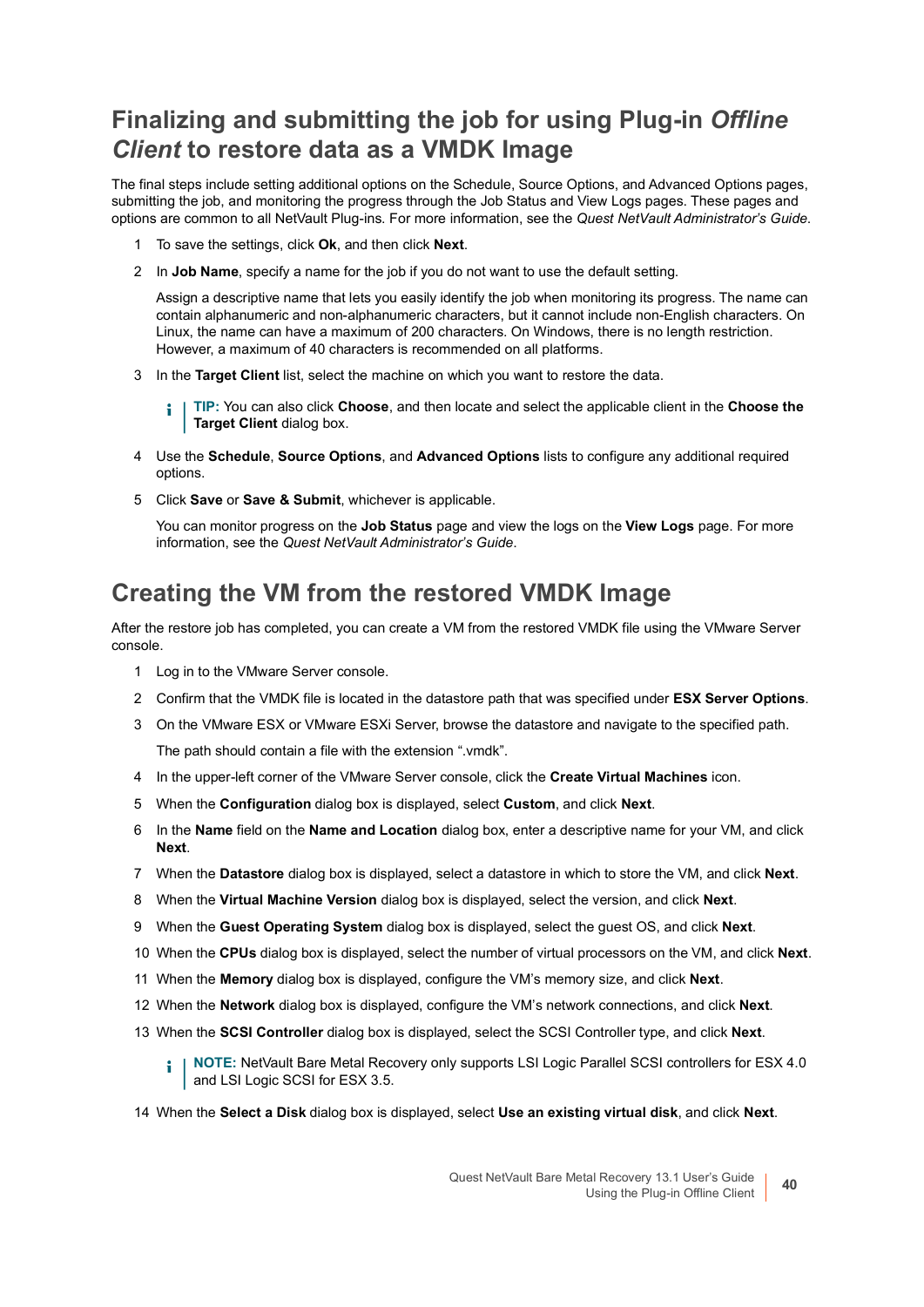- 15 When the **Browse Datastores** dialog box is displayed, navigate to the datastore to locate the VMDK file, select it, and click **OK**.
- 16 When the **Advanced Options** dialog box is displayed, select any applicable options, and click **Next**.
- 17 When the **Ready to Complete** dialog box is displayed, review the summary of the VM you created, and then click **Finish**.
- 18 When the new VM is displayed in the left pane of the VMware console, right-click it, and select **Open Console** from the menu.
- 19 Turn on the VM from the console.

The Windows logo is displayed following a successful boot.

- **NOTE:** Additional notes for creating the VM from the restored VMDK Image: f.
	- **•** Quest recommends installing VMware Tools before using the VM. For instructions, see the VMware documentation for instructions.
	- **•** The **"@"** character cannot be used in the datastore path.
	- **•** When restoring to an ESX or ESXi Server, verify that there is sufficient free disk space available on the ESX or ESXi VM. For details on calculating the required disk space, see [http://kb.vmware.com/selfservice/microsites/search.do?cmd=displayKC&docType=kc&externalId](http://kb.vmware.com/selfservice/microsites/search.do?cmd=displayKC&docType=kc&externalId=1003755) =1003755
	- **•** The block size determines the minimum amount of disk space that any file takes up on Virtual Machine File System (VMFS) datastores. Choose the block size carefully when creating VMFS datastores. The following block sizes are available:
		- **•** 1 MB block size = 256 GB maximum file size
		- **•** 2 MB block size = 512 GB maximum file size
		- **•** 4 MB block size = 1024 GB (1 TB) maximum file size
		- **•** 8 MB block size = 2048 GB (2 TB) maximum file size

### <span id="page-40-1"></span><span id="page-40-0"></span>**Using Plug-in** *Offline Client* **to recover data to a standby NetVault Bare Metal Recovery Client**

If a hardware failure occurs in a specific client machine, you can restore a previous NetVault Bare Metal Recovery backup to a different, preconfigured NetVault Bare Metal Recovery Client, or "standby." To accomplish this restore, use the information provided in the following topics.

Before performing the recovery procedure, consider the following important points:

- **•** This procedure only works when restoring backups performed with the standard Plug-in *Server*.
- **•** The target NetVault Bare Metal Recovery Client, the "standby," for this operation must be preconfigured using the procedure described in [Adding a NetVault Bare Metal Recovery Client to the Plug-in Server.](#page-21-0)
- **•** When attempting this operation, there must be sufficient disk space on the standby machine; otherwise, the operation fails. For more information, see [Verifying Disk Geometry and Device Size.](#page-29-1)
- **•** With this process, the new target machine *must have* a similar hardware configuration to that of the originally backed-up machine, regarding the NIC and SCSI cards used. If the hardware in use differs too much from the original, driver software conflicts may occur, resulting in a failed restore.
- **•** Values entered in the **Restore Name** field are case-sensitive. Ensure that the exact NetVault name of the machine to be relocated to is entered in this field; otherwise, the restore fails.
- **•** Relocations of this type *must be* restored to the same partition they were backed up from. For example, if a NetVault Bare Metal Recovery backup was taken of a system's **"C:\"** partition on a Windows-based system, the restore must be performed to the relocation target's **"C:\"** partition as well. You cannot restore to a different partition.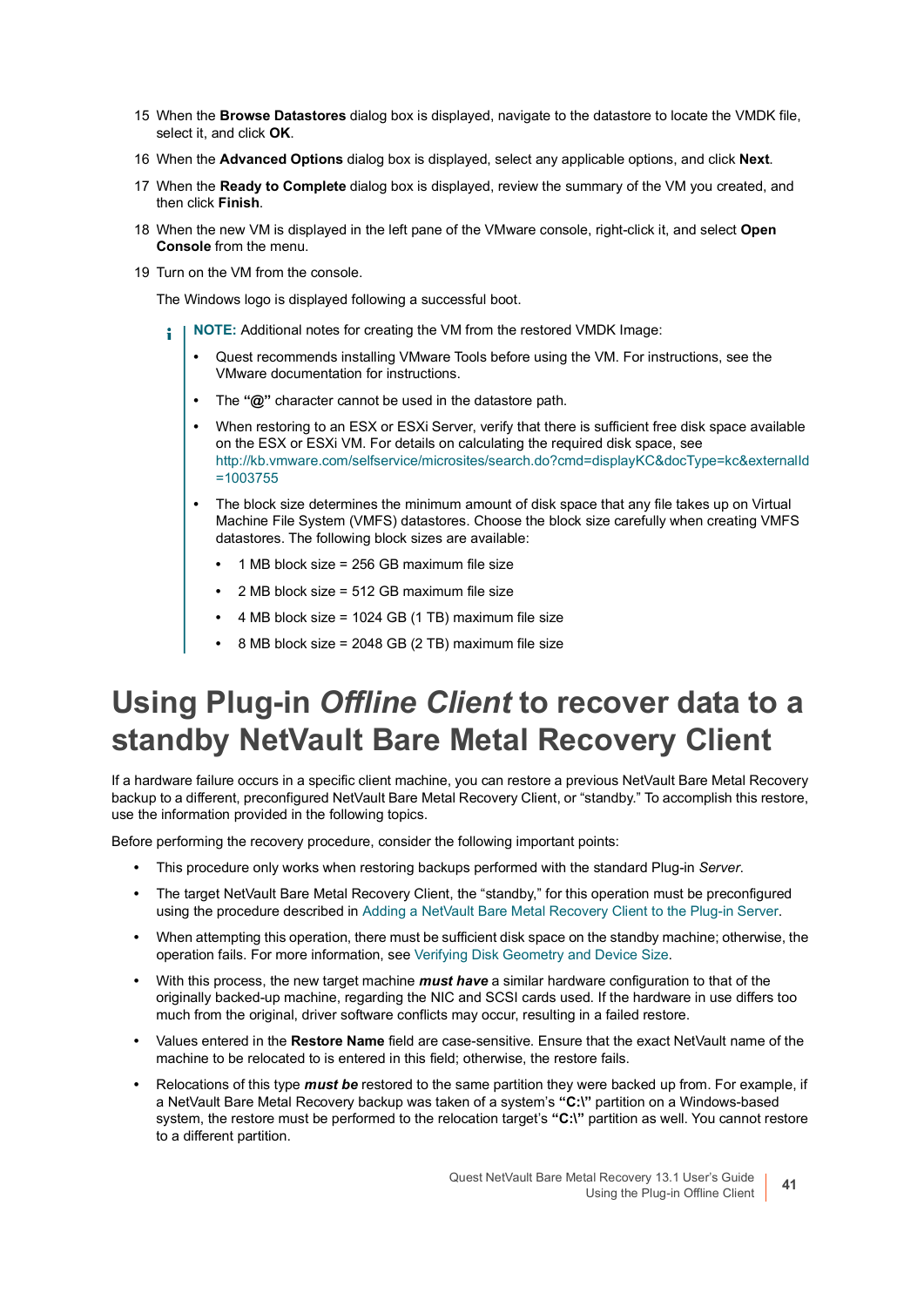**•** If you are restoring a 64-bit Linux Client that uses the Unified Extensible Firmware Interface (UEFI) with Plug-in *Offline Client* for Linux, add the applicable entry in the UEFI/EFI boot manager the first time that you boot the standby client after the restore. To do so, during the boot routine, press **Esc**, select **Boot Maintenance Manager > Configure boot options > Add boot**, add HD(1, GPT, *<partitionGUID>*, *<partitionOffset>*,*<partitionSize>*)/EFI/*<LinuxDistribution>*/grub(64).efi, and commit the changes.

To recover to a standby NetVault Bare Metal Recovery Client, perform the following steps.

- 1 In the Navigation pane of the NetVault WebUI, click **Create Restore Job**.
- 2 On the **Create Restore Job—Choose Saveset** page, select **Plug-in** *Server* from the **Plugin Type** list.
- 3 To filter the items displayed in the saveset table further, use the **Client**, **Date**, and **Job ID** lists.

The table displays the saveset name (job title and saveset ID), creation date and time, and size. By default, the list is sorted by creation date.

- 4 In the saveset table, locate the applicable client, and select the applicable item.
- 5 Click **Next**.
- 6 On the **Create Selection Set** page, select and open the disk to be relocated.
- <span id="page-41-0"></span>7 Click a disk item, and select **Rename** from the context menu.
- <span id="page-41-1"></span>8 In the **Rename/Relocate** dialog box, enter the Disk Number of the disk to be restored, and click **Ok**.

For example, enter 0 for system disk 1, 1 for system disk 2, and so on. Evaluation of the SCSI disks is completed before the IDE disks. So a system with two SCSI disks and two IDE disks would have the numbering 0—SCSI 1, 1—SCSI 2, 2—IDE 1, 3—IDE 2.

- 9 Repeat [Step 7](#page-41-0) and [Step 8](#page-41-1) for each disk you want to relocate.
- 10 On the **Create Selection Set** page, click **1**, and ensure that **Physical Machine** is the selected **Restore Type**.
- 11 In the **Restore Name** box, enter the name of the preconfigured NetVault Bare Metal Recovery Client that is to serve as the standby machine.
- 12 Continue with the restore, as explained previously in [Using Plug-in Offline Client to restore data to a](#page-34-0)  [physical machine,](#page-34-0) and submit the job.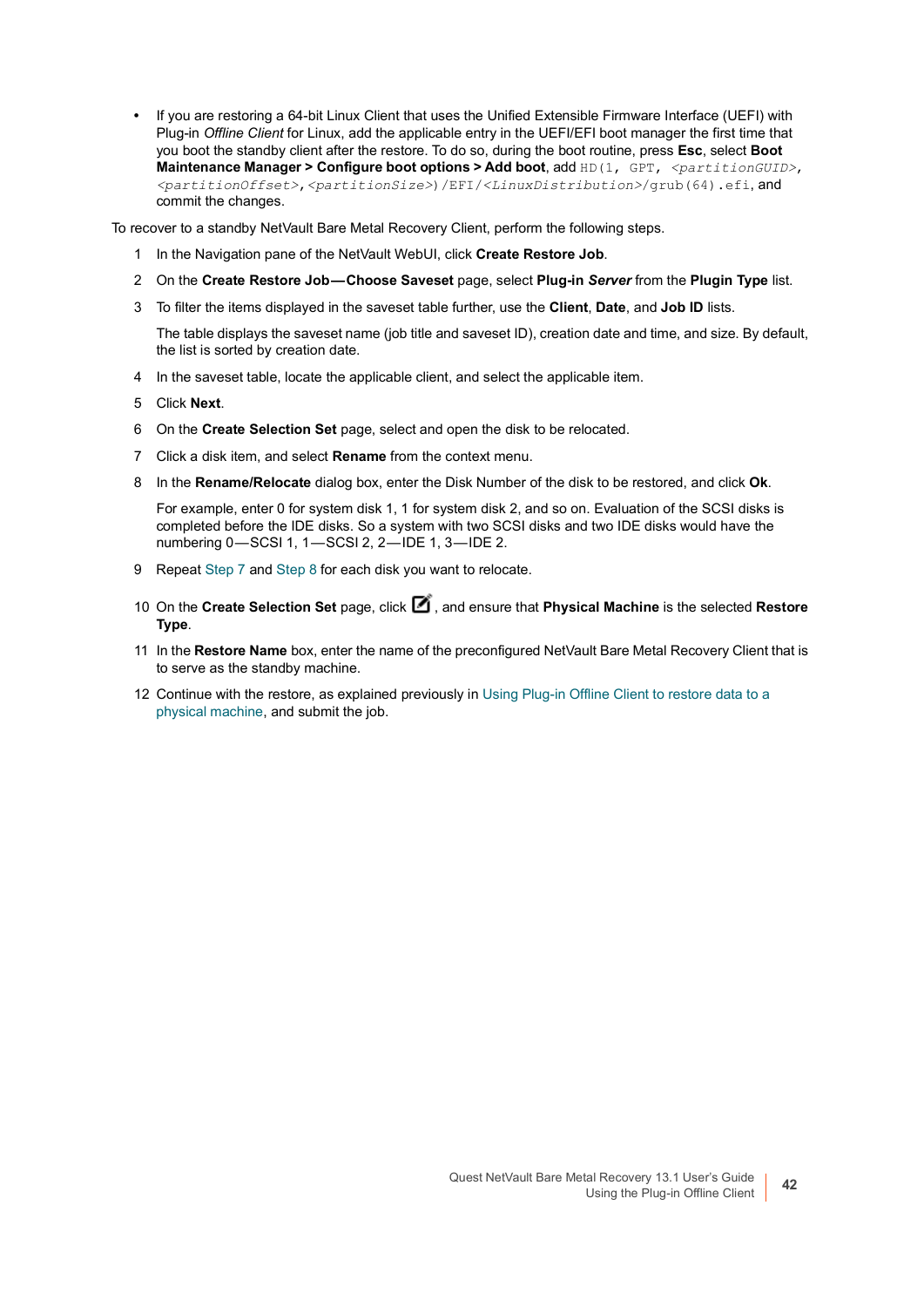## <span id="page-42-0"></span>**Using NetVault Bare Metal Recovery Plug-in** *Live Client*

- **•** [Plug-in Live Client overview](#page-42-1)
- **•** [Configuring Plug-in Server for use with Plug-in Live Client](#page-43-1)
- **•** [Installing and removing Plug-in Live Client](#page-47-0)
- **•** [Backing up data with Plug-in Live Client](#page-50-2)
- **•** [Booting a NetVault Bare Metal Recovery Client with Plug-in Offline Client](#page-54-0)
- **•** [Restoring data with Plug-in Live Client](#page-56-0)

## <span id="page-42-1"></span>**Plug-in** *Live Client* **overview**

This topic describes how to install, configure, and use Plug-in *Live Client* for backing up and restoring data.

Plug-in *Live Client*, referred to as the Plug-in *Live Client*, is a DR solution that lets you back up and restore a hard disk on a target client, including the OS, applications, system settings, partition information, and data.

- **• Backup**: Backup lets you target a Windows-based system, and perform a full and complete backup of its contents while the system remains *online and available* to users.
- **• Recovery**: Recovery requires that you use the included Plug-in *Offline Client* boot utility to take the protected Windows-based system *offline*, which allows for complete access to its hard disk for restore operations.

In addition, the Plug-in *Live Client* also provides the following features:

- **• VSS-based snapshots (Windows)**: For VSS-enabled applications such as SQL Server, Exchange, and SharePoint, the software uses VSS to quiesce these applications before taking the snapshot. Using VSS to quiesce the applications reduces the amount of application crash recovery that must be performed after recovery of the image file. This method is supported on Windows Server 2012 and later.
- **• Block-based snapshots (Linux):** The Linux version of the plug-in uses a block-based snapshot kernel module to recover data at the block level, similar to the process for Windows.
- **• Eliminate backup 'whitespace'**: This feature lets you back up only the used blocks on the partition. For example, if a machine has a **"C:"** drive of size 10 GB and only 6 GB is used, the plug-in only backs up 6 GB, the used space. This feature saves a considerable amount of time and space.
- **• Restore as VMDK Image**: This feature restores the backup of a physical machine to a VMDK Image that can be used to create a VM.
- ÷ **IMPORTANT:** This plug-in works with the **Plug-in Server**. Before backing up with the **Plug-in Live Client**, install the Plug-in Server and verify connectivity between target NetVault Bare Metal Recovery Clients and the NetVault Server where Plug-in Server is installed. In addition, the Plug-in Server is required to perform all restores of **Plug-in Live Client** backups.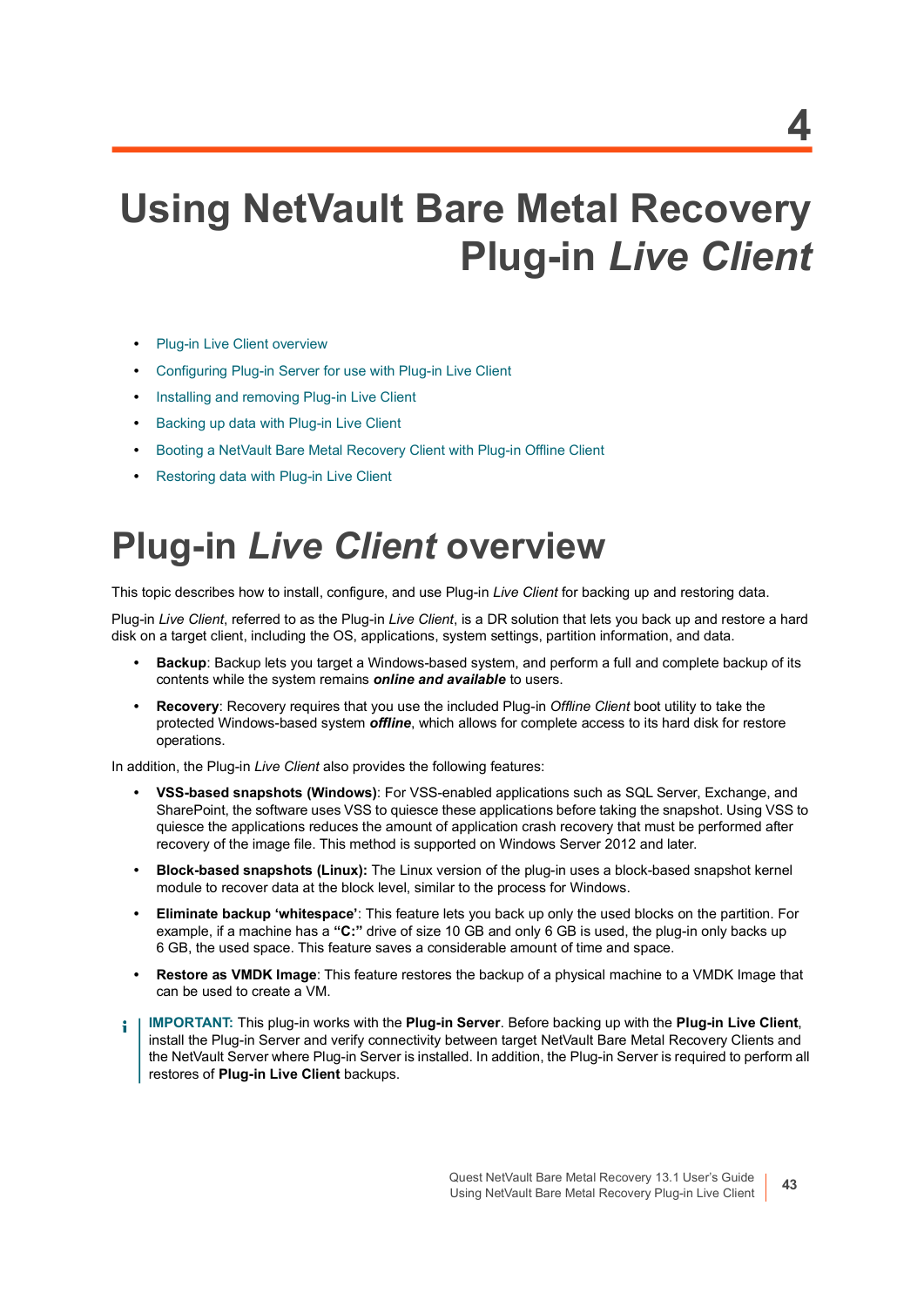## <span id="page-43-0"></span>**Plug-in** *Live Client* **environment prerequisites**

The processes required to set up and use the **Plug-in** *Live Client* must be followed in a specific order. The following list offers a rough outline of how to establish a **Plug-in** *Live Client* environment.

- **• Required components**: Verify that you have the Plug-in *Server*, Plug-in *Live Client*, and Plug-in *Offline Client*.
- **• Configure the Plug-in** *Server***.**
	- **▪** Install the Plug-in *Server* on the NetVault Server.
	- **▪** Create a Plug-in *Offline Client* Boot System, for example, to a writable CD.
	- **▪** Add the target NetVault Bare Metal Recovery Clients to the Plug-in *Server* on the NetVault Server.
- **• Uninstall previous version of Plug-in** *Live Client* **for Linux**: If a previous version of the plug-in is installed, it must be removed before proceeding with the installation. For details, see [Removing Plug-in Live](#page-50-1)  [Client.](#page-50-1)
- **• Verify access to the Plug-in** *Server*: Verify that all target NetVault Bare Metal RecoveryClients are accessible to the **Plug-in** *Server*. Failure to do so may result in an inability to perform a restore.
	- **▪** Boot the target NetVault Bare Metal Recovery Client system with Plug-in *Offline Client*.
	- **From the NetVault Server, access the Plug-in** *Server* **to ensure that the target NetVault Bare Metal** Recovery Client is accessible to the Plug-in *Server*.
- <span id="page-43-2"></span>**• Configure the Plug-in** *Live Client***.**
	- **▪** Add client machines to be backed up by the Plug-in *Live Client* to the NetVault Server; that is, by using the **Manage Clients** page in the NetVault WebUI.
	- **▪** Install the Plug-in *Live Client* on any NetVault Heterogeneous Client machine requiring *active* DR backups, for example, the clients added in Step  $\overline{\cdot}$ , but not the NetVault Server itself.
- **• Perform online backups with the Plug-in** *Live Client*: From the NetVault Server, perform online backups as required, of each NetVault Bare Metal Recovery Client using the Plug-in *Live Client*, for example, OS, applications, system settings.
- **• Recovery**: Perform an *offline* restore to the target NetVault Bare Metal Recovery Client.
	- **▪** Boot the target NetVault Bare Metal Recovery Client system with Plug-in *Offline Client*.
	- **▪** From the NetVault Server, administer restores to the target NetVault Bare Metal Recovery Client by selecting data included in the Plug-in *Live Client* backups.

## <span id="page-43-1"></span>**Configuring Plug-in** *Server* **for use with Plug-in** *Live Client*

The second phase of setting up the **Plug-in** *Server* involves environment configuration. The topics that follow fully illustrate the procedures that must be followed to complete both of these steps.

- **•** [Creating a Plug-in Offline Client Boot System](#page-44-0)
- **•** [Adding a NetVault Bare Metal Recovery Client to the Plug-in Server for use with Plug-in Live Client](#page-46-0)
- **NOTE:** The only configurations required apply to the use of the Plug-in Server. There are no configuration f requirements necessary with the **Plug-in Live Client**, and there are no configuration options available.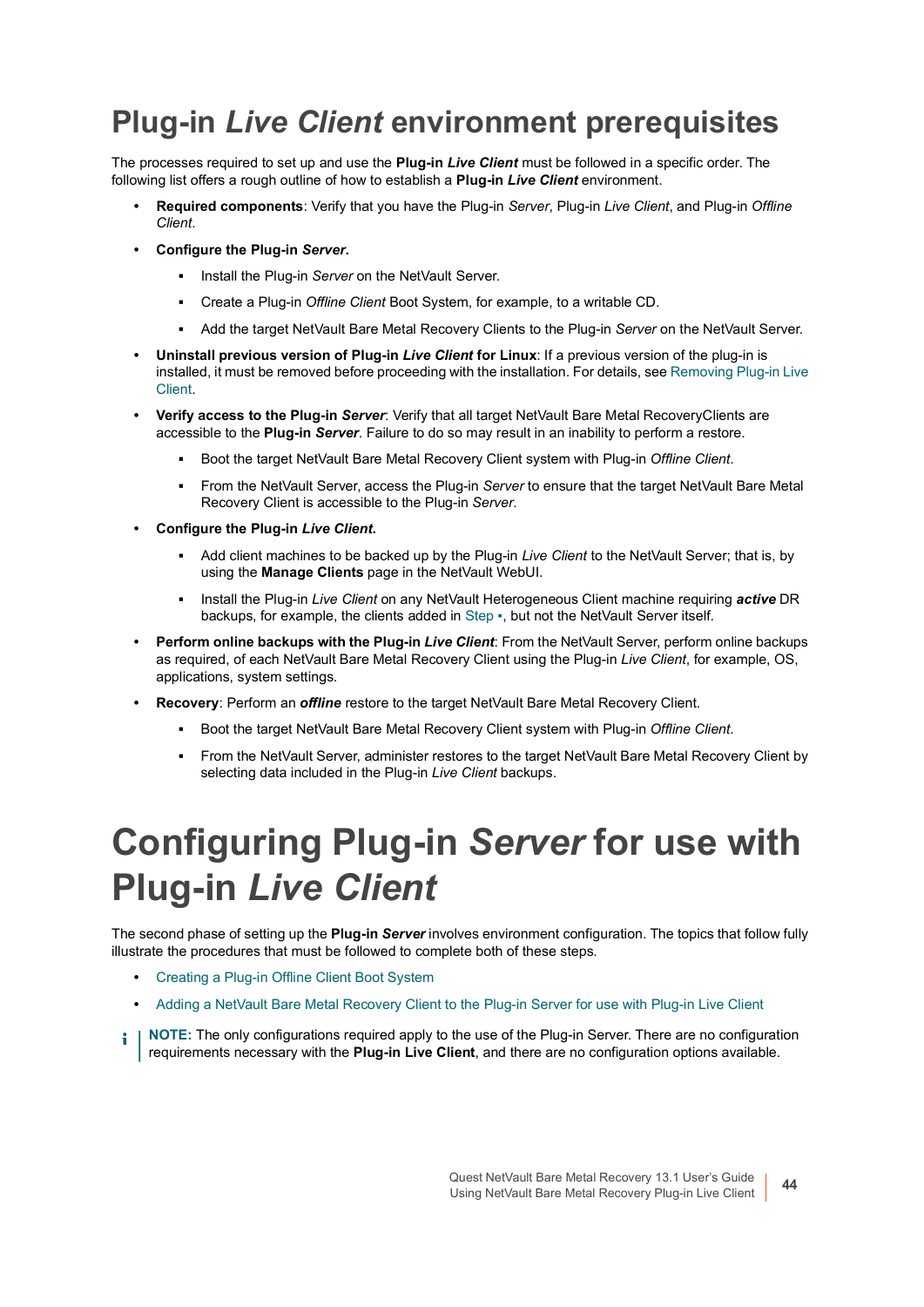## <span id="page-44-0"></span>**Creating a Plug-in** *Offline Client* **Boot System**

The initial backup requirement with the Plug-in *Server*, and all restore operations, require the use of the Plug-in *Offline Client* Boot System to boot the target NetVault Bare Metal Recovery Client. This minimal OS loads to a target machine's memory, rather than to its hard drive. This process leaves the hard drives inactive (offline) and in a suitable state for backup or restore.

The Plug-in *Offline Client* is created on a writable CD. The Plug-in *Server* lets you create a bootable CD that can be used to prepare a client machine for the restore process.

### **Creating a Linux-based Boot System for use with Plug-in**  *Live Client*

The following items are required for this procedure:

- **•** VaultOS ISO image—obtained through download
- **•** A writable DVD and CD drive
- **•** A blank DVD and CD
- **•** DVD- and CD-generation software
- **i** | NOTE: Quest recommends that you shut down all applications running on this machine before starting this procedure

#### *Creating a Linux-based Boot System for use with Plug-in Live Client*

- 1 Download the **Plug-in** *Offline Client* from the Quest website.
- 2 Note the name and location of this file, for example, "\home\vaultos\_x86\_v*xxx*.zip," where *xxx* represents the software version number.
- 3 Insert a blank CD in the writable drive.
- 4 Create a CD with the CD-generation software using the **"vaultos\_x86\_v***xxx***.iso"** file.

For details on this procedure, see the relevant documentation for the CD-generation software in use.

### **Creating a Windows PE-based Boot System for use with Plug-in** *Live Client* **for Windows**

You can complete this process on any Windows system for which the following requirements are met:

- **•** Windows ADK for Windows 8—obtained through download
- **•** Windows Server 2012 R2 or later system
- **• "NetVault Bare Metal Recovery ISO Builder for Plug-in** *Offline Client* **for Windows"** file—on the Quest NetVault Installation CD or downloaded from the Quest website
- **•** A writable DVD and CD drive
- **•** A blank DVD and CD
- **•** DVD- and CD-generation software
- **NOTE:** Quest recommends that you shut down all applications running on this machine before starting this procedure

#### *Creating a Windows PE-based Boot System for use with Plug-in Live Client for Windows*

1 Download the **Windows ADK** for Windows 8 from: [http://www.microsoft.com/en](http://www.microsoft.com/en-us/download/details.aspx?id=30652)[us/download/details.aspx?id=30652](http://www.microsoft.com/en-us/download/details.aspx?id=30652)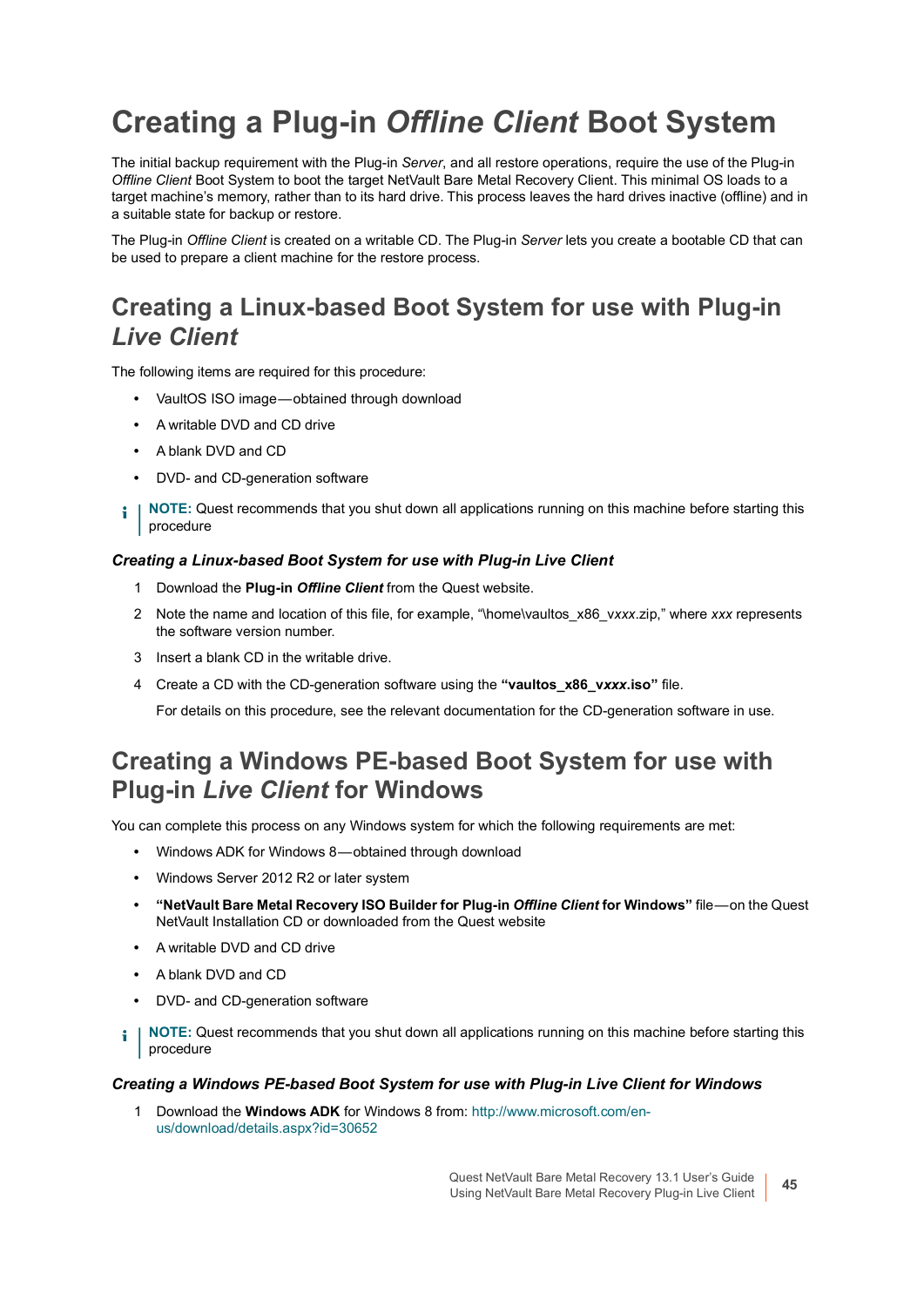2 Install the **Windows ADK** on a Windows Server 2012 R2 or later system.

You can use the default directory, C:\Program Files (x86)\Windows Kits\8.0, or a different directory of your choosing.

- **IMPORTANT:** Installation of Windows ADK also installs Microsoft .NET Framework if it is not already ÷ installed. After .NET Framework is installed, the system is automatically restarted.
- 3 Extract the **"NetVault Bare Metal Recovery ISO Builder for Plug-in** *Offline Client for Windows***" file** to the **Windows ADK** machine.

This step creates two files, **"nvbmrisocreate.exe"** and **"nvbmriso.pkg."**

4 Verify that the path to where you intend to create the ISO image exists.

If the directory does not exist when you run the next step, the ISO image is not created.

<span id="page-45-0"></span>5 To create the Windows PE ISO image, navigate to the directory that contains the extracted **"nvbmrisocreate.exe"** file, type the following at the command prompt, and press **Enter**:

The following list describes what you can specify for each option:

- **▪ /TYPE**: If you are working with an earlier version of the Plug-in *Offline Client*, enter **WAIK**. If you are using version 6.1 or later, you can enter **ADK**.
- **▪ /PKG**: Enter the full path and filename for the Plug-in *Offline Client* .pkg file that you downloaded separately.
- **▪ /DIR**: Enter the full path to the location of the Windows AIK or ADK directory.
- **▪ /OUT**: Enter the path where the bootable ISO image should be created.
- **/ADDDRV**: Enter the full path where the downloaded device drivers are stored.
- **/BIT:32:** If you must create a backward-compatible version of VaultOS for use with a 32-bit version of Windows PE, enter this option.

#### **Example:**

```
nvbmrisocreate /TYPE:ADK
/PKG:"<pathToFile>\nvbmriso.pkg"
/DIR:"C:\Program Files (x86)\Windows Kits\8.0"
/OUT:"C:\temp\bmr.iso"
/ADDDRV:"C:\Program Files\Down Load Drivers\"
```
- 6 Insert a blank CD in the writable drive.
- 7 Create a CD with CD-generation software using the **"bmr.iso"** file generated in [Step 5.](#page-45-0)

### **Installing VaultOS on a writable CD for use with Plug-in** *Live Client*

The VaultOS ISO image lets you create a bootable CD that can be used to prepare a Client machine for the restore process. This procedure can be performed on any machine that meets the following requirements:

The following items are required for this procedure:

- **•** VaultOS ISO image, either from the installation CD or obtained through download
- **•** A writable CD drive
- **•** A blank CD
- **•** CD-generation software

To create the CD, perform the following steps.

**NOTE:** Quest recommends that you shut down all applications running on this machine before starting this procedure

> Quest NetVault Bare Metal Recovery 13.1 User's Guide Using NetVault Bare Metal Recovery Plug-in Live Client **<sup>46</sup>**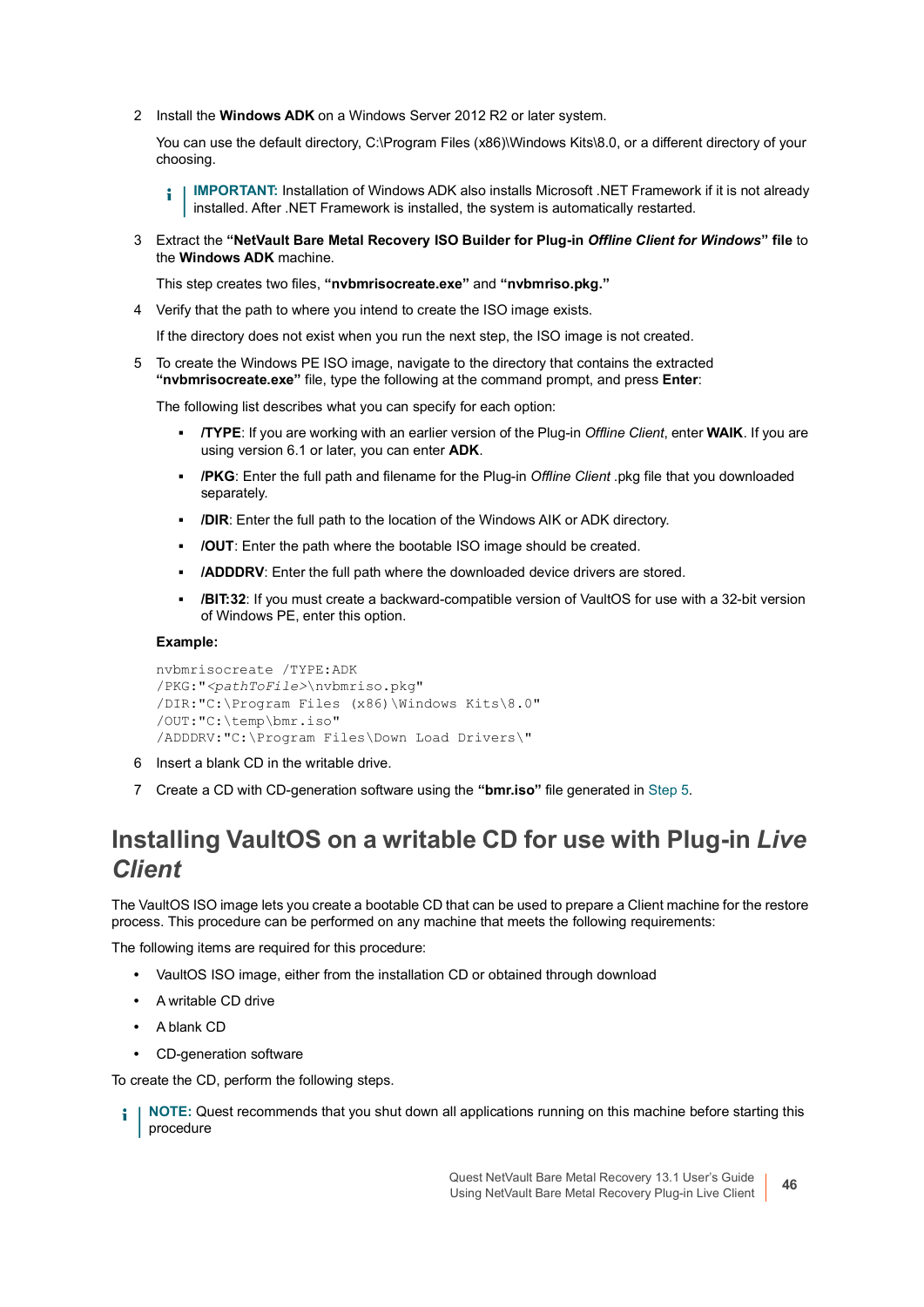1 Based on installation type installation CD or downloaded file), navigate to the following directory:

…\*<OperatingSystem>*\vaultdr\vaultos

2 Locate the CD image file entitled **"vaultos\_x86\_v***xxx***.iso"** where *xxx* indicates the VaultOS software version.

If you are using an installation CD, copy it to the machine's local hard drive. Otherwise, note the directory path to this file.

- 3 Insert a blank CD in the writable drive.
- 4 Create a CD with the CD-generation software using the **"vaultos\_x86\_v***xxx***.iso"** file.

For details on this procedure, see the relevant documentation for the CD-generation software in use.

### <span id="page-46-0"></span>**Adding a NetVault Bare Metal Recovery Client to the Plug-in** *Server* **for use with Plug-in** *Live Client*

To access a NetVault Bare Metal Recovery Client machine correctly for backup and restore, add it to the Plug-in *Server*. After you have added an initial NetVault Bare Metal Recovery Client to the NetVault Server, repeat these steps to add additional clients.

#### *To add a NetVault Bare Metal Recovery Client to the Plug-in Server for use with Plug-in Live Client*

- 1 In the Navigation pane of the NetVault WebUI, click **Create Backup Job**.
- 2 Next to the **Selections** list, click  $\textbf{+}$ .
- 3 On the **NetVault Selections** page, double-click the NetVault Server—with the Plug-in *Server* installed on it—to open it.
- 4 Click the Plug-in *Server*, labeled **"VaultDR APM,"** and select **Add Client** from the context menu.
- 5 When the **Add Bare Metal Recovery Plug-in Offline Client** dialog box is displayed, complete the following fields to add the client:
	- **▪ Client Name**: The name of the applicable NetVault Bare Metal Recovery Client. NetVault scans the network, looking for available systems that can be added as NetVault Bare Metal Recovery Clients, and displays them in the drop-down list.
		- **IMPORTANT:** The **Client Name** must be the NetVault Bare Metal Recovery Client name exactly as it is displayed on the NetVault Bare Metal Recovery Client machine. If the **Client Name** is not the same, restore jobs may fail.
	- **▪ Address(es)**: A comma-separated list of addresses that can either be IP addresses or resolvable network names—for example, 10.55.55.1, Server\_1, 10.55.55.2—that see the machine to add.
	- **▪ Port Number**: The port used to invoke drdaemon, for example, 15555. The default is 10000.
- 6 Click **Next**.

After the client is successfully added to the server, a message is displayed.

7 Repeat these steps as required until all NetVault Bare Metal Recovery Clients have been added.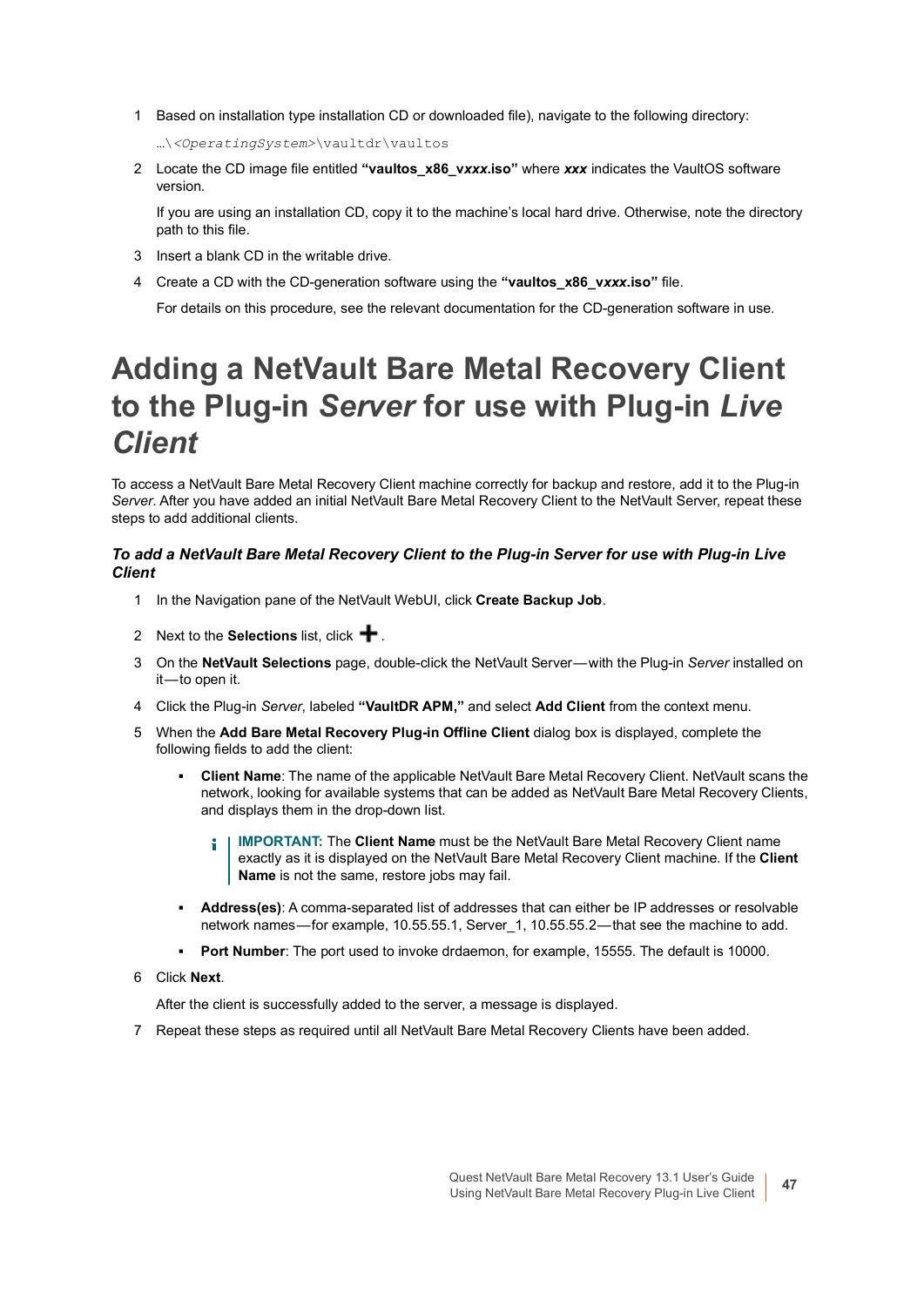### **Editing an existing NetVault Bare Metal Recovery Client for use with Plug-in** *Live Client*

With a NetVault Bare Metal Recovery Client added to the NetVault Server, the settings made during the original addition process can be edited, if necessary.

#### *Editing an existing NetVault Bare Metal Recovery Client for use with Plug-in Live Client*

- 1 In the Navigation pane, click **Create Backup Job**.
- 2 Next to the **Selections** list, click  $\mathbf{\div}$ .
- 3 On the **NetVault Selections** page, double-click the NetVault Server—with the Plug-in *Server* installed on it—to open it.
- 4 To expand the Plug-in *Server* icon, labeled **"VaultDR APM,"** double-click it.
- 5 Click the applicable **NetVault Bare Metal Recovery Client**, and select **Edit Client** from the context menu.
- 6 When the **Edit Bare Metal Recovery Plug-in Offline Client** dialog box is displayed, update the applicable values:
	- **Client Name:** This field contains the current name for the selected client. Changing this value updates the name of the NetVault Bare Metal Recovery Client in NetVault.
	- **▪ Address(es)**: This field contains the IP address originally set for this client. You can change this value or add additional, comma-separated addresses.
	- **▪ Port Number**: This field contains the port used to invoke drdaemon, for example, 15555. The default is 10000.
- 7 To close the dialog box and commit the changes, click **OK**.

#### **Removing a NetVault Bare Metal Recovery Client from use with Plug-in** *Live Client*

If you must remove an existing NetVault Bare Metal Recovery Client from the NetVault Server, complete the following procedures.

#### *Removing a NetVault Bare Metal Recovery Client from use with Plug-in Live Client*

- 1 In the Navigation pane, click **Create Backup Job**.
- 2 Next to the **Selections** list, click  $\mathbf{\div}$ .
- 3 On the **NetVault Selections** page, double-click the NetVault Server—with the Plug-in *Server* installed on it—to open it.
- 4 Click the Plug-in *Server*, labeled **"VaultDR APM,"** and select **Remove Client** from the context menu.
- 5 When the confirmation dialog box is displayed, click **Yes**.

## <span id="page-47-0"></span>**Installing and removing Plug-in** *Live Client*

The **Plug-in** *Server* must be installed on a NetVault Server, which is completed through the Manage Clients page.

- **•** [Installing or upgrading Plug-in Server for use with Plug-in Live Client](#page-48-0)
- **•** [Adding Plug-in Live Clients for use with Plug-in Live Client](#page-49-0)

Quest NetVault Bare Metal Recovery 13.1 User's Guide Using NetVault Bare Metal Recovery Plug-in Live Client **<sup>48</sup>**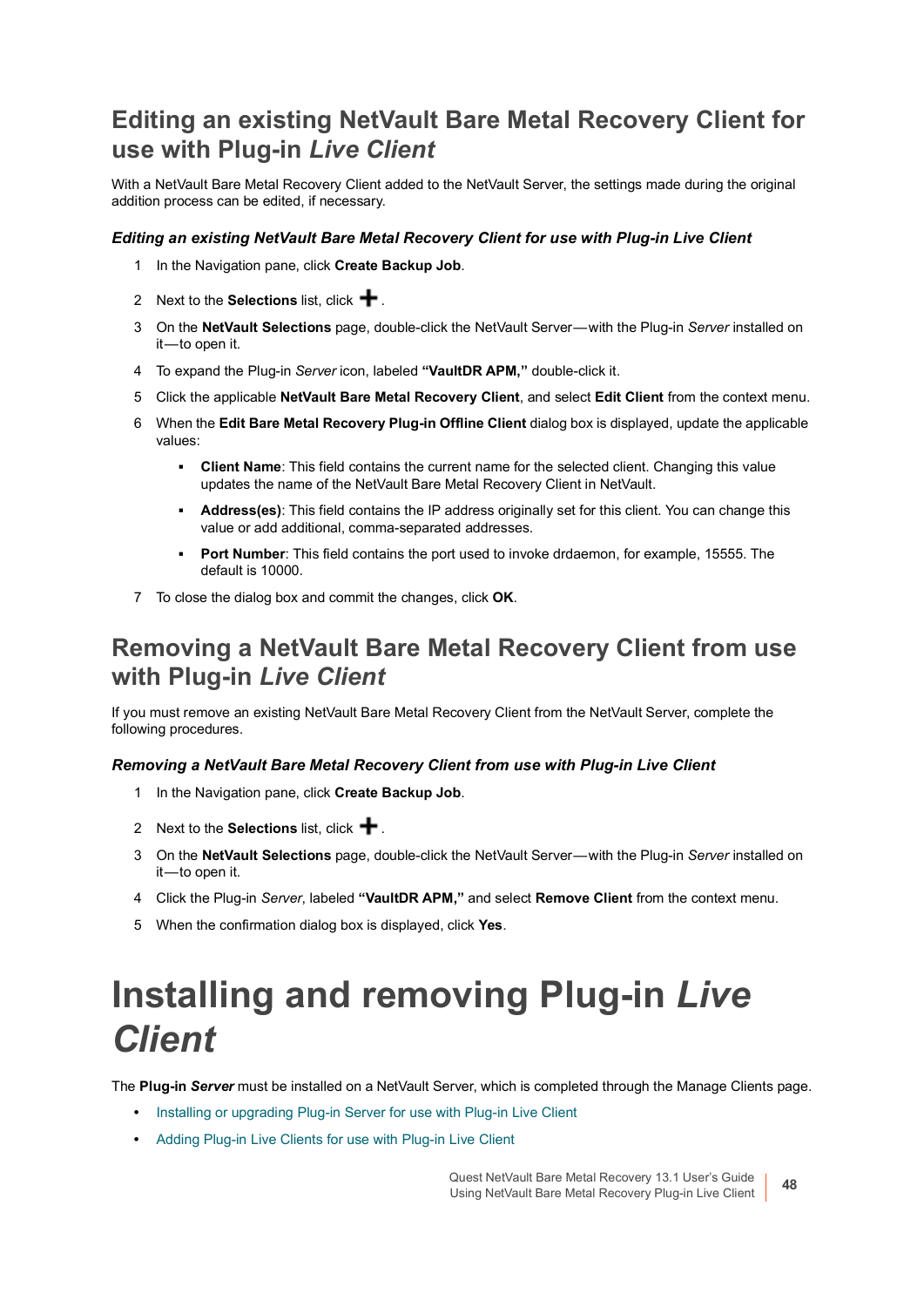- **•** [Installing or upgrading Plug-in Live Client](#page-49-1)
- **•** [Upgrading Plug-in Live Client](#page-50-0)
- **•** [Removing Plug-in Live Client](#page-50-1)

### <span id="page-48-0"></span>**Installing or upgrading Plug-in** *Server* **for use with Plug-in** *Live Client*

Before installing the Plug-in *Live Client*, install the **Plug-in** *Server*. Before installing the **Plug-in** *Server*, verify that the following requirements have been met:

- **•** The Server version of the NetVault software must be installed on at least one machine.
- **•** The NetVault Bare Metal Recovery Client machine—the target of the backup or restore—must have a supported operating system installed.
- **IMPORTANT:** For the Plug-in Server to function correctly, all its associated components must be the proper version; that is, version "X" of the **Plug-in Server** only works with its appropriate version of Plug-in *Live Client*. For details on supported versions, see the *Quest NetVault Compatibility Guide*.

#### *Installing or upgrading Plug-in Server for use with Plug-in Live Client*

- 1 From the machine acting as the NetVault Server, access the **NetVault Configuration Wizard** or **Manage Clients** page.
	- **NOTE:** If the selected clients are all the same type, you can use the configuration wizard to install the ÷. plug-in on multiple clients at the same time. When you select multiple clients, verify that the plug-in binary file is compatible with the OS and platforms of the target clients. From the **Manage Clients**  page, you can only select one client for plug-in installation.
		- **▪** To access the **NetVault Configuration Wizard** page:
			- a In the Navigation pane, click **Guided Configuration**.
			- b On the **NetVault Configuration Wizard** page, click **Install Plugins**.
			- c On the next page, select the applicable clients.
		- **▪** To access the **Manage Clients** page:
			- a In the Navigation pane, click **Manage Clients**.
			- b On the **Manage Clients** page, select the machine that contains the NetVault Server, and click **Manage**.
			- c On the **View Client** page, click the **Install Plugin** button (**A**).
- 2 Click **Choose Plug-in File**, navigate to the location of the **".npk"** installation file for the plug-in, for example, on the installation CD or the directory to which the file was downloaded from the website.

Based on the operating system (OS) in use, the path for this software may vary on the installation CD.

- 3 Select the file entitled **"drc-***x-x-x-x***.npk,"** where **xxxx** represents the version number and platform, and click **Open**.
	- **IMPORTANT:** If you are using the Quest NetVault Installation CD to install a plug-in to a UNIX f. system, you might have to mount the CD drive before you can access the disk. For instructions on how to accomplish this step, see the relevant operating system's documentation. This issue also applies to accessing files for other procedures required for installation of NetVault Bare Metal Recovery.
- 4 To begin installation, click **Install Plugin**.

After the plug-in is successfully installed, a message is displayed.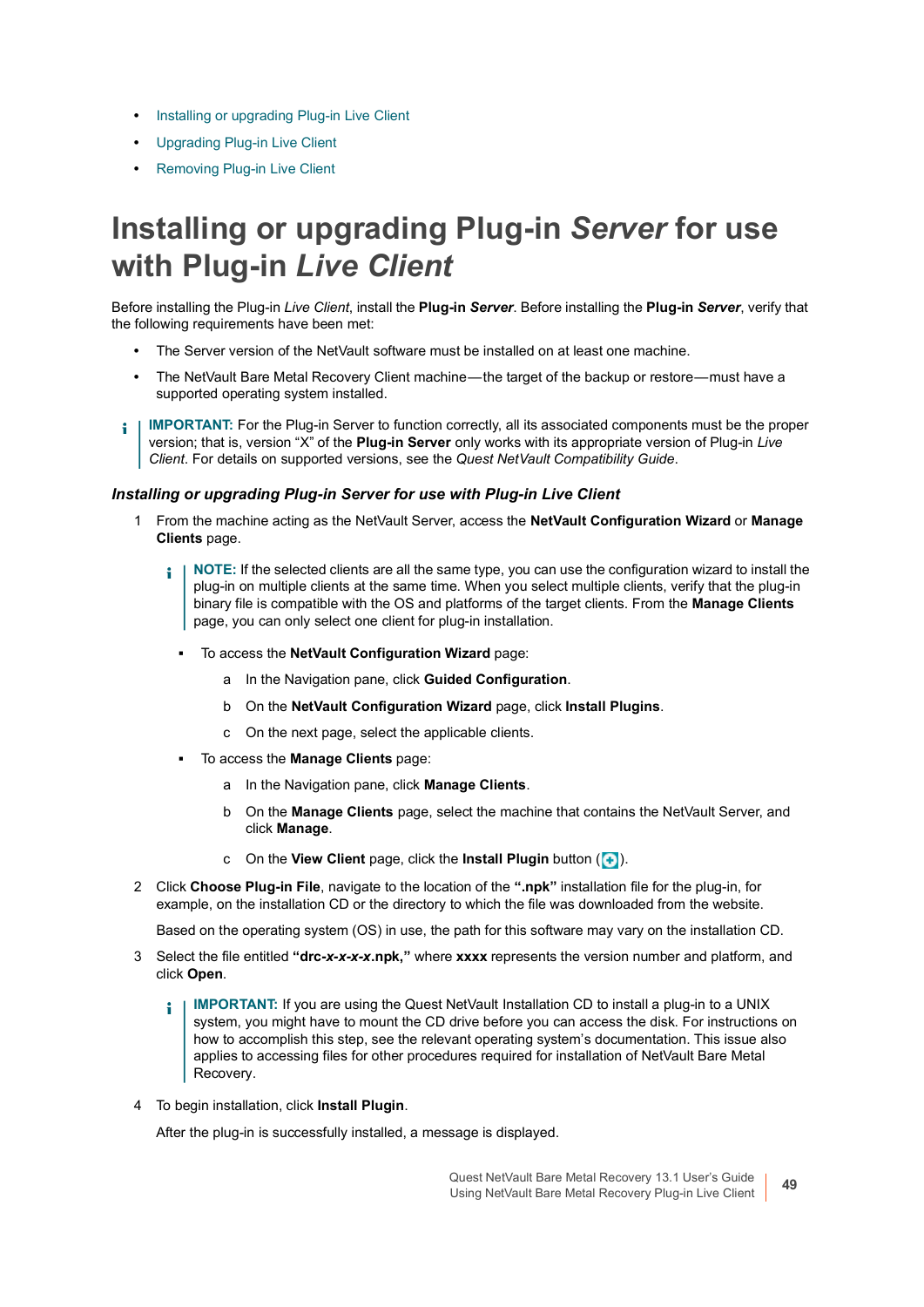## <span id="page-49-0"></span>**Adding Plug-in** *Live Client***s for use with Plug-in**  *Live Client*

After the **Plug-in** *Server* is installed on the NetVault Server, the next step is to add the client machines that are to be backed up using the Plug-in *Live Client*. This step is accomplished by using the Manage Clients page of the NetVault WebUI on the NetVault Server. For complete details on the use of this window to add clients to the NetVault Server, see the *Quest NetVault Administrator's Guide*.

With the desired clients added, the Plug-in *Live Client* can be installed remotely from the NetVault Server.

## <span id="page-49-1"></span>**Installing or upgrading Plug-in** *Live Client*

Install Plug-in *Live Client* on each NetVault Heterogeneous Client from which Plug-in *Live Client* functionality is desired; that is, if attempting to conduct a Plug-in *Live Client* backup of a remote NetVault Heterogeneous Client, this plug-in *must be* installed on that client.

Before installing the Plug-in *Live Client*, verify that the following requirements have been met:

- **•** At least the Client version of NetVault software must be installed.
- **•** The client machine—the target of the backup or restore—must be running a supported Windows platform. For details on the Windows platforms supported by the Plug-in *Live Client*, see the *Quest NetVault Compatibility Guide*.
- **•** Approximately 10–20 percent of the hard drive's space must remain free and available for use.
- **•** The **Plug-in** *Server* must be installed on the NetVault Server.
- **•** The system to serve as the NetVault Bare Metal Recovery Client must have been added to the NetVault Server by using the Manage Clients page, as explained in [Adding Plug-in Live Clients for use with Plug-in](#page-49-0)  [Live Client.](#page-49-0)
- **NOTE:** Before you upgrade Plug-in *Live Client* for Linux from version 12.x or earlier to 13.1, uninstall the 12.x or earlier instance of the plug-in.

#### *To install or upgrade Plug-in Live Client*

- 1 From the machine acting as the NetVault Server, access the **NetVault Configuration Wizard** or **Manage Clients** page.
	- **NOTE:** If the selected clients are all the same type, you can use the configuration wizard to install the î plug-in on multiple clients at the same time. When you select multiple clients, verify that the plug-in binary file is compatible with the OS and platforms of the target clients. From the **Manage Clients**  page, you can only select one client for plug-in installation.
		- **▪** To access the **NetVault Configuration Wizard** page:
			- a In the Navigation pane, click **Guided Configuration**.
			- b On the **NetVault Configuration Wizard** page, click **Install Plugins**.
			- c On the next page, select the applicable client—one or more of the clients added in [Adding](#page-49-0)  [Plug-in Live Clients for use with Plug-in Live Client.](#page-49-0)
		- **▪** To access the **Manage Clients** page:
			- a In the Navigation pane, click **Manage Clients**.
			- b On the **Manage Clients** page, select the applicable client (one of the clients added in [Adding](#page-49-0)  [Plug-in Live Clients for use with Plug-in Live Client\)](#page-49-0), and click **Manage**.
			- c On the **View Client** page, click the **Install Plugin** button (**+**).
- 2 Click **Choose Plug-in File**, navigate to the location of the **".npk"** installation file for the plug-in, for example, on the installation CD or the directory to which the file was downloaded from the website.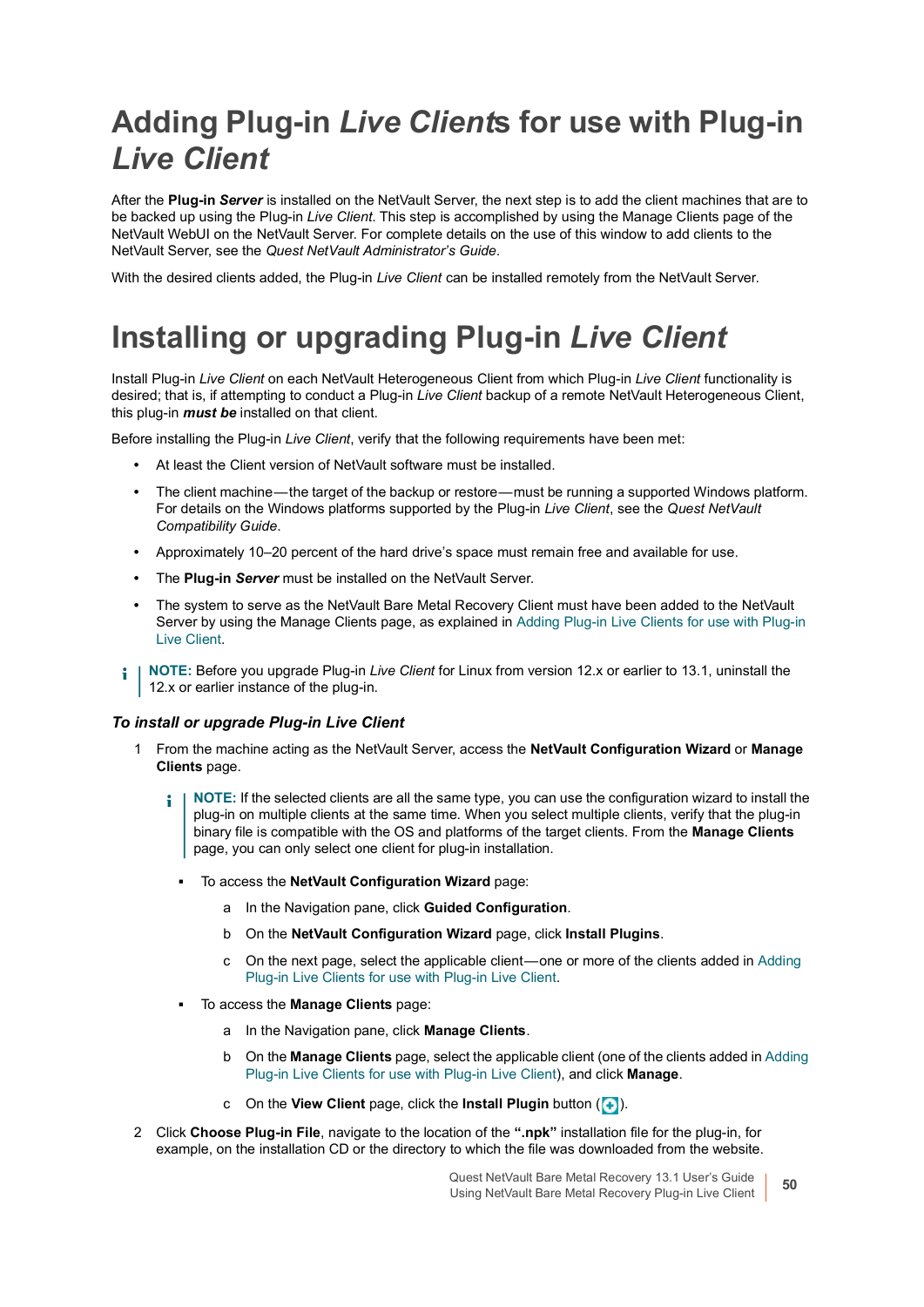Based on the operating system (OS) in use, the path for this software may vary on the installation CD.

- 3 Select the file entitled **"drw-***x-x-x-x***.npk"** for Windows or **"drx-xxxx.npk"** for Linux, where **xxxx** represents the version number and platform, and click **Open**.
- 4 To begin installation, click **Install Plugin**.

After the plug-in is successfully installed, a message is displayed.

### <span id="page-50-0"></span>**Upgrading Plug-in** *Live Client*

- 1 Uninstall the previous version of Plug-in *Live Client*; for details, see [Removing Plug-in Live Client](#page-50-1).
- 2 Install Plug-in *Live Client*; for details, see [Installing or upgrading Plug-in Live Client](#page-49-1).

**i** | **IMPORTANT:** After completing the upgrade process, re-create backup and restore jobs.

### <span id="page-50-1"></span>**Removing Plug-in** *Live Client*

- 1 In the Navigation pane, click **Manage Clients**.
- 2 On the **Manage Clients** page, select the applicable NetVault Heterogeneous Client, and click **Manage**.
- 3 In the **Installed Software** table on the **View Client** page, select the applicable plug-in for removal, for example, **Plug-in** *Live Client* **for Windows**, and click the **Remove Plugin** button ( $\boxed{-}$ ).
- 4 In the **Confirm** dialog box, click **Remove**.

## <span id="page-50-2"></span>**Backing up data with Plug-in** *Live Client*

Backups of a target NetVault Bare Metal Recovery Client are broken down into a two-part process. The topics that follow illustrate all the steps used to perform both phases of the Plug-in *Live Client* backup process.

- **•** [Prerequisites for backing up data with Plug-in Live Client for Windows](#page-50-3)
- **•** [Performing an online backup of data using Plug-in Live Client for Windows](#page-52-0)

### <span id="page-50-3"></span>**Prerequisites for backing up data with Plug-in**  *Live Client* **for Windows**

This topic documents any prerequisite procedures that must be followed, before performing a backup with the Plug-in *Live Client*.

The following limitations apply to backups performed with the Plug-in *Live Client* for Windows:

- **•** Backup of Dynamic Disks is not supported.
- **•** Backup of Active Directory is not supported.
- **•** The Plug-in *Live Client* checks for the required VMware driver during a backup. If the required driver is not present, the backup job completes with warnings. If recovery to a VMDK Image is not intended, the VMware driver is not required and you can update the configuration file to disable the warning.
	- **▪ To update the configuration file, perform the following steps:**
		- a Locate and open the **"nvdrw.cfg"** file in a text editor.

This file is located in **\\NetVault\config\**. If the file does not exist, you can create it.

Quest NetVault Bare Metal Recovery 13.1 User's Guide Using NetVault Bare Metal Recovery Plug-in Live Client **<sup>51</sup>**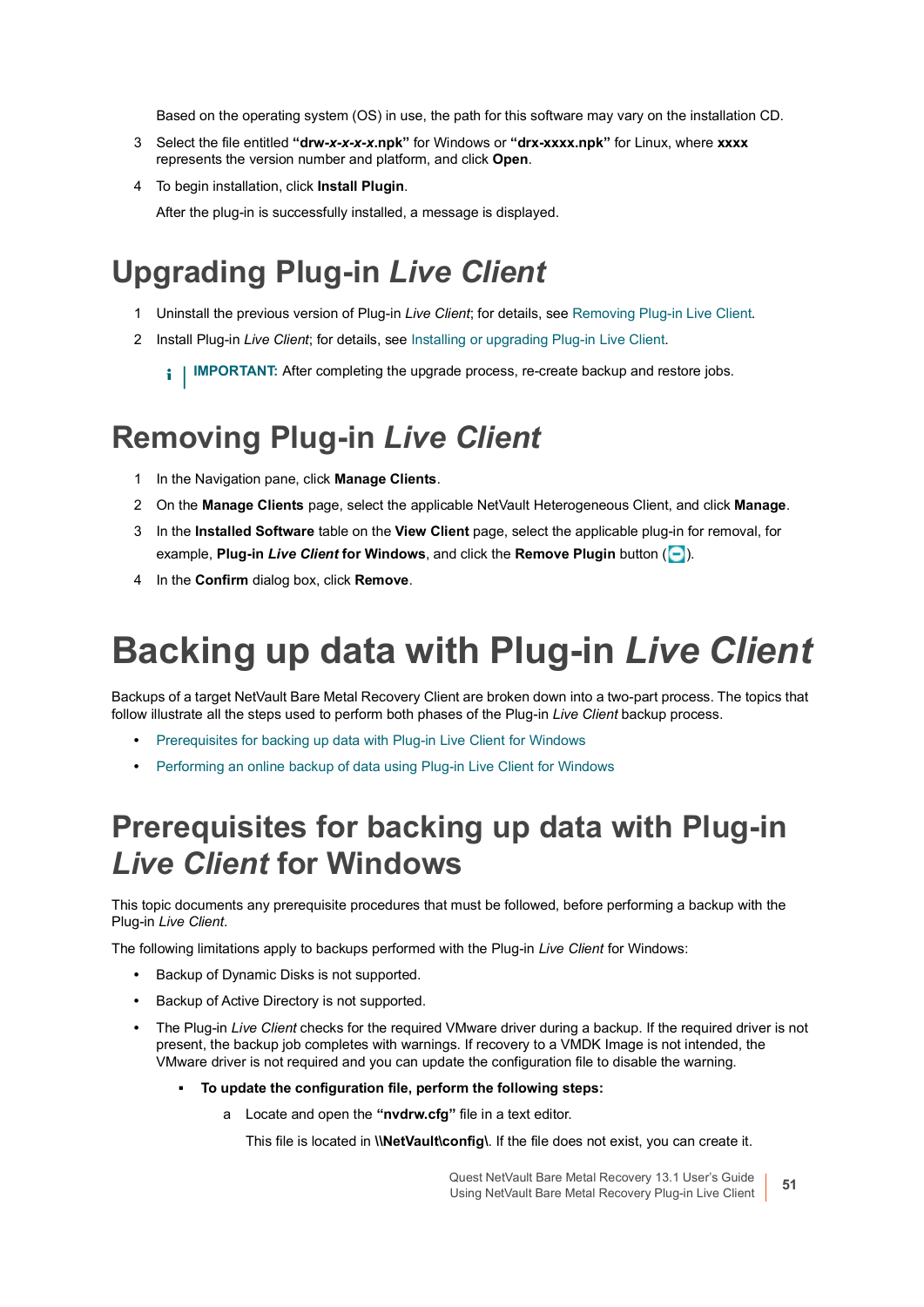b Add the following section:

```
[VM Option]
CheckVmDriver=FALSE
```
- c Save and close the file.
- **▪ To install the VMware device driver, perform the following steps:**
	- a Download the VMware drivers from the Quest website.
	- **i** | NOTE: For VMDK Image recovery, only SCSI drivers are supported.
		- b Copy the required device driver, for example, **"vm\_lsi\_2012.inf,"** to the physical machine.
		- c To install the required device driver on the physical machine, locate the file on the physical machine.
		- d Right-click it, and select **Install** from the menu.
		- e When the **Hardware Installation** warning message is displayed, click **Continue Anyway**.
		- f Reboot the system for the new settings to take effect.
- **•** If the space allocated for shadow copies on the volume is insufficient, the oldest persistent shadow copy may be lost when you perform a backup. For information about shadow copies and how they are implemented, see the MSDN Library page at: [http://msdn.microsoft.com/en](http://msdn.microsoft.com/en-us/library/bb968832(VS.85).aspx)[us/library/bb968832\(VS.85\).aspx](http://msdn.microsoft.com/en-us/library/bb968832(VS.85).aspx)
- **•** For instructions on allocating space for shadow copies, see: [http://technet.microsoft.com/en](http://technet.microsoft.com/en-us/library/cc786104.aspx)[us/library/cc786104.aspx](http://technet.microsoft.com/en-us/library/cc786104.aspx)

### **Verifying access to the Plug-in** *Server* **for use with Plug-in**  *Live Client*

Before using the Plug-in *Live Client* to perform active backups of a target NetVault Bare Metal Recovery Client, verify that the NetVault Bare Metal Recovery Client is bootable with Plug-in *Offline Client*, and that it is accessible to the **Plug-in** *Server*. This procedure is performed to ensure that the target NetVault Bare Metal Recovery Client is accessible at restore time. Note the following:

- **•** Failure to perform this verification process may result in the inability to restore backups taken with the Plugin *Live Client*.
- **•** You only need to perform this procedure *once* for a target NetVault Bare Metal Recovery Client, unless its networking hardware is changed later. If so, you must perform these procedures again.
- **•** This procedure must be performed for each NetVault Bare Metal Recovery Client that is to be backed up with the Plug-in *Live Client*.

#### **Part 1: Boot the NetVault Bare Metal Recovery Client with Plug-in** *Offline Client*

Boot the target NetVault Bare Metal Recovery Client with the Plug-in *Offline Client* to prepare it for the backup. To complete the boot routine, review all the steps in [Booting a NetVault Bare Metal Recovery Client with Plug-in](#page-54-0)  [Offline Client](#page-54-0).

#### **Part 2: Verify access to the NetVault Bare Metal Recovery Client**

- 1 After you have booted the NetVault Bare Metal Recovery Client using Plug-in *Offline Client*, outlined in [Booting a NetVault Bare Metal Recovery Client with Plug-in Offline Client,](#page-54-0) access the NetVault Server and start the NetVault WebUI.
- 2 Access the **NetVault Backup** window, and double-click the NetVault Server—the system containing the **Plug-in** *Server*—to open it.
- 3 Open the **Plug-in** *Server* by double-clicking it.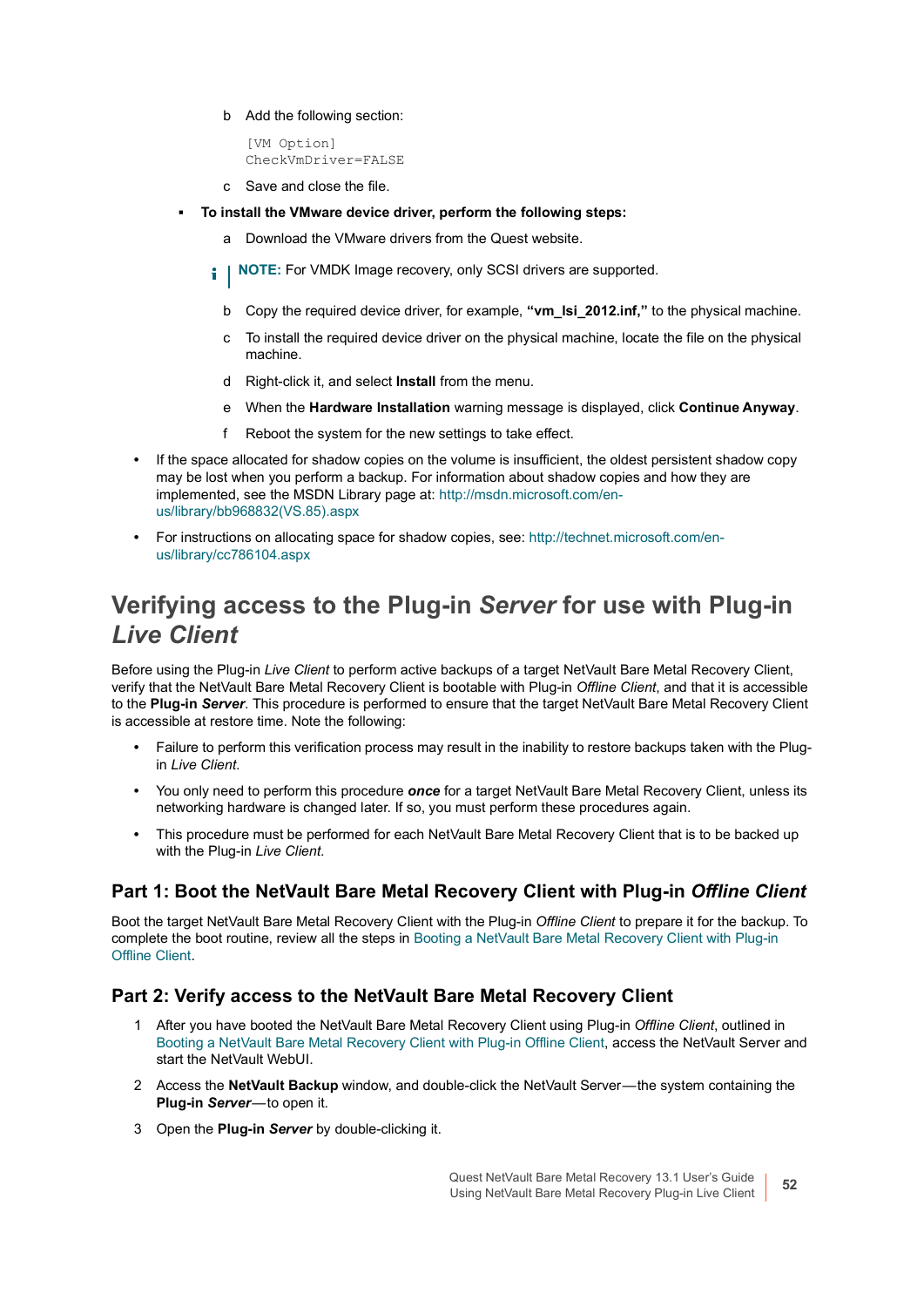4 Locate the appropriate NetVault Bare Metal Recovery Client displayed under the plug-in, and double-click it to open it.

One of two results occurs:

- **System disks are revealed:** If selectable disks are revealed, you have verified that the NetVault Bare Metal Recovery Client is accessible.
- **▪ An error message is revealed**: If a dialog box displays stating **"Failed to connect to client,"** the NetVault Bare Metal Recovery Client is not accessible. This issue occurs for any number of reasons. The most common reason is that the networking hardware was not correctly configured during boot of the NetVault Bare Metal Recovery Client with Plug-in *Offline Client*. Reboot the target NetVault Bare Metal Recovery Client with Plug-in *Offline Client*, outlined in [Booting a NetVault Bare](#page-54-0)  [Metal Recovery Client with Plug-in Offline Client,](#page-54-0) and ensure that the proper network-related values are used.

### <span id="page-52-0"></span>**Performing an online backup of data using Plug-in** *Live Client* **for Windows**

As noted in previous topics, the Plug-in *Live Client* lets you back up full systems and individual partitions contained within that system, while they remain online and active.

The following topics describe the steps required to complete a successful backup with Plug-in *Live Client*:

- **•** [Selecting data for a backup with Plug-in Live Client](#page-52-1)
- **•** [Setting backup options for a backup with Plug-in Live Client](#page-53-0)
- **•** [Finalizing and submitting the job for a backup with Plug-in Live Client](#page-53-1)

#### <span id="page-52-1"></span>**Selecting data for a backup with Plug-in** *Live Client*

You must use sets—Backup Selection Set, Backup Options Set, Schedule Set, Target Set, and Advanced Options Set—to create a backup job and create a DR image. For more information, see the *Quest NetVault Administrator's Guide*.

#### *To select data for a backup with Plug-in Live Client for Windows using Windows Server 2012 or later*

1 In the Navigation pane of the NetVault WebUI running on the NetVault Server, click **Create Backup Job**.

You can also start the wizard from the Guided Configuration link. In the Navigation pane, click **Guided Configuration**. On the **NetVault Configuration Wizard** page, click **Create backup jobs**.

2 In **Job Name**, specify a name for the job.

Assign a descriptive name that lets you easily identify the job when monitoring its progress or restoring data. The job name can contain alphanumeric and non-alphanumeric characters, but it cannot include non-English characters. On Windows, there is no length restriction. However, a maximum of 40 characters is recommended on all platforms.

- 3 Next to the **Selections** list, click  $\textbf{+}$
- 4 Double-click the NetVault Client that is to serve as a target for a DR backup, that is, a machine containing an installation of the Plug-in *Live Client* for Windows, to open it.
- 5 In the list of installed plug-ins, double-click the client that you want to back up, for example, the client on which the Plug-in *Live Client* is installed)
- 6 To open the Plug-in *Live Client* and display the hard disks on the client system, double-click the Plug-in *Live Client*.
- 7 Select one of the following:

Quest NetVault Bare Metal Recovery 13.1 User's Guide Using NetVault Bare Metal Recovery Plug-in Live Client **<sup>53</sup>**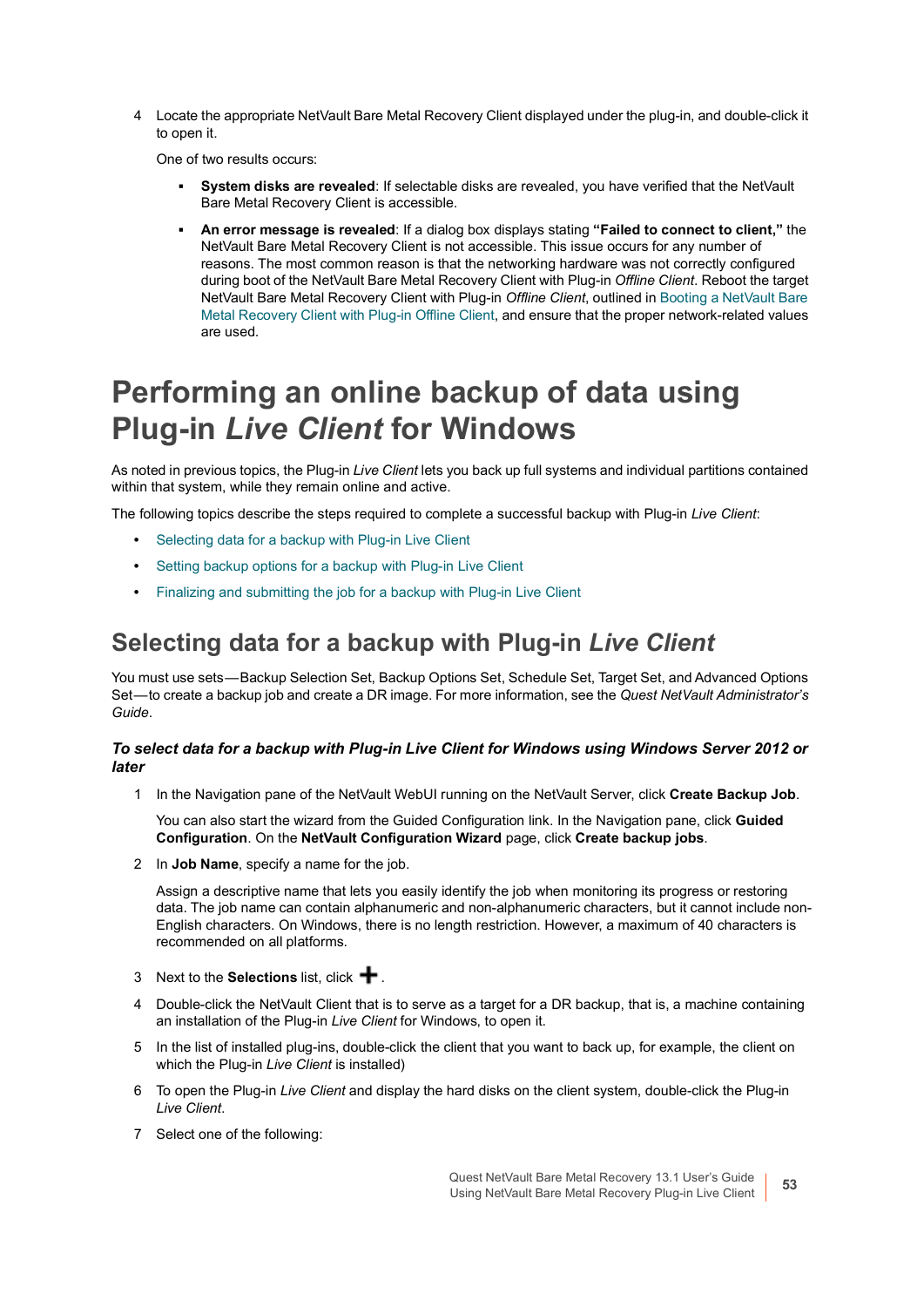- **▪** To select the entire disk for a backup, click the box to the left of the disk title.
- To select specific items, double-click a disk to open it. Individual partitions are displayed and made available for selection. Information about each partition is displayed; for example, the partition number; the drive letter assigned—**"C:"**, **"D:"**; the file system—NTFS, HPFS. Select the items that you want to back up. Selected items contain a green check, items that are not selected are blank, and omitted items contain a red cross.
- 8 Click **Save**, enter a name in the **Create New Set** dialog box, and click **Save**.

The name can contain alphanumeric and non-alphanumeric characters, but it cannot include non-English characters. On Windows, there is no length restriction; however, a maximum of 40 characters is recommended.

### <span id="page-53-0"></span>**Setting backup options for a backup with Plug-in** *Live Client*

The next step involves creating the Backup Options Set.

#### *To set backups options for a backup with Plug-in Live Client*

- 1 If you are using Windows Server 2012 or later and you do *not* want to back up only used blocks on a partition, click **+** next to the **Plugin Options** list.
- 2 Clear the **Back up used blocks only for NTFS partitions** option.

This option lets you back up only the used blocks on the partition, which can save a considerable amount of space and time. For example, if a machine has a 10 GB **"C:"** drive and only 6 GB is used, selecting this option backs up 6 GB because this amount is the actual used space. The **Back up used blocks only for NTFS partitions** option is selected by default. If you clear this option, a discrepancy (4 K) between the backup data and the size of the NTFS volume might be reported in the binary log; this feature is working as intended, and does not affect a restore.

- 3 Click **Save** to save the set.
- 4 In the **Create New Set** dialog box, specify a name for the set, and click **Save**.

The name can contain alphanumeric and non-alphanumeric characters, but it cannot include non-English characters. On Windows, there is no length restriction; however, a maximum of 40 characters is recommended.

#### <span id="page-53-1"></span>**Finalizing and submitting the job for a backup with Plug-in**  *Live Client*

The final steps include setting additional options on the Schedule, Target Storage, and Advanced Options pages, submitting the job, and monitoring the progress through the Job Status and View Logs pages. These pages and options are common to all NetVault Plug-ins. For more information, see the *Quest NetVault Administrator's Guide*.

#### *To finalize and submit the job for a backup with Plug-in Live Client*

- 1 Use the **Schedule**, **Target Storage**, and **Advanced Options** lists to configure any additional required options.
- 2 Click **Save** or **Save & Submit**, whichever is applicable.
	- **TIP:** To run a job that you have already created and saved, select **Manage Job Definitions** in the f. Navigation pane, select the applicable job, and click **Run Now**.

You can monitor progress on the **Job Status** page and view the logs on the **View Logs** page. For more information, see the *Quest NetVault Administrator's Guide*.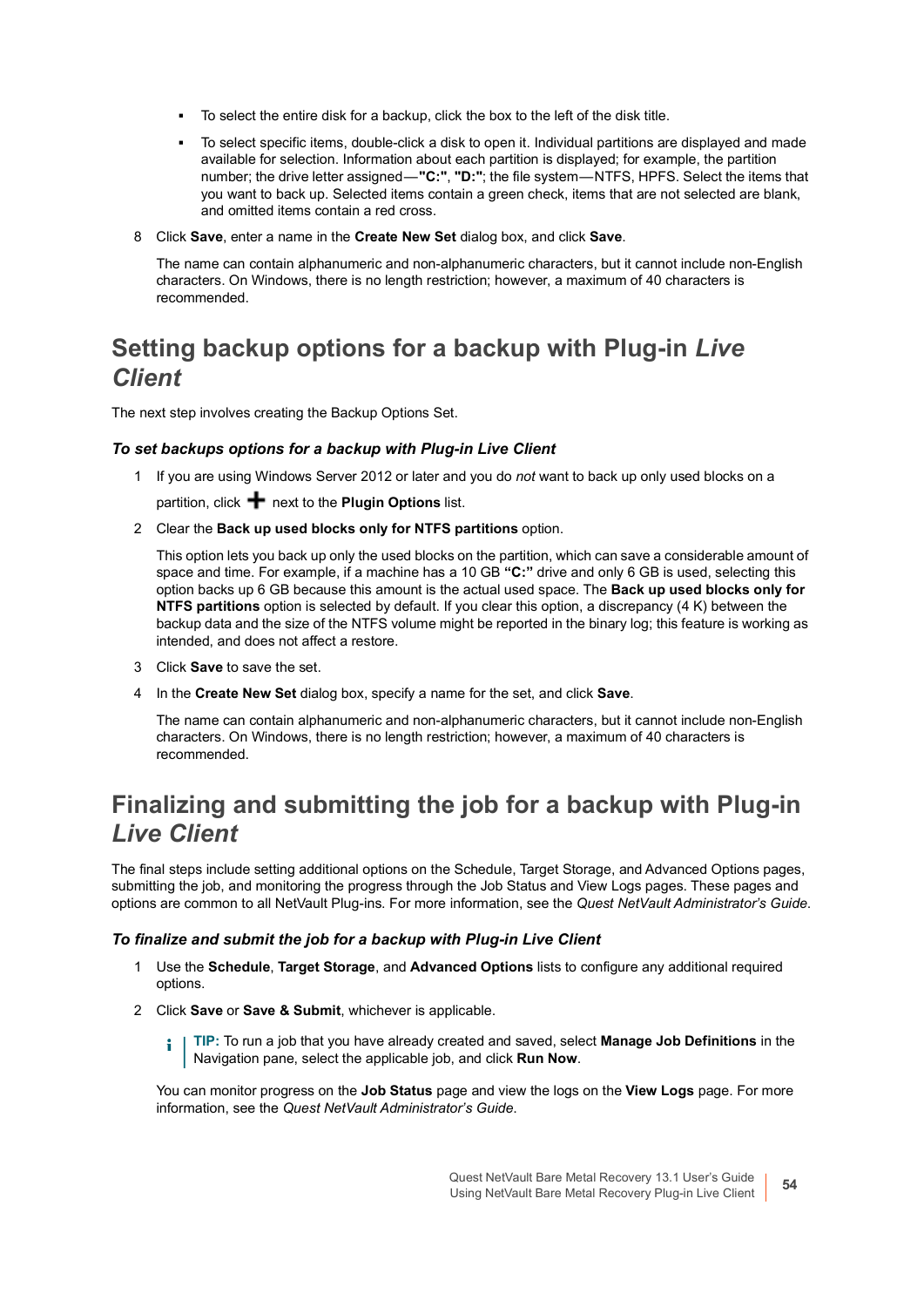- **NOTE:** Be aware of the following: ÷.
	- **•** Attempts to perform a Plug-in *Live Client* backup of a system whose hard disk is full or nearly full, may fail. The plug-in requires a portion of the local system's hard disk to synchronize data. If enough free space is not available for this synchronization of data, the backup fails.
	- **•** On Windows Server 2012 clients and later, you cannot take two backup snapshots at the same time, for example, if you initiate simultaneous backups on two clients from the same server. Shadow copy creation is serialized. This issue is a known limitation of Volume Shadow Copy Service (VSS).
	- **•** The **Master Boot Record (MBR)** and the **Partition Table** items are backed up automatically when a partition (all or individual) is backed up with this plug-in.
	- **•** Plug-in *Live Client* does not support DR backups spanning multiple libraries. Attempting to restore a backup job that spans multiple libraries fails.

## <span id="page-54-0"></span>**Booting a NetVault Bare Metal Recovery Client with Plug-in** *Offline Client*

When performing backups using the Plug-in *Live Client*, a target NetVault Bare Metal Recovery Client can be active and currently in use by a user, that is, *online*. However, various operations associated with the Plug-in *Live Client* require that the target NetVault Bare Metal Recovery Client is taken *offline* and made accessible to the NetVault Server. This process includes the following operations:

- **• Verifying access to the Plug-in** *Server*
- **• All restore operations**

To bring a target DR system to this offline state, the Plug-in *Offline Client* is used to load a minimal OS to a target NetVault Bare Metal Recovery Client's memory. The Plug-in *Offline Client* boot routine entails the configuration of network equipment installed on the target NetVault Bare Metal Recovery Client; that is, loading driver software for the system's NIC/SCSI card to memory to use the device and access the system. This boot routine varies based on the version of Plug-in *Offline Client* in use:

## <span id="page-54-1"></span>**Booting with Plug-in** *Offline Client*

This process entails the configuration of network equipment installed on the target NetVault Bare Metal Recovery Client; that is, loading driver software for the system's NIC/SCSI card to memory to use the device and access the system.

**IMPORTANT:** Before starting this procedure, verify the boot order of the target NetVault Bare Metal f Recovery Client. The machine's CD drive must be the first source of a boot for this process to work.

#### **Gathering NetVault Bare Metal Recovery Client network information**

In this first phase, you gather specific network-related information from the NetVault Bare Metal Recovery Client for use in the boot routine, for example, NIC and SCSI interface values. This requirement includes the following values:

- **• IP Address**
- **• Network Mask**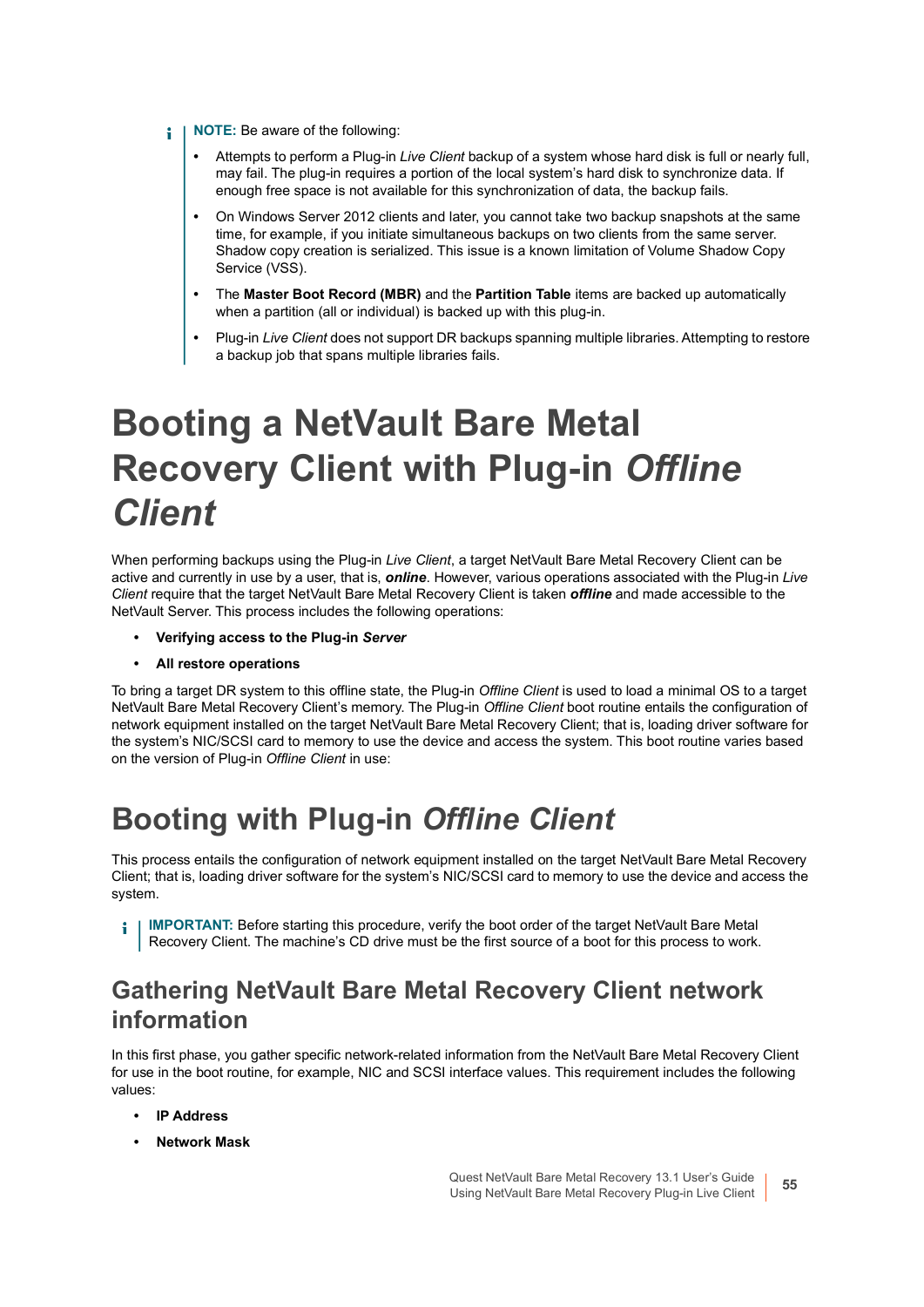- **• Gateway**
- **IMPORTANT:** If the target NetVault Bare Metal Recovery Client is configured with multiple NIC/SCSI devices for access, Quest recommends that you gather the preceding information for *each device*. The Plug-in Offline Client boot routine recognizes *all* these devices and requests that you configure each, individually, with this information, but only one of the devices actually must be configured successfully for use.

#### *To obtain network values for Windows*

- 1 Log in locally to the Windows-based NetVault Bare Metal Recovery Client, and start a Command Prompt session.
- 2 At the prompt, type the following command:

#### ipconfig

3 In the content that is revealed, locate and record the **IP Address**, **Subnet Mask (Network Mask)**, and **Default Gateway** values.

#### *To obtain network values for Linux*

- 1 Log in locally to the Linux-based NetVault Bare Metal Recovery Client and start a terminal session.
- 2 At the prompt, enter the following command:

ifconfig

3 In the content that is revealed, locate and record the **IP Address**, **Subnet Mask (Network Mask)**, and **Default Gateway** values.

#### **Booting the NetVault Bare Metal Recovery Client with the Linux-based Plug-in** *Offline Client*

With all relevant networking information noted, you can boot the target NetVault Bare Metal Recovery Client.

#### *To boot the NetVault Bare Metal Recovery Client with the Linux-based Plug-in Offline Client*

1 Turn off the NetVault Bare Metal Recovery Client, and insert the VaultOS CD; if connected through a USB port, the port must use the 3.0 protocol or earlier.

On reboot, there is a 5-second delay after the boot prompt is displayed.

2 Press **Enter** to start the sequence immediately.

A series of dialog boxes appear as various applications are loaded to system memory. The initial load sequence may take several minutes, during which time the screen may appear blank.

By default, the system uses DHCP for the IPv4 and IPv6 settings. If you want to change the network settings, complete the following steps:

- a Double-click the **NetCFG** icon on the desktop.
- b When the **Network Connections** dialog box is displayed, select the connection that you want to change, and click **Edit**.

**IMPORTANT:** You can only use one active network interface during the backup and restore i. operation.

- c Click the **IPv4 Settings** tab, select **Manual** from the **Method** list, click **Add**, and enter the IP, netmask, and gateway addresses in the applicable fields. Leave the **DNS servers** field blank.
- d Click the **IPv6 Settings** tab, select **Manual** from the **Method** list, click **Add**, and enter the IP, prefix, and gateway addresses in the applicable fields. Leave the **DNS servers** field blank.
- e When you are finished, click **Save** to return to the **Network Connections** dialog box, and then click **Close**.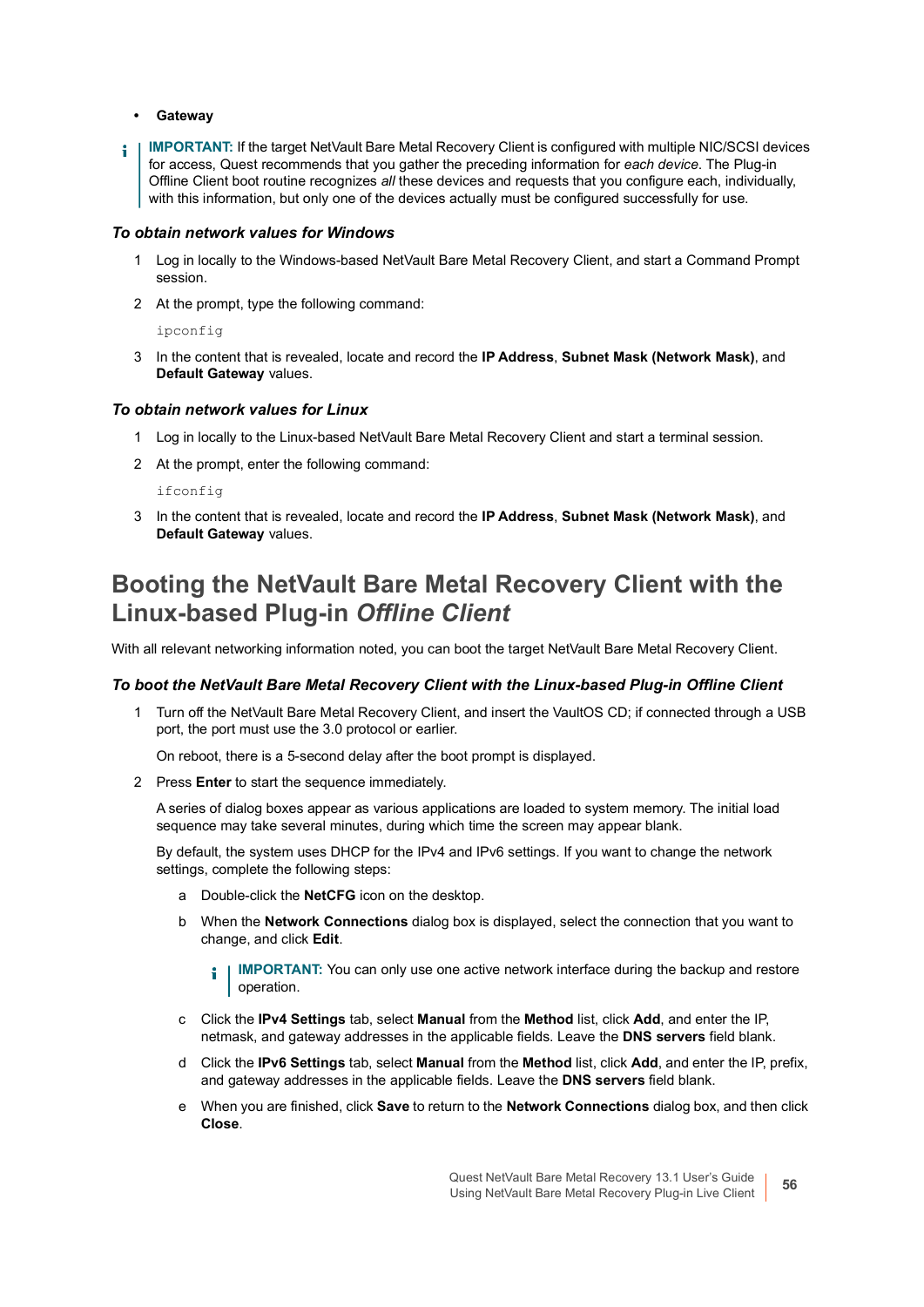The Client is now prepared for backup or restore.

### **Booting the NetVault Bare Metal Recovery Client with the Windows PE-based Plug-in** *Offline Client*

With all relevant networking information noted, you can boot the target NetVault Bare Metal Recovery Client. To boot from a standard Plug-in *Offline Client* CD, perform the following steps.

**NOTE:** Booting the NetVault Bare Metal Recovery Client with the Windows PE-based Plug-in *Offline Client* applies only to the Plug-in *Live Client* for Windows.

#### *To boot the NetVault Bare Metal Recovery Client with the Windows PE-based Plug-in Offline Client*

1 Turn off the NetVault Bare Metal Recovery Client, and insert the Plug-in *Offline Client* CD; if connected through a USB port, the port must use the 3.0 protocol or earlier.

On reboot, the NetVault Bare Metal Recovery interface is displayed.

- 2 When the **BMR Network Configuration** dialog box is displayed, select the applicable option:
	- **▪ Use DHCP** (recommended): To use the Dynamic Host Configuration Protocol (DHCP) to configure the network interface, select this option.
	- **▪ Use Static IP Address**: To enter specific IP addresses, select this option, and enter the addresses in the **IP Address**, **Subnet Mask**, and **Default Gateway** fields.
- 3 To submit the information, click **Config**, and then click **OK** when the confirmation message is displayed.
- 4 To close the **BMR Network Configuration** dialog box and start the **NetVault Bare Metal Recovery Agent**, click **Exit**.

After the network configuration is completed, the agent is started and the initialization process is completed. The NetVault Bare Metal Recovery Client is now prepared for backup or restore.

You can use the list preceding the **Run** button to output information related to the NetVault Bare Metal Recovery GUI when you issue the **Run** command.

Also, the information displayed in the text window is automatically exported to the **"x:\questbmr\bmr\_gui.log"** file.

## <span id="page-56-0"></span>**Restoring data with Plug-in** *Live Client*

The restore of data backed up with the Plug-in *Live Client* is handled by the **Plug-in** *Server***.** Backups performed using the Plug-in *Live Client* are revealed beneath the **Plug-in** *Server* node, labeled "**VaultDR APM,**" on the **Create Selection Set** page of the NetVault WebUI.

The topics that follow illustrate all the procedures required to perform a restore of a Plug-in *Live Client* backup.

- **•** [Restoring to a physical machine with Plug-in Live Client for Windows](#page-57-0)
- **•** [Restoring data as a VMDK Image with Plug-in Live Client for Windows](#page-60-0)
- **IMPORTANT:** Verify that the Disk Geometry of the OS targeted by the restore matches the geometry of the  $\ddot{\bullet}$ source OS that was backed up. If they do not match, for example, the source used 32 sectors per track, and the target uses 63 sectors, an error occurs when the system attempts to start.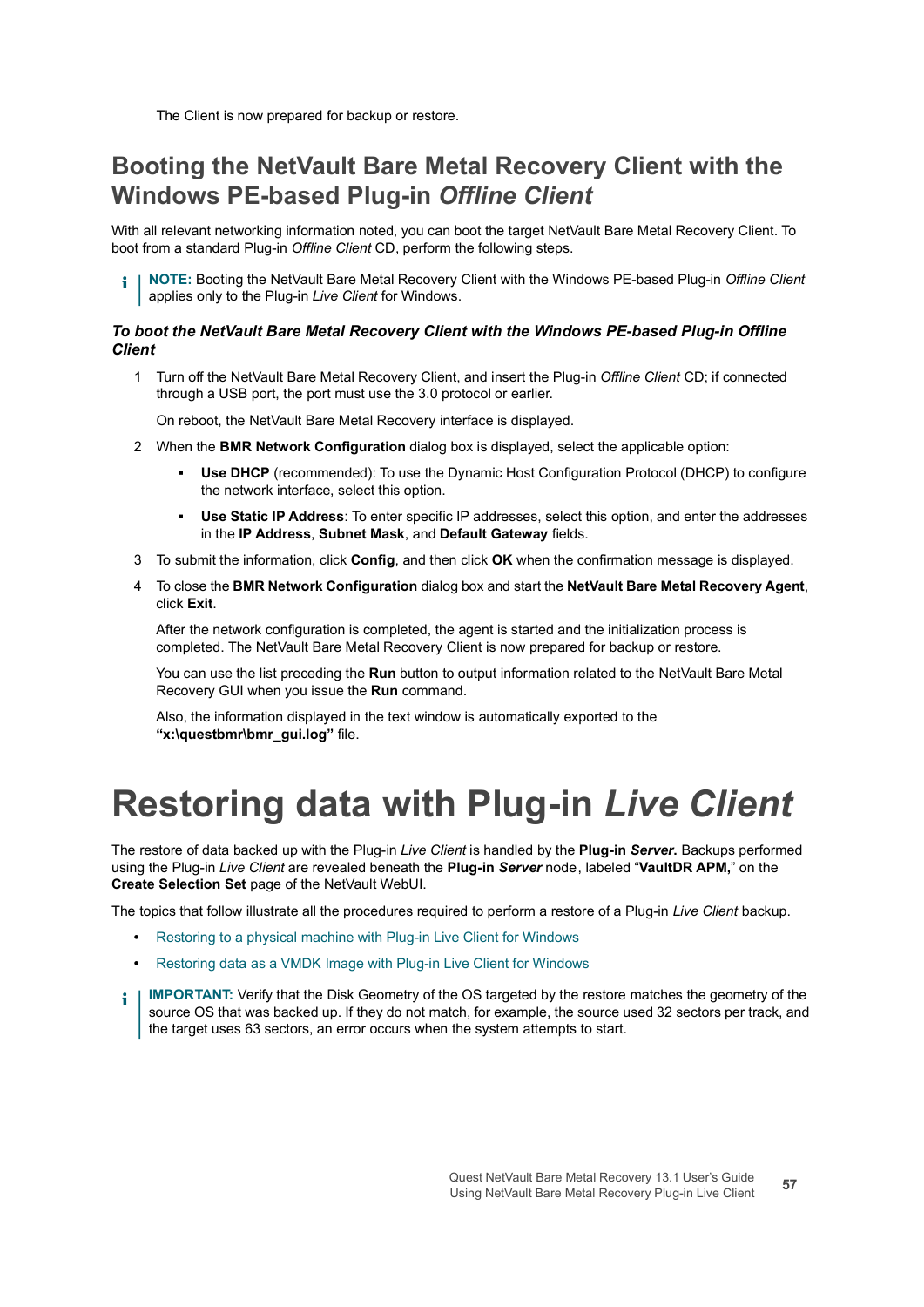### <span id="page-57-0"></span>**Restoring to a physical machine with Plug-in**  *Live Client* **for Windows**

The following topic details the procedure required to recover a Plug-in *Live Client* backup to a physical machine with the same hardware specifications as the machine used for the backup.

#### **Prerequisites for restoring to a physical machine with Plugin** *Live Client* **for Windows**

The restore procedure for a Plug-in *Live Client* backup is a delicate operation. Before setting up and running a restore, the following prerequisites must be met.

#### **BitLocker volumes**

Volumes that are encrypted using BitLocker on Windows Server 2012 clients and later lose encryption after restore. If you are using BitLocker, enable encryption again when you restore the machine.

#### **Shadow copies for Windows**

Windows uses VSS persistent snapshots to implement shadow copies in Windows Server 2012 and later. When restored, Windows does not properly recognize these shadow copies. They can become orphaned and consume disk space.

Microsoft does not recommend backing up shadow copies. However, the Plug-in *Live Client* performs backups at the block level so there is no way to prevent the backup of snapshot files. Manually delete the snapshot files and enable shadow copies on the recovered volume again.

For instructions on deleting shadow copies, see:<http://technet.microsoft.com/en-us/library/cc776119.aspx>

For instructions on enabling shadow copies, see: <http://technet.microsoft.com/en-us/library/cc776483.aspx>

In addition, Quest recommends limiting the amount of space allocated to shadow copies to 300 megabytes (MB). This step deletes the cache files. Alternatively, disable shadow copies.

For more information on Microsoft-recommended best practices for shadow copies, see: <http://technet.microsoft.com/en-us/library/cc753975.aspx>

#### **Windows disk management**

Windows Server 2012 and later automatically assigns drive letters to new-found partitions following a restore. This behavior can be controlled by using the **diskpart.exe** command. For more information, see <http://technet.microsoft.com/en-us/library/cc773140.aspx>.

#### **Ensure that device filenames match**

The target device name on the NetVault Bare Metal Recovery Client, for example, **"Disk 0 (IDE),"** must be the same as it was at the time of backup.

#### **Boot the NetVault Bare Metal Recovery Client with Plug-in** *Offline Client*

Boot the target NetVault Bare Metal Recovery Client with the Plug-in *Offline Client* to prepare it for the restore of a DR image. To complete the boot routine, perform the steps covered in Booting a NetVault Bare Metal Recovery [Client with Plug-in Offline Client.](#page-54-0)

#### **Verify access to the target NetVault Bare Metal Recovery Client**

The NetVault Bare Metal Recovery Client machine that is to serve as a target for the restore must be accessible to the **Plug-in** *Server*. The topic that follows outlines the required steps for this verification.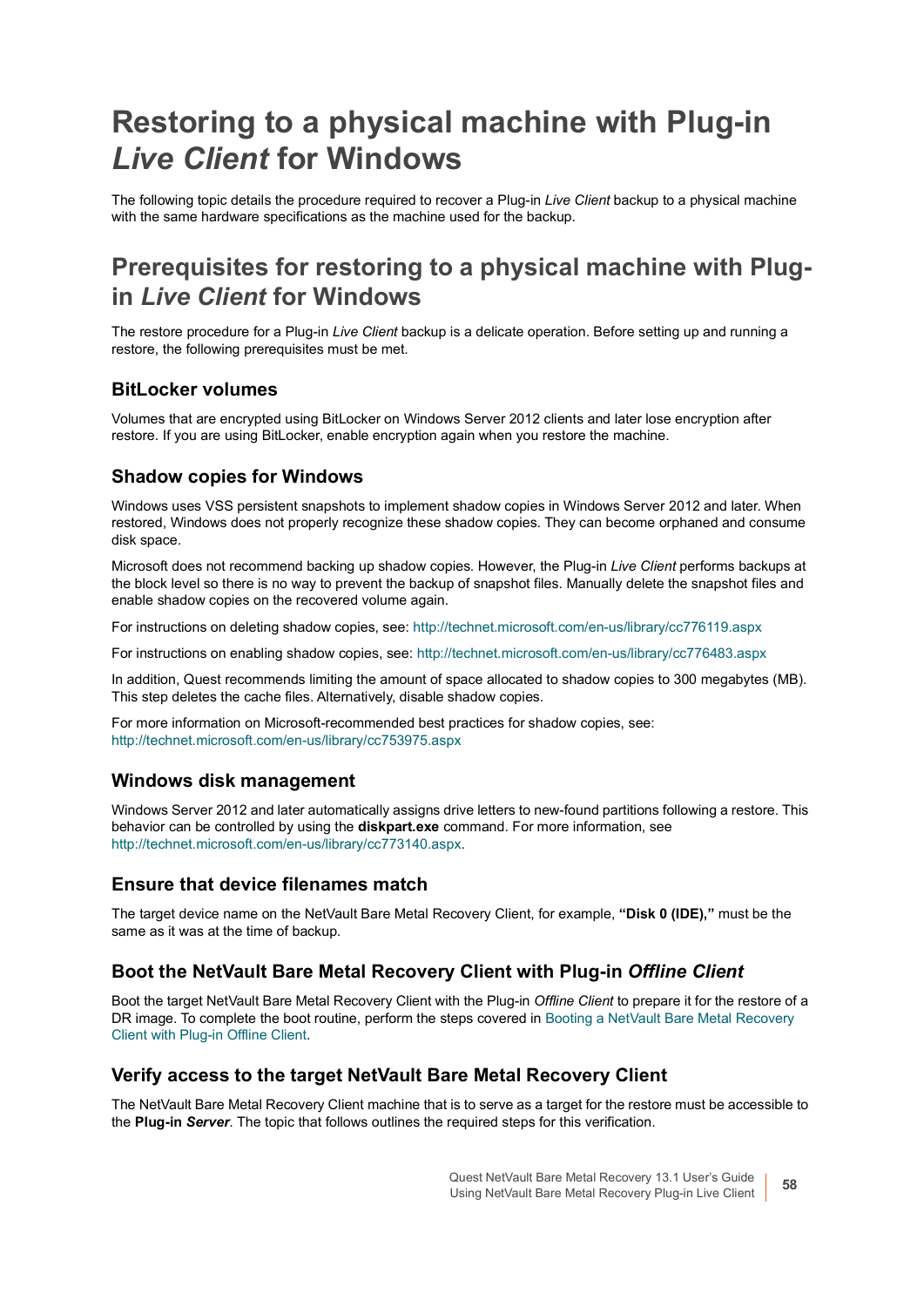- **NOTE:** Quest recommends that the target machine for the restore has the same hardware configuration as ÷ the original machine.
	- 1 With the NetVault Bare Metal Recovery Client booted with Plug-in *Offline Client*, access the NetVault Server, and start the NetVault WebUI.
	- 2 Access the **NetVault Backup** window to verify that the applicable client machine has been added as a NetVault Bare Metal Recovery Client.
		- a Open the Plug-in *Server* to reveal existing clients.
		- b Locate and right-click the applicable NetVault Bare Metal Recovery Client, and select **Edit** from the menu.
		- c When the **Edit Bare Metal Recovery Client** dialog box is displayed, verify that the data is correct or change it as required.
		- d If the NetVault Bare Metal Recovery Client is added correctly, continue to the next topic, [Restore](#page-59-0)  [procedure for restoring data with Plug-in Live Client;](#page-59-0) otherwise, proceed to the following step.
	- 3 Add the applicable NetVault Bare Metal Recovery Client.

For detailed instructions, see [Adding a NetVault Bare Metal Recovery Client to the Plug-in Server for use](#page-46-0)  [with Plug-in Live Client.](#page-46-0)

4 Close the **NetVault Backup** window of the Plug-in *Server*, and continue to the [Restore procedure for](#page-59-0)  [restoring data with Plug-in Live Client](#page-59-0) topic.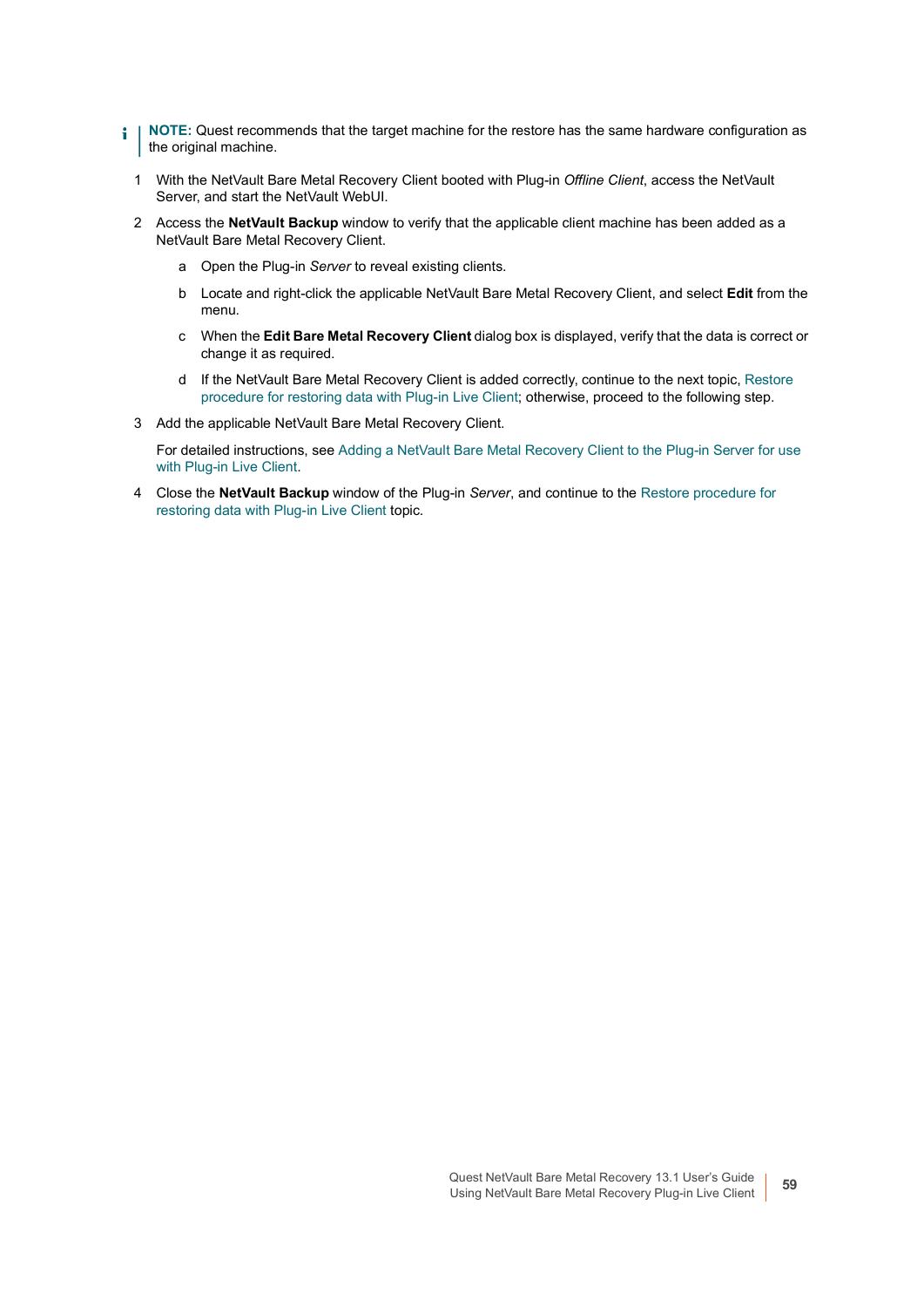### <span id="page-59-0"></span>**Restore procedure for restoring data with Plug-in** *Live Client*

The following topics illustrate how to restore a Plug-in *Live Client* backup to a physical machine.

- **•** [Selecting data for a restore with Plug-in Live Client](#page-59-1)
- **•** [Setting restore options for restoring data with Plug-in Live Client](#page-59-2)
- **•** [Finalizing and submitting the job for restoring data with Plug-in Live Client](#page-60-1)

#### <span id="page-59-1"></span>**Selecting data for a restore with Plug-in** *Live Client*

- 1 With the NetVault Bare Metal Recovery Client booted with Plug-in *Offline Client*, access the NetVault Server, and start the NetVault WebUI.
- 2 In the Navigation pane, click **Create Restore Job**.
- 3 On the **Create Restore Job—Choose Saveset** page, select **Plug-in** *Server* from the **Plugin Type** list.
- 4 To filter the items displayed in the saveset table further, use the **Client**, **Date**, and **Job ID** lists.

The table displays the saveset name (job title and saveset ID), creation date and time, and size. By default, the list is sorted by creation date.

5 In the saveset table, locate the applicable client, and select the applicable item.

When you select a saveset, the following details are displayed in the **Saveset Information** area: Job ID, job title, server name, client name, plug-in name, saveset date and time, retirement setting, Incremental Backup or not, Archive or not, saveset size, and snapshot-based backup or not.

- 6 When the backed-up NetVault Bare Metal Recovery Client machine is displayed, double-click it to open it and list the disks that were backed up.
- 7 On the **Create Selection Set** page, locate each applicable disk, and click the box to its left to select it for a restore.

You can also expand each disk to view its contents. To open the applicable disk, double-click it. With a disk open, individual items can be selected for restore if desired. Selectable items for a restore consist of:

- **▪ Master Boot Record and System Partition**
- **▪ Individual Partitions**
- 8 Click **Next**.

#### <span id="page-59-2"></span>**Setting restore options for restoring data with Plug-in** *Live Client*

1 On the **Create Selection Set** page, click , and select **Physical Machine**—the default—as the **Restore Type**.

When **Physical Machine** is selected, the **Physical Recovery Options** frame containing the **Restore Name** field is shown. The default is the NetVault name for the NetVault Bare Metal Recovery Client from which this backup was originally performed (based on the saveset selected on the **Create Selection Set** page). This name is associated with the client created under the Plug-in *Server*. You can use this field to relocate restored data to a standby NetVault Bare Metal Recovery Client, if necessary. For complete details on this procedure and the use of this option, see [Using Plug-in Offline Client to recover data to a standby](#page-40-1)  [NetVault Bare Metal Recovery Client](#page-40-1).

- 2 For Windows, select the applicable driver-related options; these options support using different hardware during a restore:
	- **▪ Inject Boot-Critical Device Driver**: If you are restoring to different hardware that also uses a different mass storage controller, select this option. After you select this option, the **Boot-Critical Driver Directory** and **Driver Injection Only** options are available.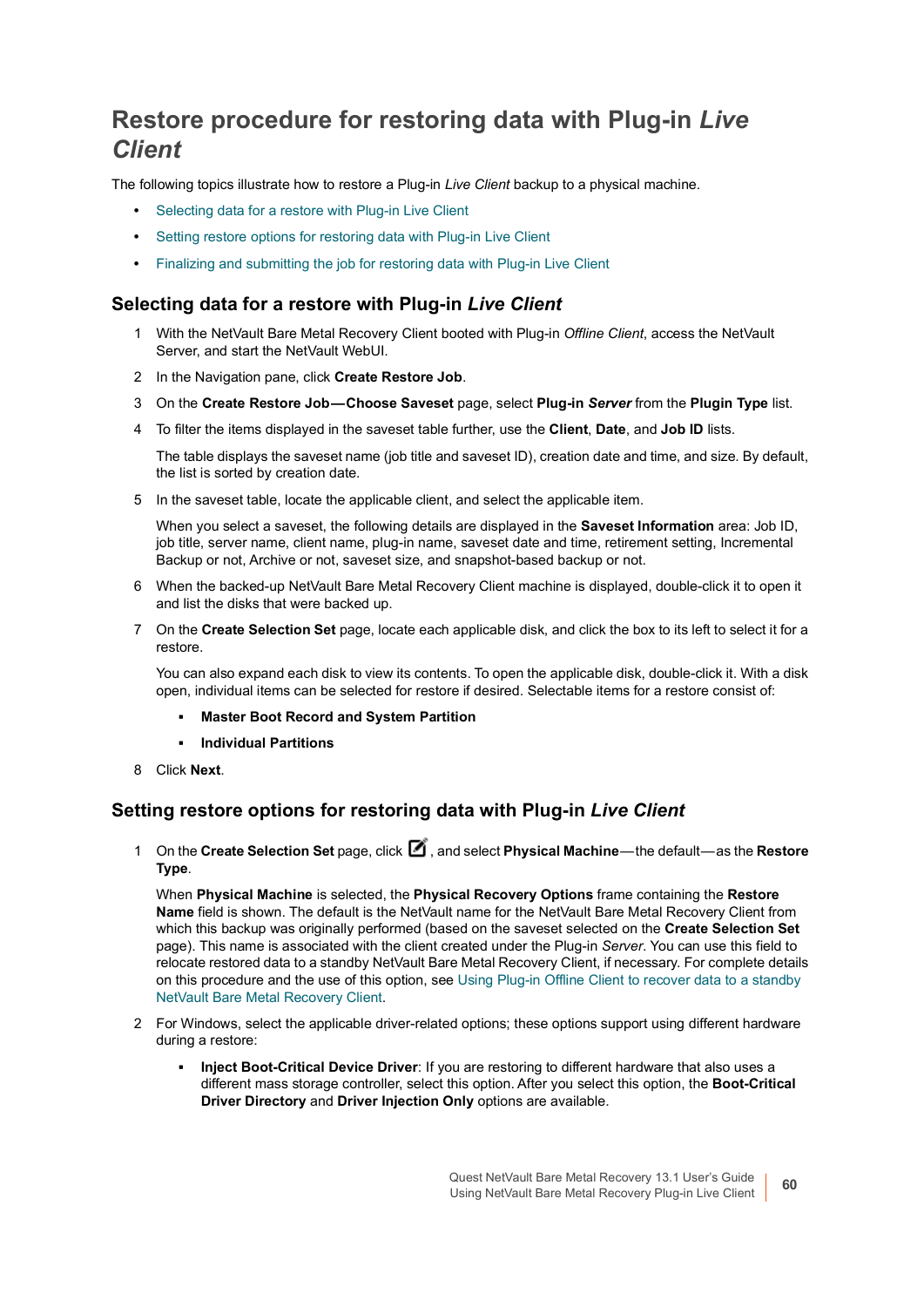- **▪ Boot-Critical Driver Directory**: If you selected the **Inject Boot-Critical Device Driver** option, enter the complete path to the local drive where the drivers for the mass storage controller are stored.
- **Driver Injection Only:** If you previously completed a restore but pointed to an incorrect location in the **Boot-Critical Driver Directory** field, select this option to run the driver-injection portion of the restore process again. This option eliminates the need to restore the data again, but lets you inject the correct drivers. Check that you enter the correct path in the **Boot-Critical Driver Directory** field. By default, the **Inject Boot-Critical Device Driver** option remains selected; do not clear it as this option prevents the **Driver Injection Only** option from working.

#### <span id="page-60-1"></span>**Finalizing and submitting the job for restoring data with Plug-in** *Live Client*

The final steps include setting additional options on the Schedule, Source Options, and Advanced Options pages, submitting the job, and monitoring the progress through the Job Status and View Logs pages. These pages and options are common to all NetVault Plug-ins. For more information, see the *Quest NetVault Administrator's Guide*.

- 1 To save the settings, click **Ok**, and then click **Next**.
- 2 In **Job Name**, specify a name for the job if you do not want to use the default setting.

Assign a descriptive name that lets you easily identify the job when monitoring its progress. The job name can contain alphanumeric and non-alphanumeric characters, but it cannot include non-English characters. On Windows, there is no length restriction; however, a maximum of 40 characters is recommended.

3 In the **Target Client** list, select the **NetVault Server** from the list of machines; restores of Plug-in *Live Client* backups *must be* routed through the NetVault Server.

**TIP:** You can also click **Choose**, and then locate and select the applicable client in the **Choose the Target Client** dialog box.

This step sets the chosen machine as the intended target. This setting works in tandem with the **Restore Name** option to route the restore properly.

- 4 Use the **Schedule** and **Advanced Options** lists to configure any additional required options.
- 5 Click **Save** or **Save & Submit**, whichever is applicable.

You can monitor progress on the **Job Status** page and view the logs on the **View Logs** page. For more information, see the *Quest NetVault Administrator's Guide*.

- **NOTE:** Be aware of the following: f.
	- **•** When entering a name in the **Restore Name** field, ensure that the value used is the *NetVault machine name* for the target machine, taking case sensitivity into account. The NetVault machine name can be found in the Manage Clients page.
	- **•** As mentioned earlier, route a restore of this type through the NetVault Server to use its locally installed **Plug-in** *Server* components. This step writes all restored data to the machine named in the **Restore Name** field, *not* to the NetVault Server.
	- **•** If you select either of the inject driver-related options, NetVault Bare Metal Recovery attempts to inject the drivers into every disk during the restore process.
	- **•** After you restore the system, it displays the Windows Error Recovery screen when it is started the first time. This behavior is expected, and you can opt to start Windows normally.

### <span id="page-60-0"></span>**Restoring data as a VMDK Image with Plug-in**  *Live Client* **for Windows**

The following topic details the procedures required to recover a Plug-in *Live Client* backup to a VMDK Image, which you can then attach to a VM created from a VMware. This process lets you convert the backup of a physical machine to a VM.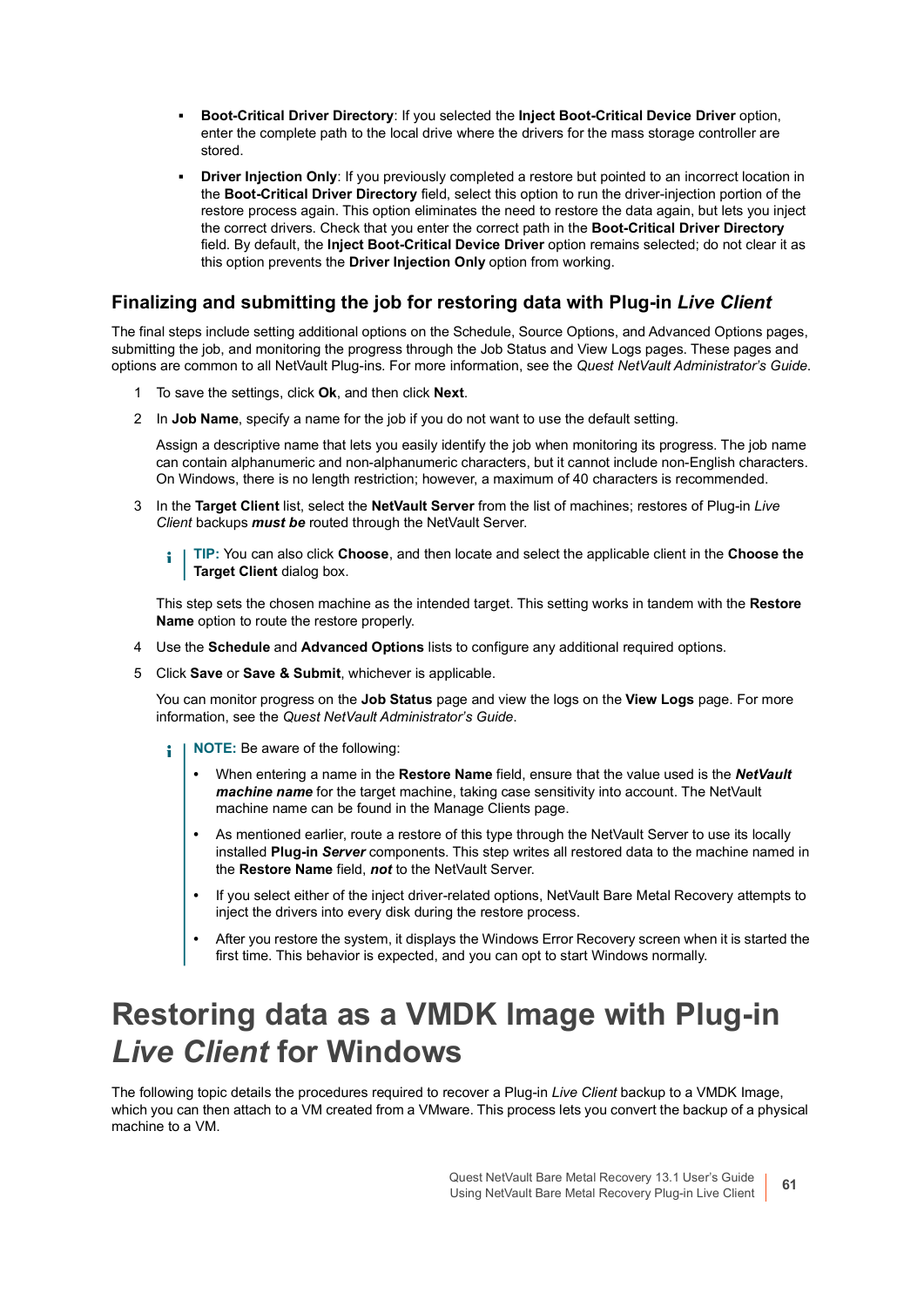Plug-in *Server* must be installed on the NetVault Server.

This procedure includes the steps outlined in the following topics:

- **•** [Selecting data for a restore as a VMDK Image with Plug-in Live Client for Windows](#page-61-0)
- **•** [Setting restore options for a restore as a VMDK Image with Plug-in Live Client for Windows](#page-61-1)
- **•** [Finalizing and submitting the job for a restore as a VMDK Image with Plug-in Live Client for Windows](#page-62-0)
- **•** [Creating the VM for a restore as a VMDK Image with Plug-in Live Client for Windows](#page-62-1)

### <span id="page-61-0"></span>**Selecting data for a restore as a VMDK Image with Plug-in**  *Live Client* **for Windows**

- 1 In the Navigation pane of the NetVault WebUI on the NetVault Server, click **Create Restore Job**.
- 2 On the **Create Restore Job—Choose Saveset** page, select **Plug-in** *Server* from the **Plugin Type** list.
- 3 To filter the items displayed in the saveset table further, use the **Client**, **Date**, and **Job ID** lists.

The table displays the saveset name (job title and saveset ID), creation date and time, and size. By default, the list is sorted by creation date.

4 In the saveset table, locate the applicable client, and select the applicable item.

When you select a saveset, the following details are displayed in the **Saveset Information** area: Job ID, job title, server name, client name, plug-in name, saveset date and time, retirement setting, Incremental Backup or not, Archive or not, saveset size, and snapshot-based backup or not.

- 5 Click **Next**.
- 6 On the **Create Selection Set** page, locate each applicable disk, and click the box to its left to select it for a restore.

You can also expand each disk to view its contents. To open the applicable disk, double-click it. With a disk open, individual items can be selected for restore if desired. Selectable items for a restore consist of:

- **▪ Master Boot Record and System Partition**
- **▪ Individual Partitions**

**i** | IMPORTANT: If restoring to a VMDK Image, select both Master Boot Record & System Partition and the individual partitions or the restore job fails.

#### <span id="page-61-1"></span>**Setting restore options for a restore as a VMDK Image with Plug-in** *Live Client* **for Windows**

1 On the **Create Selection Set** page, click , and select **VMDK Images** as the **Restore Type**.

This type of restore provides two additional options—either to restore the VMDK Image to a local directory of the NetVault Server or to restore to a remote VMware ESX or VMware ESXi Server.

- 2 If you want to restore the VMDK Image to a local directory of the NetVault Server, in the **Local Target Directory** box of the **VMDK Recovery Options** frame, enter a valid path to the location for storing recovered images.
	- **▪** Restore the VMDK Image to a local directory of the NetVault Server.

From the **VMDK Recovery Options**, enter a valid path in the **Local Target Directory** field for storing the recovered images. If this field is left blank, the default is the NetVault temp directory, **"…/NetVault/tmp"**.

**■ Restore the VMDK Image directly to a remote ESX or ESXi Server. This process is useful when** there is no space on the local storage on the NetVault Server machine or when users are using an ESX or ESXi Server.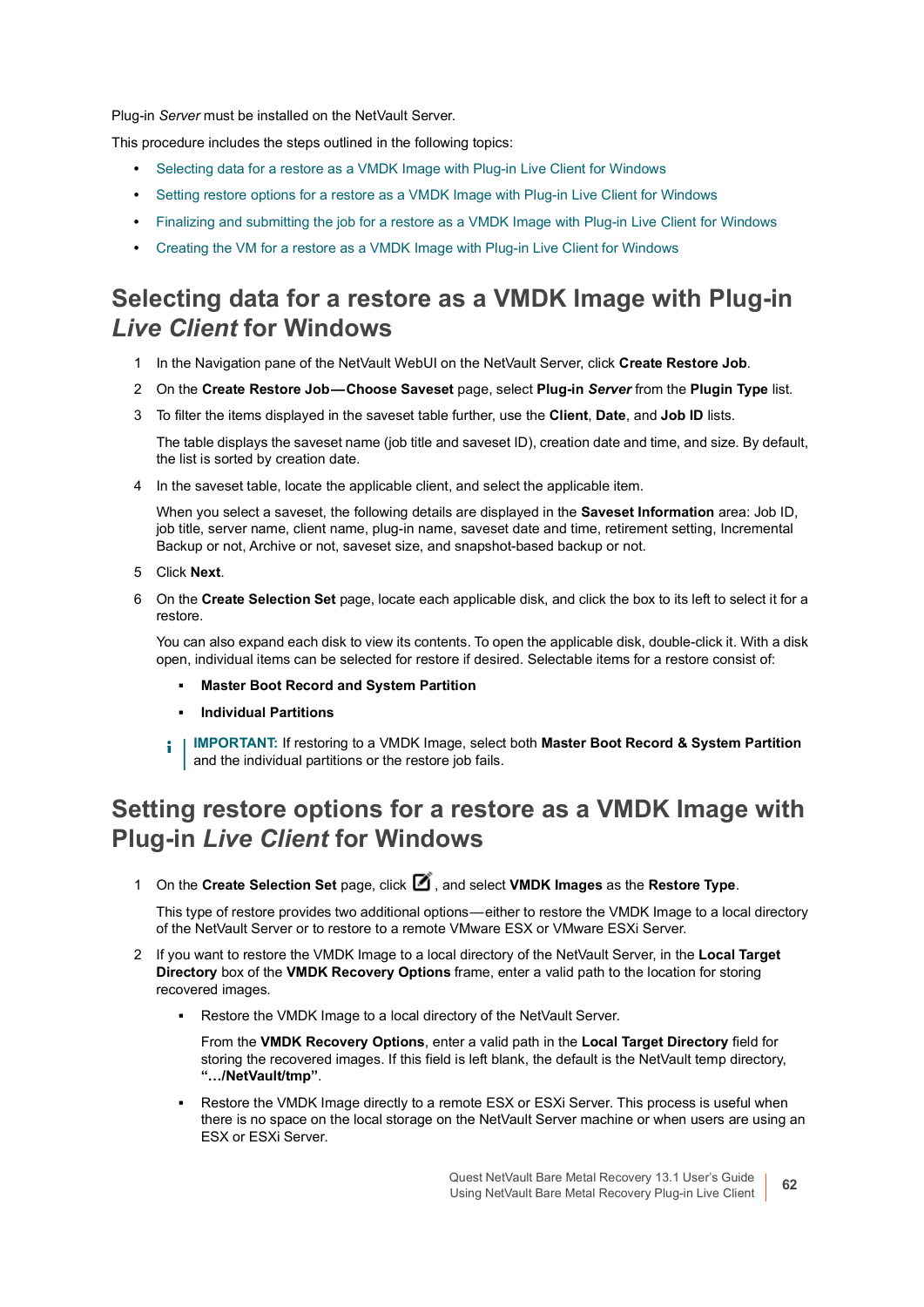- a From the **VMDK Recovery Options**, select **Restore to Remote ESX Server**.
- b Enter the values for **ESX Host**, **Port**, **Username**, **Password**, and **Path**.
	- **ESX Host:** Enter the host name of the IP address of the ESX or ESXi Server.
	- **- Port**: Enter the remote console port on the ESX or ESXi Server.
	- **- Username**: Enter the user name for logging in to the ESX or ESXi Server.
	- **- Password**: Enter the password for the specified user name.
	- **- Path**: Enter the directory on the ESX or ESXi Server where the VMDK files should be created. This path should always start with a datastore within square brackets: **[datastore] dir**. If the path specified does not exist, the plug-in cannot connect to the ESX or ESXi Server.

#### <span id="page-62-0"></span>**Finalizing and submitting the job for a restore as a VMDK Image with Plug-in** *Live Client* **for Windows**

The final steps include setting additional options on the Schedule, Source Options, and Advanced Options pages, submitting the job, and monitoring the progress through the Job Status and View Logs pages. These pages and options are common to all NetVault Plug-ins. For more information, see the *Quest NetVault Administrator's Guide*.

- 1 To save the settings, click **Ok**, and then click **Next**.
- 2 In **Job Name**, specify a name for the job if you do not want to use the default setting.

Assign a descriptive name that lets you easily identify the job when monitoring its progress. The iob name can contain alphanumeric and non-alphanumeric characters, but it cannot include non-English characters. On Windows, there is no length restriction; however, a maximum of 40 characters is recommended.

3 To use the Plug-in *Server* components installed on the NetVault Server, in the **Target Client** list, select the NetVault Server from the list of machines

**TIP:** You can also click **Choose**, and then locate and select the applicable client in the **Choose the**  i. **Target Client** dialog box.

Restores of Plug-in *Live Client* backups *must* be routed through the NetVault Server. This step sets the chosen machine as the intended target. This setting works in tandem with the **Restore Name** option to route the restore properly.

- 4 Use the **Schedule** and **Advanced Options** lists to configure any additional required options.
- 5 Click **Save** or **Save & Submit**, whichever is applicable.

You can monitor progress on the **Job Status** page and view the logs on the **View Logs** page. For more information, see the *Quest NetVault Administrator's Guide*.

#### <span id="page-62-1"></span>**Creating the VM for a restore as a VMDK Image with Plug-in**  *Live Client* **for Windows**

After the restore job has completed, you can create a VM from the restored VMDK file by using the VMware Server console.

- 1 Log in the VMware Server console.
- 2 Confirm that the VMDK file is located in the datastore path that was specified under **ESX Server Options**.
- 3 On the VMware ESX or VMware ESXi Server, browse the datastore and navigate to the specified path. The path should contain a file with the extension ".vmdk".
- 4 In the upper-left corner of the VMware Server console, click the **Create Virtual Machines** icon.
- 5 When the **Configuration** dialog box is displayed, select **Custom**, and click **Next**.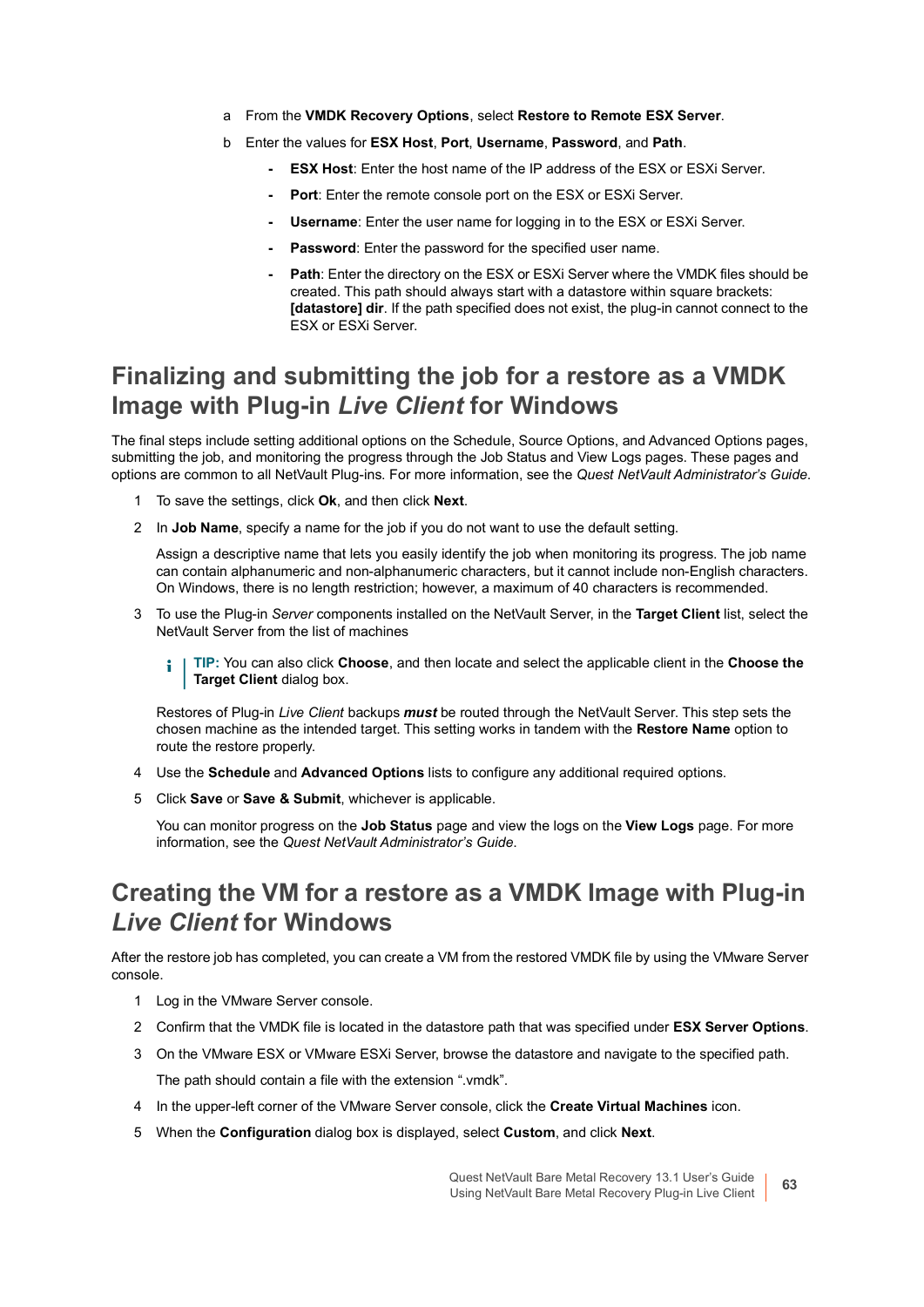- 6 In the **Name** field on the **Name and Location** dialog box, enter a descriptive name for your VM, and click **Next**.
- 7 When the **Datastore** dialog box is displayed, select a datastore in which to store the VM, and click **Next**.
- 8 When the **Virtual Machine Version** dialog box is displayed, select the version, and click **Next**.
- 9 When the **Guest Operating System** dialog box is displayed, select the guest OS, and click **Next**.
- 10 When the **CPUs** dialog box is displayed, select the number of virtual processors on the VM, and click **Next**.
- 11 When the **Memory** dialog box is displayed, configure the VM's memory size, and click **Next**.
- 12 When the **Network** dialog box is displayed, configure the VM's network connections, and click **Next**.
- 13 When the **SCSI Controller** dialog box is displayed, select the SCSI Controller type, and click **Next**.
	- **NOTE:** NetVault Bare Metal Recovery only supports LSI Logic Parallel SCSI controllers for ESX 4.0 and LSI Logic SCSI for ESX 3.5.
- 14 When the **Select a Disk** dialog box is displayed, select **Use an existing virtual disk**, and click **Next**.
- 15 When the **Browse Datastores** dialog box is displayed, navigate to the datastore to locate the VMDK file, select it, and click **OK**.
- 16 When the **Ready to Complete** dialog box is displayed, review the summary of the VM you created, and then click **Finish**.
- 17 When the new VM is displayed in the left pane of the VMware console, right-click it, and select **Open Console** from the menu.
- 18 Turn on the VM from the console.

The Windows logo is displayed following a successful boot.

- **NOTE:** Be aware of the following: f.
	- **•** Quest recommends installing VMware Tools before using the VM. For instructions, see the VMware documentation.
	- **•** The **"@"** character cannot be used in the datastore path.
	- **•** When restoring to an ESX or ESXi Server, verify that there is sufficient free disk space available on the ESX or ESXi VM. For details on calculating the required disk space, see: [http://kb.vmware.com/selfservice/microsites/search.do?cmd=displayKC&docType=kc&externalId](http://kb.vmware.com/selfservice/microsites/search.do?cmd=displayKC&docType=kc&externalId=1003755) =1003755
	- **•** The block size determines the minimum amount of disk space that any file takes up on VMFS datastores. Choose the block size carefully when creating VMFS datastores. The following block sizes are available:
		- **•** 1 MB block size = 256 GB maximum file size
		- **•** 2 MB block size = 512 GB maximum file size
		- **•** 4 MB block size = 1024 GB (1 TB) maximum file size
		- **•** 8 MB block size = 2048 GB (2 TB) maximum file size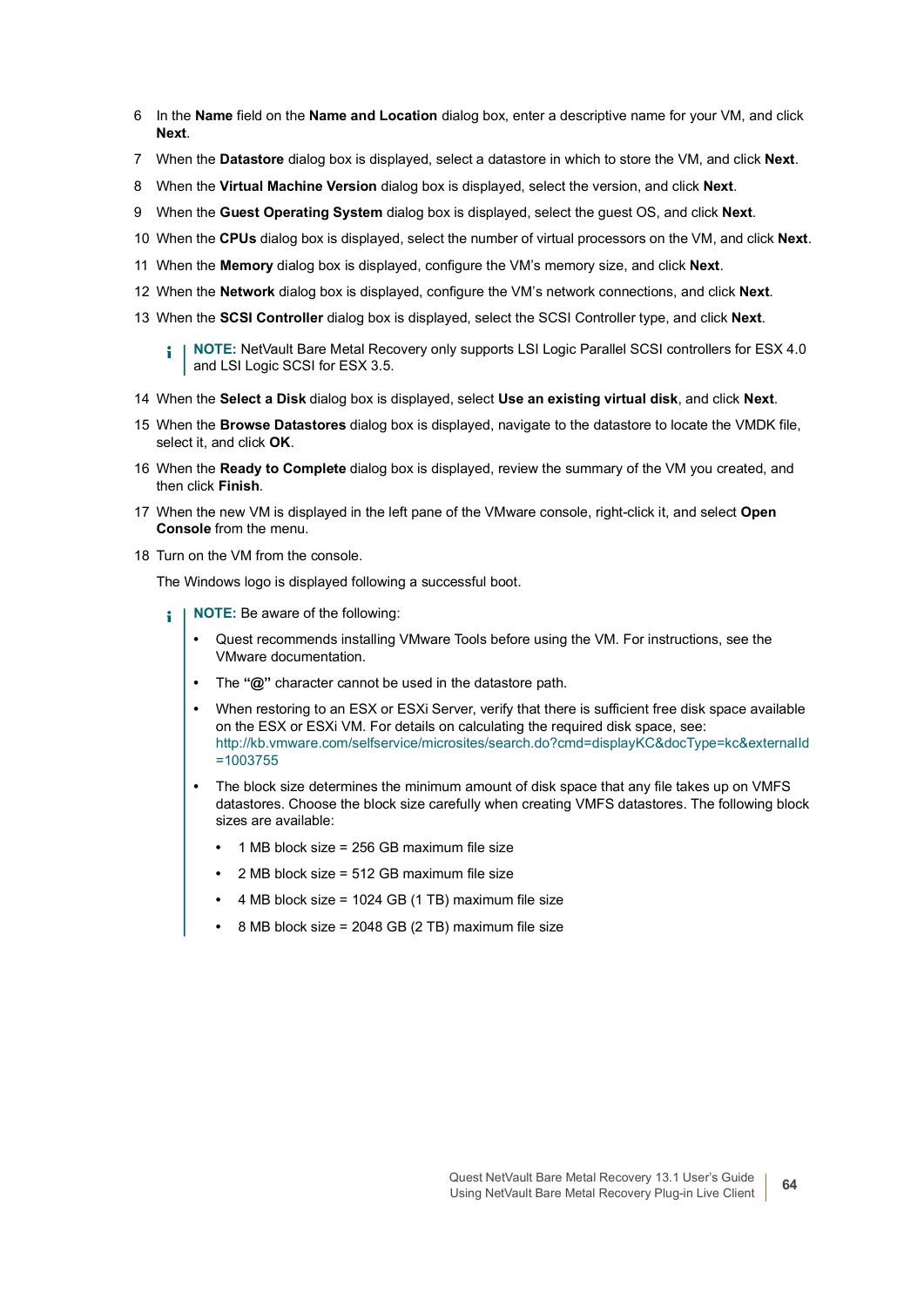## <span id="page-64-2"></span><span id="page-64-0"></span>**NetVault Bare Metal Recovery physical-to-virtual (P2V) recovery**

- **•** [Installing SCSI and IDE device drivers on a physical machine](#page-64-1)
- **•** [Supported physical to virtual configurations](#page-65-0)

## <span id="page-64-1"></span>**Installing SCSI and IDE device drivers on a physical machine**

The processes for recovering from a physical machine to a virtual machine apply only to Windows operating systems.

If you are using the Linux-based Plug-in *Offline Client* and you are migrating a physical server to a virtual environment in which the Client is Windows-based, install the disk drivers on the OS before you back up the machine. The restored VM does not boot up because the restored image contains SCSI/IDE drivers for the source physical machine. The restored VM does not have the drivers for the target VM's SCSI/IDE controller. This issue causes a blue screen error and the boot fails, as it cannot find any disks.

The solution is to create the **".inf"** file that informs the Windows installer to load the appropriate drivers to the system and make correct registry entries every time Windows boots. Installation of the ".inf" file is required prior backing up the physical machine so that after the restore, the correct driver is loaded and detects the VMware IDE/SCSI controller.

Quest provides the following device driver ".inf" files:

- **• "vm\_ide\_2012.inf"**: IDE device driver for Windows Server 2012 and later
- **• "vm\_lsi\_2012.inf"**: SCSI device driver for Windows Server 2012/2012 R2 and later
- **NOTE:** The device driver must be installed on the source (physical) machine, but the type of device driver  $\mathbf i$ must match the target (virtual) machine. For example, to migrate a Windows Server 2012 physical machine with a SATA driver to a VM with a SCSI driver, install "**vm Isi 2012.inf"** on the physical machine. For all supported configurations, see [Supported physical to virtual configurations.](#page-65-0)

You can download the device driver ".inf" files from the Quest website.

- 1 Copy the required device driver, for example, **"vm\_ide\_2012.inf,"** to the physical machine.
- 2 Locate the file on the physical machine, right-click it, and select **Install** from the menu.
- 3 When the **Hardware Installation** warning message is displayed, click **Continue Anyway**.
- 4 Reboot the system for the new settings to take effect.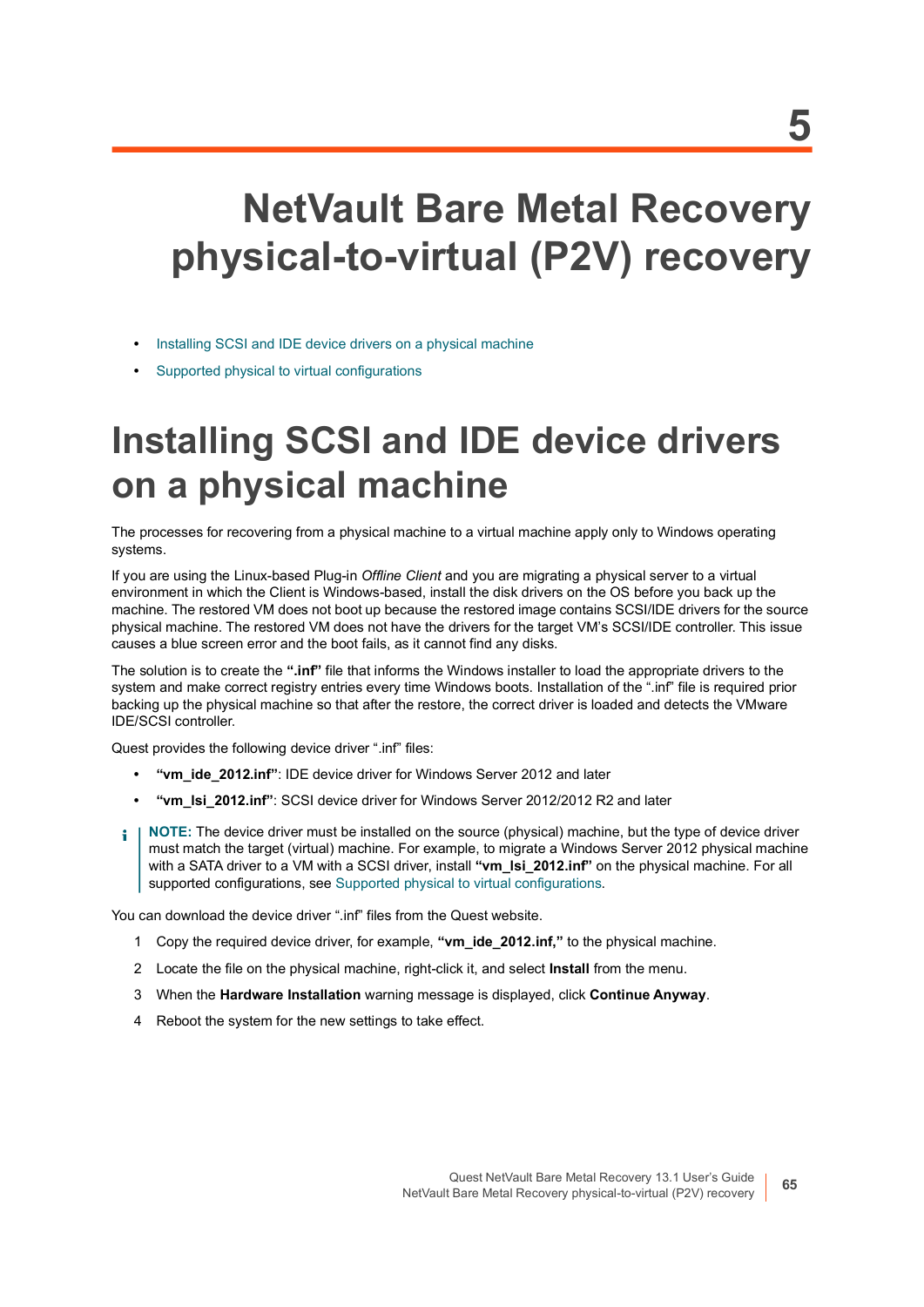## <span id="page-65-0"></span>**Supported physical to virtual configurations**

The following configurations are currently supported for Windows Server 2012 (32/64-bit) and later.

**Table 1. Supported configurations**

| Source (physical) | Target (VM) |
|-------------------|-------------|
| IDE               | <b>IDE</b>  |
| IDE               | SCSI        |
| <b>SATA</b>       | IDE.        |
| <b>SATA</b>       | SCSI        |
| SCSI              | IDE         |
| SCSI              | SCSI        |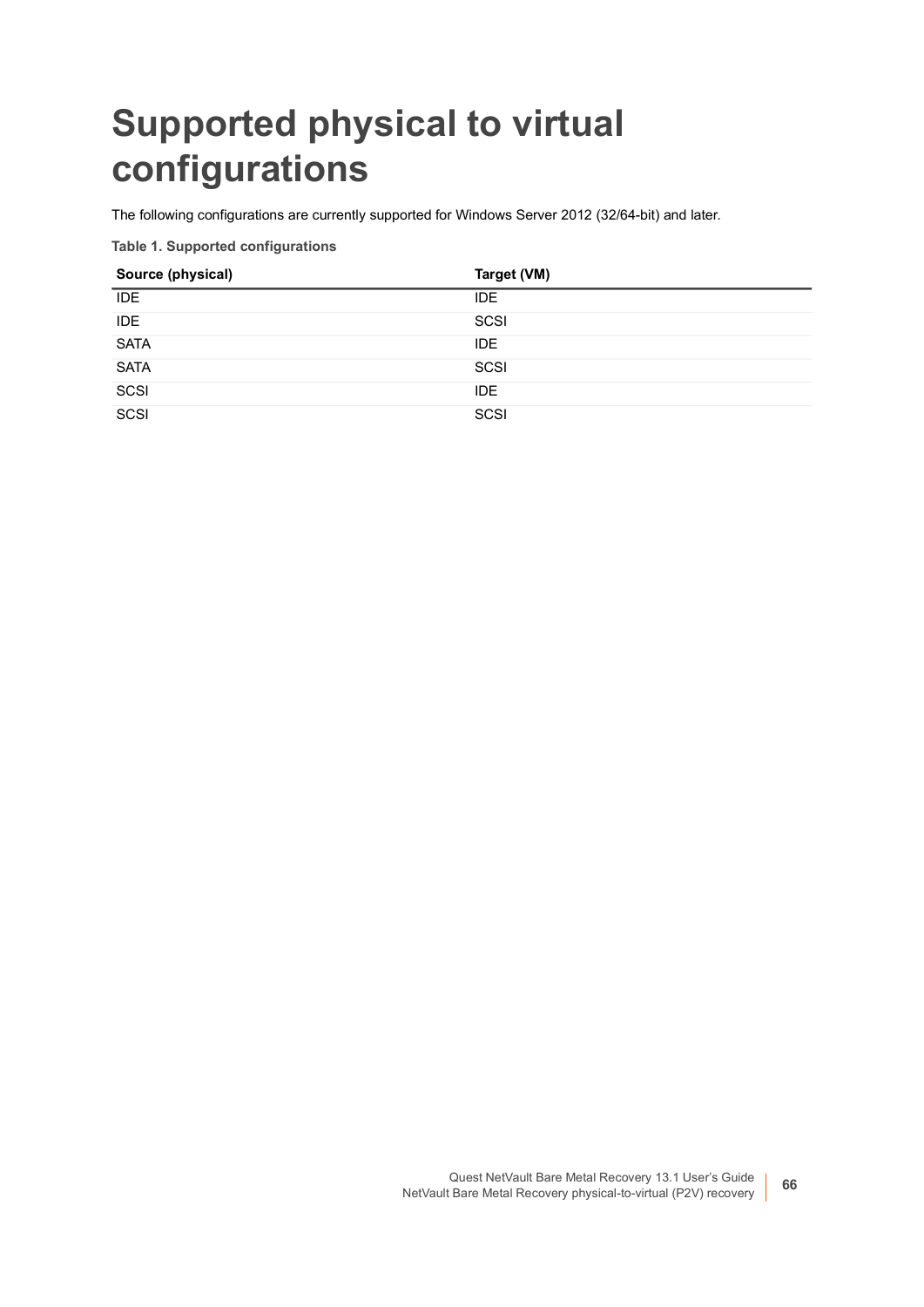## **Troubleshooting**

- <span id="page-66-0"></span>**•** [Excluding LUNs from the NetVault Selections pages](#page-66-1)
- **•** [Performing a restore in which Disk Numbers are different from the backup](#page-67-0)
- **•** [Access denied during MBR recovery](#page-67-1)
- **•** [VMware ESX and ESXi Server 4.x and earlier not supported with Windows PE](#page-67-2)
- **•** [Attaching a restored VMDK image to a VM fails to power on the machine \[DNBMR-1223\]](#page-68-0)
- **•** [VMDK restore job to remote ESXi 6.0 fails with failure to clone error \[DNBMR-1249\]](#page-68-1)

## <span id="page-66-1"></span>**Excluding LUNs from the NetVault Selections pages**

In some instances of using the Windows PE-based Plug-in *Offline Client*, the logical unit numbers (LUNs) of a Fibre Channel card are identified as drives by the Windows Disk Manager. As a result, NetVault might also interpret the LUNs as drives, display them on the **NetVault Selections** page, and attempt to include them in a backup job if they are selected. The VSS Backup job then fails because of this issue. To work around this issue, you can edit the **"nvdrw.cfg"** file to prevent the LUNs from appear on the **NetVault Selections** page.

#### *To update the file*

1 Locate and open the **"nvdrw.cfg"** file in a text editor.

For the Plug-in *Offline Client*, this file is located in **\\Windows\System32\**. For the Plug-in *Live Client*, this file is located in **\\NetVault\config\**. If the file does not exist, you can create it.

2 Update the file to include a section similar to the following; replace the applicable segments with the information for your card:

```
[Disk Vendor:Product]
IgnoreDisk=LSI, Universal Xport
```
- 3 Save and close the file.
- 4 For the Plug-in *Offline Client*, complete the following steps to restart the drdaemon:
	- a On the NetVault Bare Metal Recovery Client, start the Windows Task Manager by typing the following at a command prompt, and pressing **Enter**:

taskmgr

- b In the **Windows Task Manager** screen, select the **Processes** tab, right-click **drdaemon**, select **End Process**, and close the Task Manager.
- c To restart the **drdaemon**, type the following at a command prompt; if necessary, click **Launch CMD** again; and press **Enter**:

drdaemon

5 For the Plug-in *Live Client*, access the Windows Task Manager on the NetVault Bare Metal Recovery Client, select the **Processes** tab, right-click **nvdrw**, select **End Process**, and close the Task Manager.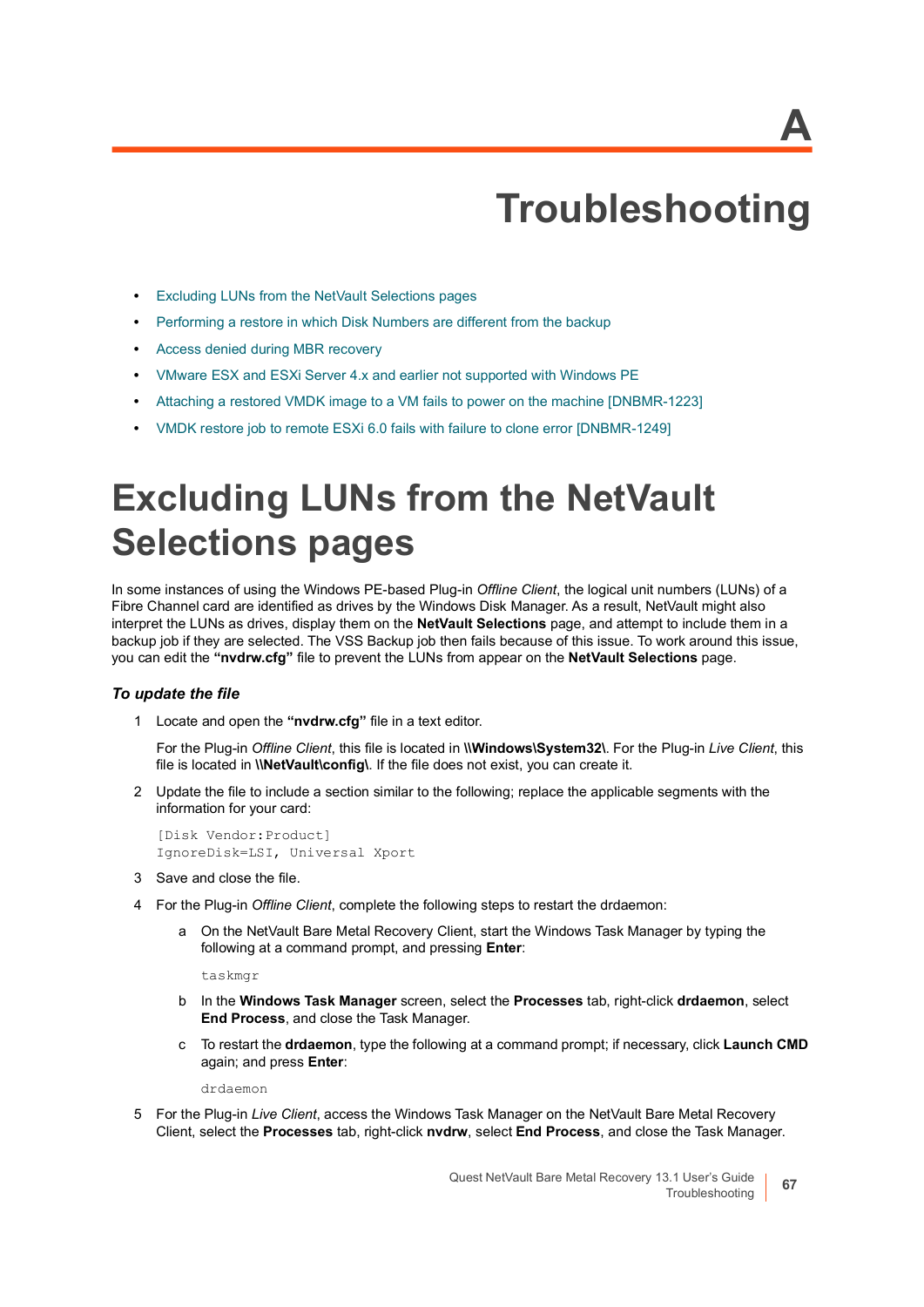6 Access the **NetVault Selections** page of the **NetVault Backup** window, and verify that the changes are reflected.

## <span id="page-67-3"></span><span id="page-67-0"></span>**Performing a restore in which Disk Numbers are different from the backup**

In some instances, the Disk Number assigned to a drive during backup might be different for the restore. To work around this issue, note the Disk ID and disk order displayed on the **Create Selection Set** page, use the **Plug-in**  *Offline Client* to boot the machine that is targeted for the restore, and then note whether the disk order is different. If the order is different, use the **Rename** option during the restore process to prevent data loss.

#### *To determine whether the disk order is different*

- 1 In the Navigation pane of the NetVault WebUI on the NetVault Server, click **Create Restore Job**.
- 2 On the **Create Restore Job—Choose Saveset** page, select **Plug-in** *Server* from the **Plugin Type** list.
- 3 In the saveset table, double-click the applicable saveset to open it.
- 4 When the backed-up client machine is displayed, double-click it to open it and list the disks that were backed up.
- 5 Note the information displayed within the parentheses for each disk.
- 6 Use the Plug-in *Offline Client* to boot the NetVault Bare Metal Recovery Client that is targeted by the restore, access the NetVault Server, and open the **NetVault Selections** page.
- 7 Drill down to the disk-level of the client, and note the current disk order.

If the order is different, use the Rename option during the restore.

## <span id="page-67-1"></span>**Access denied during MBR recovery**

During recovery of a Master Boot Record (MBR), if you receive an error message that indicates access was denied because a filesystem is still mounted, you must manually unmount the filesystem and complete the recovery process again.

## <span id="page-67-2"></span>**VMware ESX and ESXi Server 4.x and earlier not supported with Windows PE**

Because the Plug-in *Offline Client* for Windows PE is based on Windows 8, you might encounter the following error if you boot a VM that resides on VMware ESX or ESXi Server 4.x or earlier:

Your PC ran into a problem and needs to restart. We're just collecting some error info, and then we'll restart for you. (0% complete) If you would like to know more, you can search online later for this error: HAL INITIALIZATION FAILED

For more information, see [http://support.microsoft.com/kb/2814803.](http://support.microsoft.com/kb/2814803)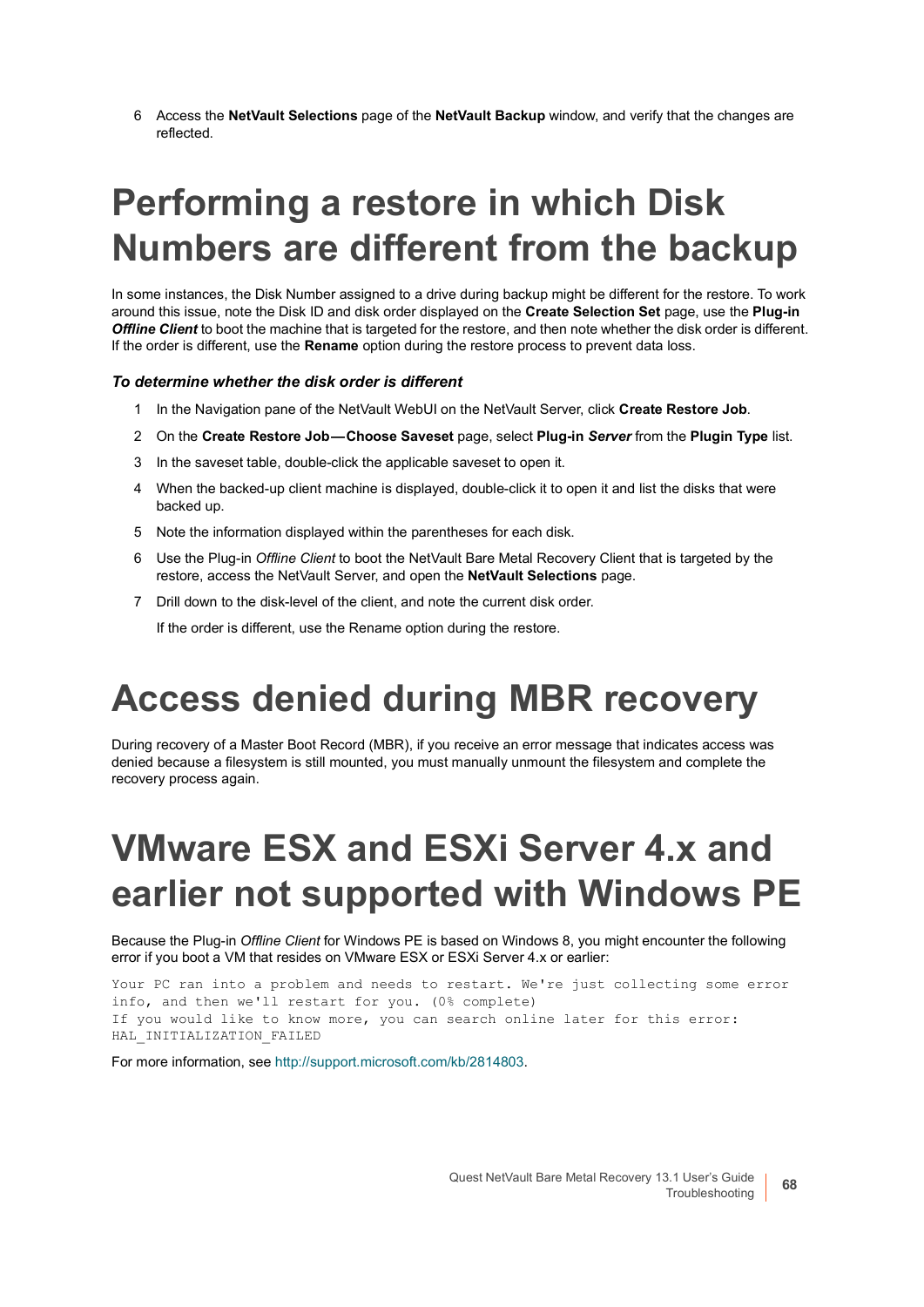## <span id="page-68-0"></span>**Attaching a restored VMDK image to a VM fails to power on the machine [DNBMR-1223]**

Restoring a Plug-in Live Client Windows backup to a local directory VMDK image and then attaching it to a virtual machine (VM) created from VMware can fail to power on the VM with the following error: Failed - Unsupported or invalid disk type 2 for 'scsi0:0'. Ensure that the disk has been imported.

This error happens ESXi version 6.5 fails to address the VMDK descriptor.

To resolve the issue, after you restore the VMDK image, complete one of the following two methods:

- **• Method 1:** While attaching the VMDK to the VM, change the storage controller from SCSI to IDE.
- **• Method 2:** Use vmkfstools to convert the flat disk vmdk to a vmdk descriptor file. For more information, see [https://kb.vmware.com/s/article/1028943.](https://kb.vmware.com/s/article/1028943)

## <span id="page-68-1"></span>**VMDK restore job to remote ESXi 6.0 fails with failure to clone error [DNBMR-1249]**

The VMDK restore job from a Windows NetVault Server to a remote ESXi virtual machine fails with the error "ERROR: Failed to clone remote VMDK disk."

This error happens because The Windows NetVault Server does not have the VDDK certificate registry key.

To resolve this issue, add the following registry key on the Windows NetVault Server:

```
HKEY_LOCAL_MACHINE/SOFTWARE/Wow6432Node/VMware, Inc./VMware Virtual Disk
Development Kit/VerifySSLCertificates
```
REG DWORD  $0 = OFF$